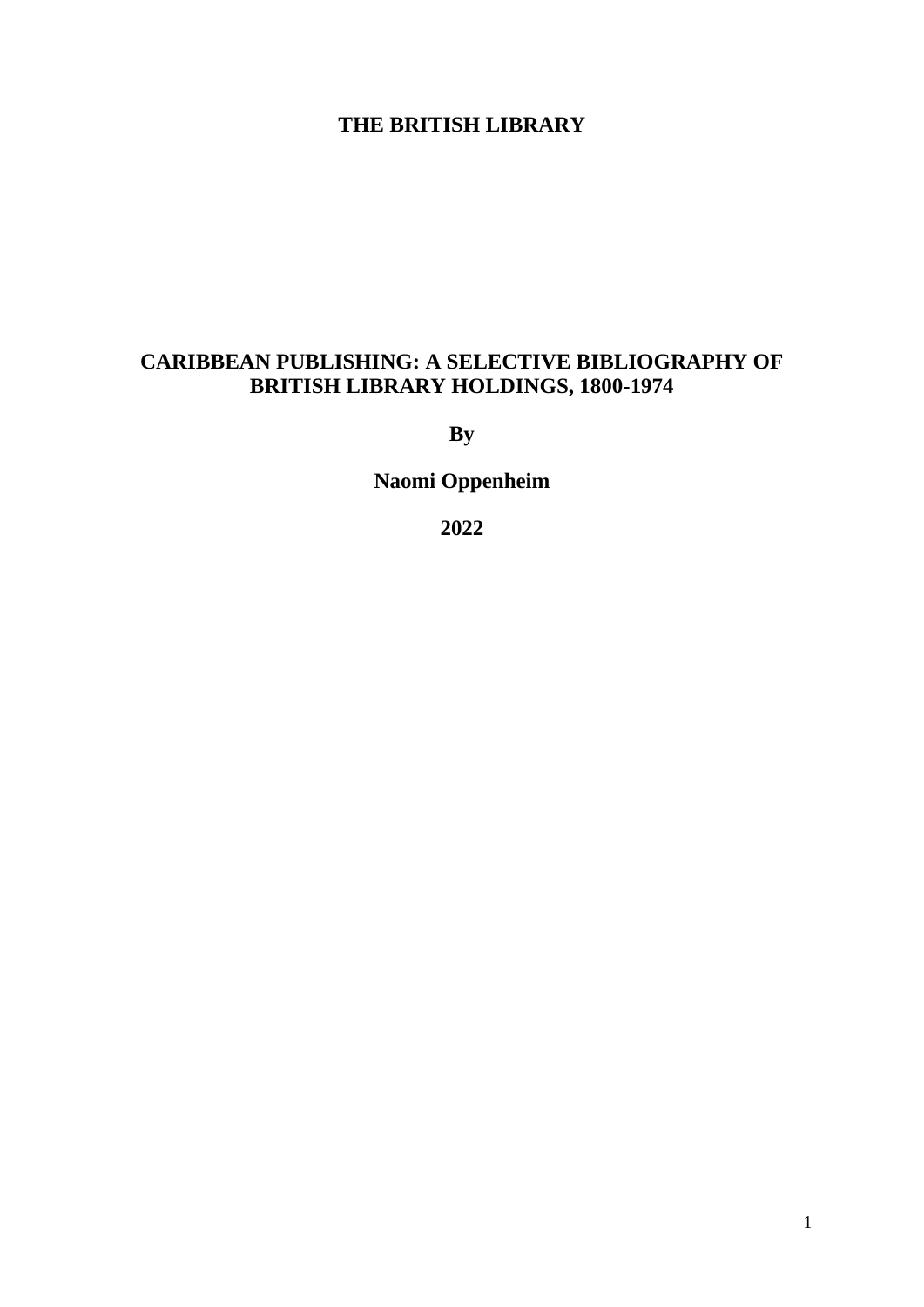# <span id="page-1-0"></span>**Introduction**

This project is the outcome of research conducted for my doctoral thesis that examines the history of Caribbean and Caribbean diaspora publishing in Britain, with the British Library and University College London. Whilst this research started during my studies, it is thanks to a placement with the Eccles Centre in 2020/ 2021 that I was able to continue working on this bibliography to include a subject index. 'Caribbean Publishing: a selective bibliography of British Library holdings, 1800-1974' is part of my broader mission to demonstrate longstanding traditions of printed knowledge production in the Caribbean region. The focus on publishers and subject rather than authors, reflects my interest in the creation of the book as a vessel for producing knowledge about history, cultures, politics, the nation and the self. While this project began in-person, with catalogue searches of Caribbean territories, cities and towns, leading to me order up and look through hundreds of books, the pandemic turned the latter part into a digital endeavour until reading rooms re-opened.

This bibliography includes British Library holdings of books that were published in Barbados, British Guiana, Grenada, Jamaica and Trinidad and Tobago, between 1800 and their respective independences: 1966, 1970, 1974, 1962 and 1962. A *selective* bibliography, there were some important exclusions, crucially, anything that was published by a 'government printing office.' However, certain publishers, such as the Argosy Press in British Guiana and The Gleaner in Jamaica, often had government printing contracts, so they have not been fully omitted. The exclusion of these texts was part of a conscious effort to focus on books that were published outside of the colonial state's direct control. The process of producing this bibliography has given insight into the contours of the Caribbean publishing landscape during the nineteenth and twentieth centuries. The first Eccles Centre study guide dedicated to Caribbean publishing, the inclusion of a subject index has furthered knowledge of Caribbean historiographical, literary and print trends. As it reveals, history texts, which were the most popular genre, accounted for a quarter of all books published between 1800 and 1974. Likewise, another quarter were literary (poetry, fiction, memoir, folktales and plays). It is significant that half of the publications in this bibliography were historical or literary – it speaks to political and social shifts, encompassing a rapidly growing emphasis on self-discovery and nation-building over this period.

Like any research guide, this bibliography has its limitations. As a legal deposit library, publishers across the British Empire were compelled, by law, to send copies of all published works to the Royal Library. So, technically the British Library should hold a copy of everything that was published in the Caribbean before independence. Unsurprisingly, this is not the case. There are several issues concerning collecting and archiving: ephemeral publications – which likely included radical, unofficial and DIY pamphlets – would have escaped legal deposit, thus, never becoming part of the collection. Even once items arrive safely, they are vulnerable to loss, damage and destruction. For example, many of the cookbooks listed here are marked as destroyed by World War 2 bombing. To reiterate, this is a selective bibliography that uses a colonial archive as a window on publishing in the colonial period. It is not immune to the 'big island' dominance that presents a perpetual problem when researching the Caribbean; over half of the entries (296 out of 532) were published in Jamaica, followed by Trinidad and Tobago with 99, British Guiana with 78, Barbados with 42 and Grenada with 17.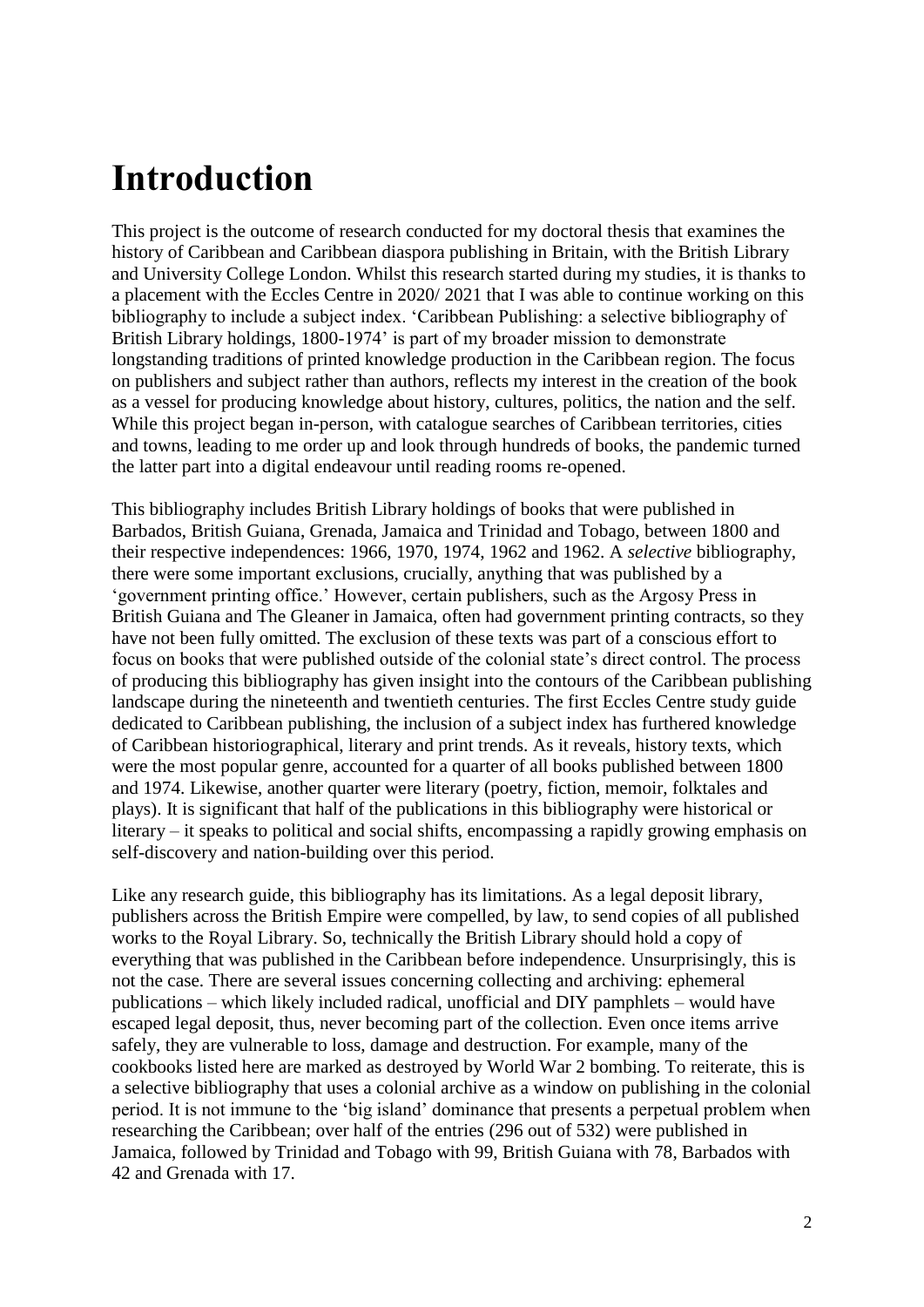Another issue that arose were sparse, incorrect and outdated catalogue records, particularly in relation to subject headings, dates and publishers. In order to mitigate against this, I explored global library catalogues and checked hundreds of books to ascertain missing information where possible. Although many subject headings were guided by catalogue records, I had to categorise hundreds of books myself, which leads to potential issues of subjectivity. However, all records are subjective!

This bibliography has been alphabetically ordered by territory and then publisher. Within each publisher heading works have been ordered by date. Users can see a full list of publishers in the contents page below, followed by the full listing of works, the subject index and lastly, an index of collection items that were digitised at the time of creation between 2020 and 2022, so more items may well have been digitised since (digitised items are also marked with [DG] in the listing of works). When searching for shelf marks, please search without the brackets that have been used to demarcate them in this bibliography. The subject index includes ten core subjects, with most having several sub-subjects e.g. 'Literature' includes poetry, fiction and short stories, etc. Please note that this is an inter-subject index, many books came under multiple categories, which is noted with an asterisk\*.

Finally, I want to thank Philip Abraham, Jean Petrovic, Cara Rodway and Polly Russell for supporting this research and facilitating the most wonderful and intellectually invigorating placement with the Eccles Centre. In particular to this project, thank you Jean for your superb advice on all things bibliography-related. Thanks also to Elizabeth Cooper and Kate Quinn for encouraging my interest in Caribbean publishing throughout the PhD process. The placement with the Eccles Centre was supported by funding from the Arts and Humanities Council.

Naomi Oppenheim April 2022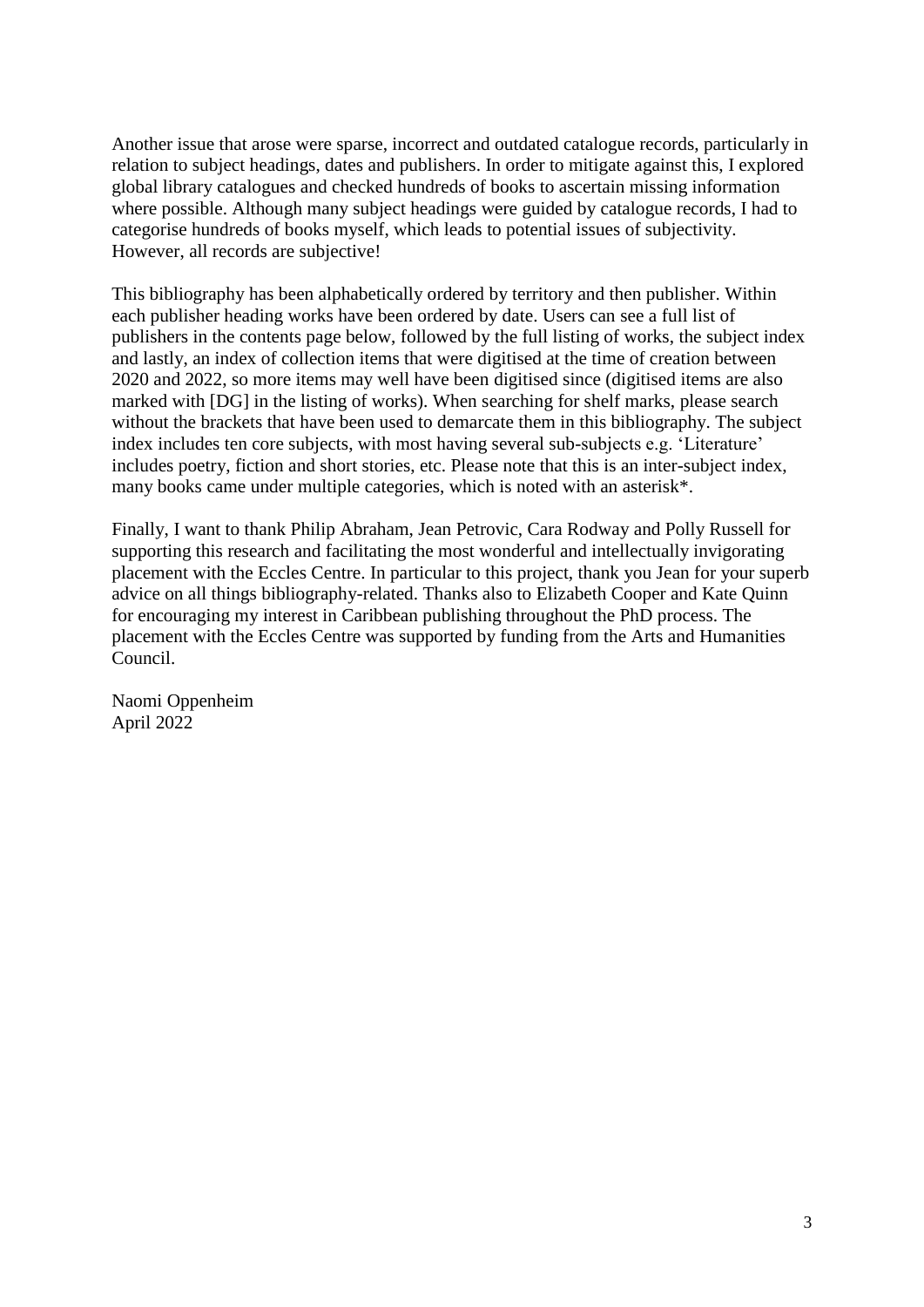| <b>SPROSTONS.</b>                                                           |  |
|-----------------------------------------------------------------------------|--|
|                                                                             |  |
|                                                                             |  |
|                                                                             |  |
|                                                                             |  |
|                                                                             |  |
|                                                                             |  |
|                                                                             |  |
| <b>GRENADA INDEPENDENCE SECRETARIAT, HISTORY &amp; LITERARY DIVISION 18</b> |  |
|                                                                             |  |
|                                                                             |  |
|                                                                             |  |
|                                                                             |  |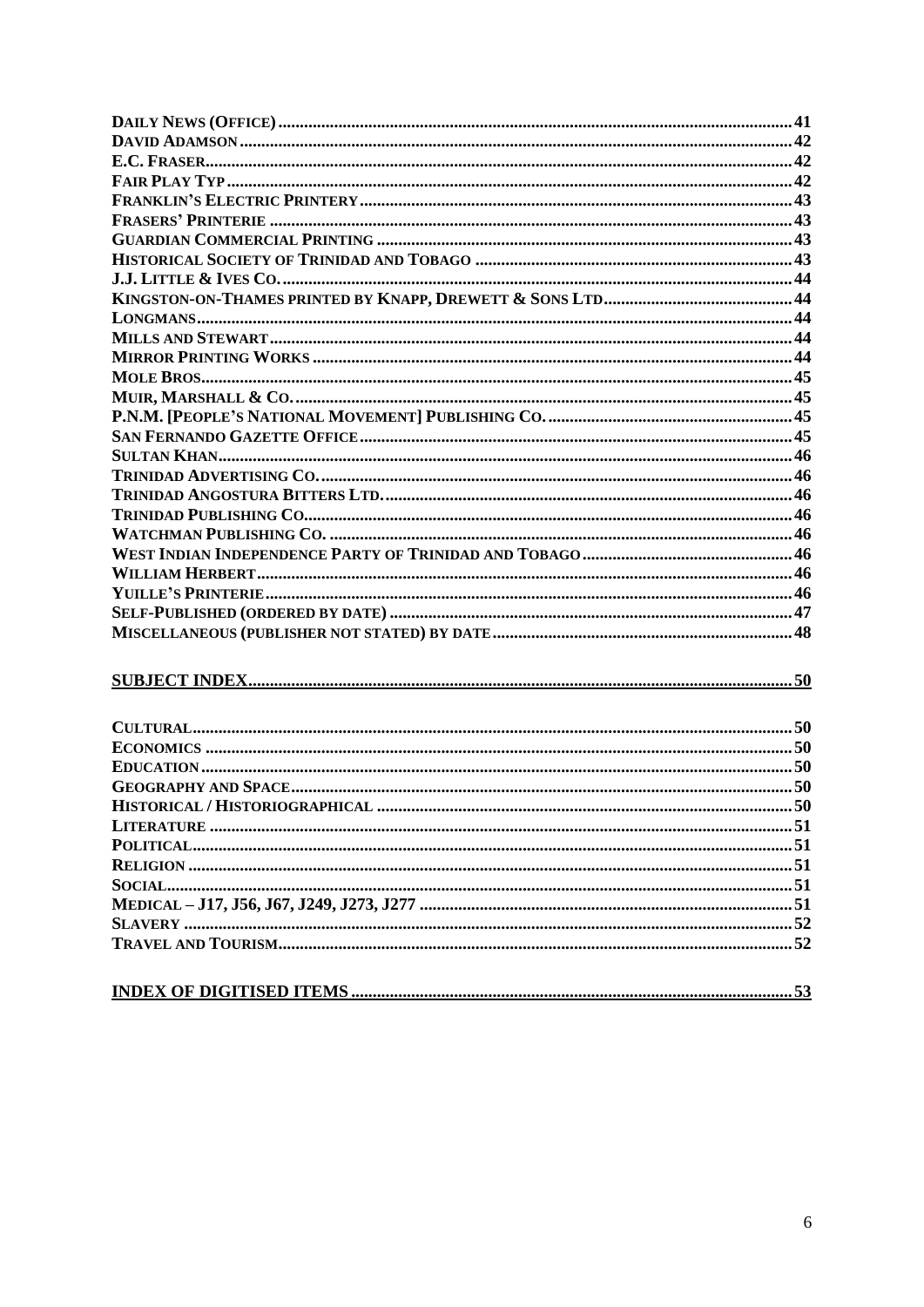# <span id="page-6-0"></span>**Barbados**

# <span id="page-6-1"></span>**Advocate Co. (Press/Printing Works)**

B1. HART, Ivry. *From Sorrow to Supernatural*. Bridgetown: Advocate Printing Works, 1898. (11603.c.37.(1.))

B2. IRWIN, Cecil. *Mistress Dorothy Marvin. A New Play in Three Acts*. Bridgetown: V. Gale [Advocate Printing Works], 1903. (11781.aa.38.(3.))

B3. SHERIFF, Percy Musgrave Cresswell. *Comparative Index of the Laws of the colonies of Grenada & St. Vincent up to the 31st day of December, 1905, etc*. Barbados: Advocate Printing Works, [1906]. (D-6605.h.8.)

B4. *The Laws of Saint Vincent.* [A new and revised edition, etc. [With a preface signed: W. S. S.]]. Bridgetown: Advocate Co, 1912. (C.S.F.281/2.)

B5. BAYLEY, Herbert. *The Post Office in Barbados*. Bridgetown: Advocate Co., 1933. (X.510/6916.)

B6. BECKLES*,* Winslow A. *The Barbados disturbances (1937): Review, Reproduction of Evidence and Report of the Commission*. Bridgetown: Advocate Co., 1937. (YD.2005.a.4869)

B7. *Commission appointed to enquire into the Disturbances which took place in Barbados on the 27th July 1937 and subsequent days. Report of the Commission appointed to enquire into the disturbances which took place in Barbados on the 27th July, 1937, and subsequent days*. Bridgetown: Advocate Co. Printers, [1937]. (CS.F.69/51)

B8. COLLYMORE, Frank. *Thirty poems*. Bridgetown: Advocate Company, 1944. (RF.1999.a.5)

B9. HOYOS, F. A. *Some Eminent Contemporaries*. Bridgetown: Advocate Co., 1944. (W13/2185)

B10. *Laws of Barbados Revised and Consolidated: Vol 4 1911 - 4 - 1928 – 4*. Barbados: Advocate Company Limited, 1944. (W54/1091)

B11. COLLYMORE, Frank. *Beneath the Casuarinas*. Bridgetown: Advocate Co., 1945. (Cup.410.g.558)

B12. LAWRENCE, George E. *Treasure in Earthen Vessels: The Story of ... Anthony Martineau and Anthony Walkinshaw of the Salem Methodist Society*. Barbados: Advocate Co., 1945. (W3/9029)

B13. SWABEY, Christopher and C. Bernard Lewis. *Report on Forestry in the Cayman Islands*. Bridgetown: Advocate Co, [1946]. (C.S.F.345.)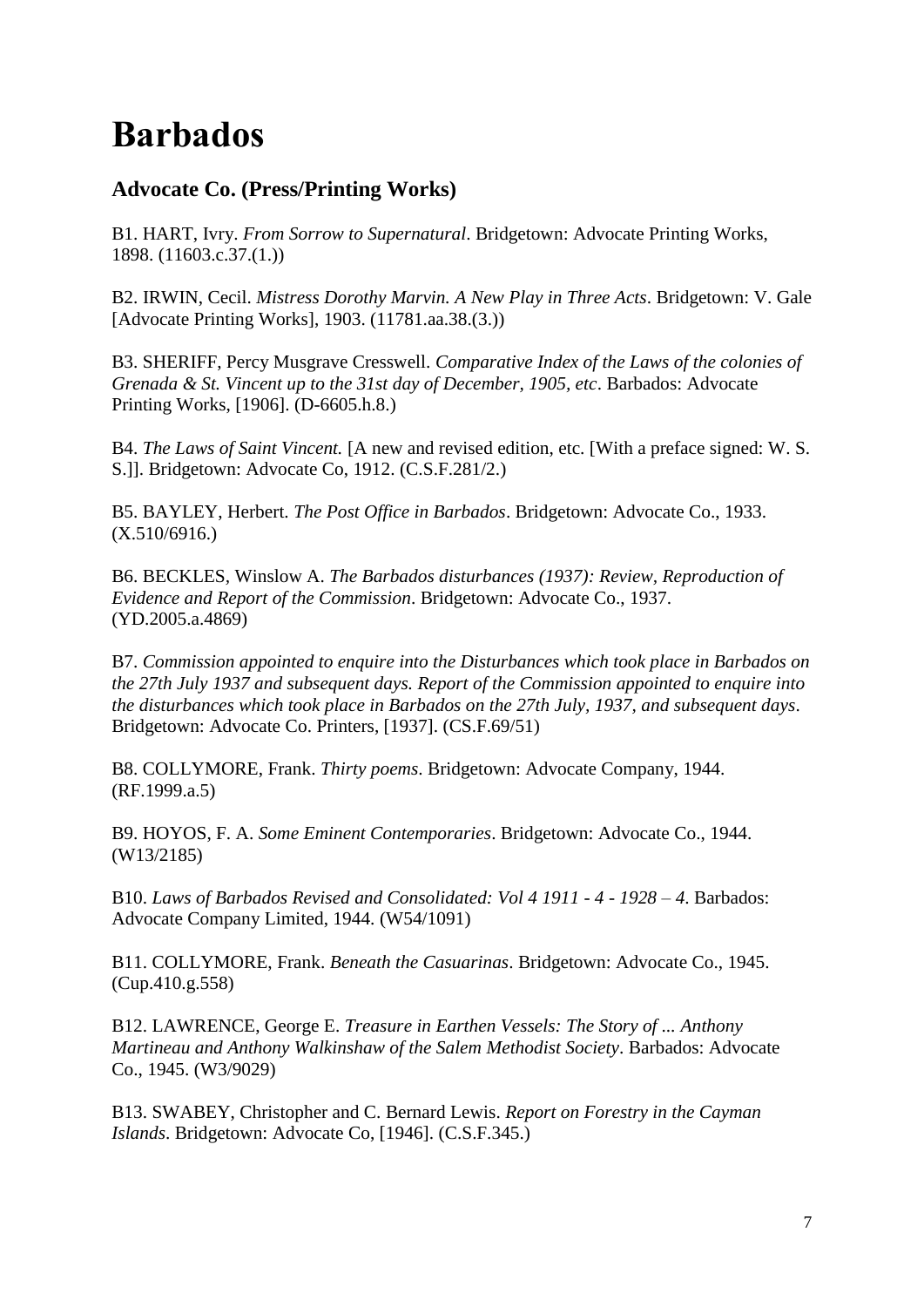B14. WALCOTT, Derek. *Epitaph for the Young: XII Canton*. Bridgetown: Advocate Co., 1949. (RF.2019.a.119)

B15. WALCOTT, Derek. *Henri Christophe. A Chronicle in Seven Scenes*. Bridgetown: Advocate Co., 1950. (11785.ee.23.)

B16. HUTCHINSON, Lionel Campbell. *Behind the Mace: An introduction to the Barbados House of Assembly*. Bridgetown: Advocate Co., 1951. (8158.bb.13.)

B17. BARTON, Guy Trayton. *The Prehistory of Barbados*. Bridgetown: Advocate Co., 1953. (07708.m.21.)

B18. HOYOS, Fabriciano Alexander. *Our Common Heritage*. Bridgetown: Advocate Co., 1953. (X.809/60603)

B19. COLLYMORE, Frank A. *Notes for a Glossary of Words and Phrases of Barbadian Dialect.* Second edition. Bridgetown: Advocate Co., 1957. (012987.aaa.39.)

B20. HOYOS, Fabriciano Alexander. *The Rise of West Indian Democracy: the Life and Times of Sir Grantley Adams*. Bridgetown: Advocate Press, 1963. (X.709/24376.)

#### <span id="page-7-0"></span>**Barbados Museum & Historical Society**

B21. SHILSTON, E. M. *A Descriptive List of Maps of Barbados*. Bridgetown: Barbados Museum & Historical Society, 1938. (Maps Ref.M.4.(12.).)

B22. CONNELL, Neville. *A Short History of Barbados*. Bridgetown: Barbados Museum & Historical Society, 1960. (X.700/21283.)

#### <span id="page-7-1"></span>**Barbados Publicity Committee**

B23. *Illustrated Souvenir of Barbados, British West Indies, etc.* Bridgetown: Barbados Publicity Committee [New York printed], 1932. (10482.cc.31.)

#### <span id="page-7-2"></span>**Barbados Workers' Union**

B24. MARK, Francis. *The History of the Barbados Workers' Union*. Barbados: Barbados Workers' Union [Printed at the Advocate Commercial Printing], 1966. (X.529/15782.)

#### <span id="page-7-3"></span>**Cave, Shepherd & Co.**

B25. Barbados, illustrated. Historical, descriptive and commercial. Barbados: Cave, Shepherd & Co., 1911. (X.809/25948.)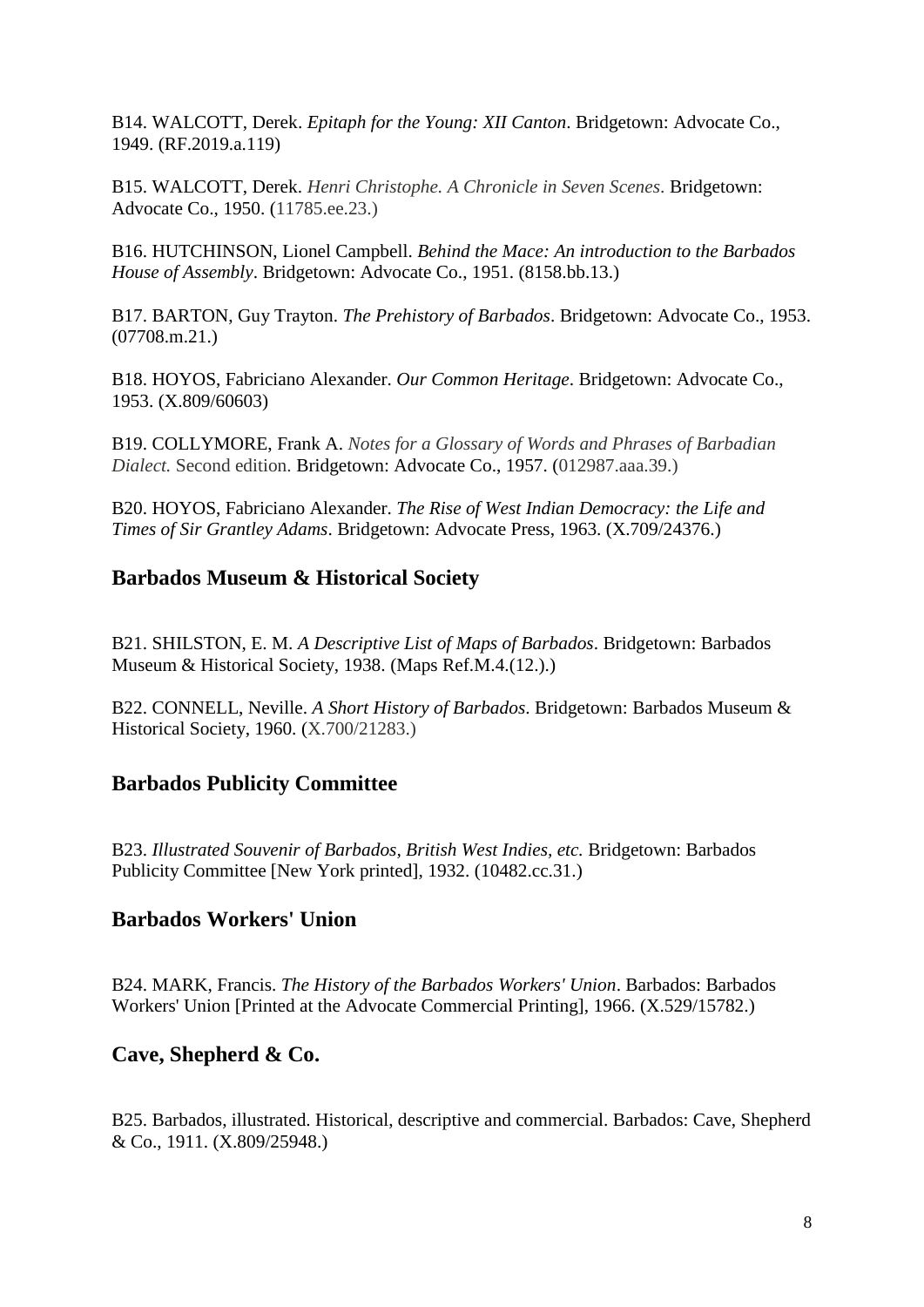# <span id="page-8-0"></span>**Letchworth Press**

B26. CARTER, Lionel D. *A Spotlight On The Peasants. A Novel*. St. Michael: Letchworth Press, [undated]. (YA.2003.a.38124)

B27. HOYOS, Fabriciano Alexander. *The Road to Responsible Government, etc.* Bridgetown: Letchworth Press, [1962?]. (X.809/52314.)

# <span id="page-8-1"></span>**Public Subscription**

B28. TAYLOR, Evan. *Souvenirs of the War: Poems, Pictures, International.* Second edition. Bridgetown: Published in Barbados by Public Subscription, 1944. (11656.g.24.)

# <span id="page-8-2"></span>**T. E. King & Co., Printers**

B29. TAYLOR, Evan. *Beautiful Barbados*. Bridgetown: T. E. King & CO. Printers, 1927. (10482.f.26.)

# <span id="page-8-3"></span>**J. Bowen**

B30. DAVY, John, M.D. and F.R.S. *The West Indies, before and since Slave Emancipation* comprising the Windward and Leeward Islands' military command; founded on notes and observations collected during a three years residence. Barbados: J. Bowen, 1854. (10470.d.4.) [DG]

# <span id="page-8-4"></span>**Self-Published**

B31. VAUGHAN, Hilton A. *Sandy Lane: and other poems*. Barbados: H. A. Vaughan, 1945? (RF.1999.a.52)

# <span id="page-8-5"></span>**Miscellaneous (publisher not stated) by date**

B32. REECE, Robert of Cheltenham. *Hints to young Barbados-Planters*. Barbados: [London Printed], 1857. (7077.cc.42.)

B33. BOWEN, Charles Packer and Edward Goulburn Sinckler. *Royal Visits to Barbados*. Barbados: [Printed at the "Herald" Office], 1887. (9930.bbb.29.)

B34. SWAIN, Sarah. *To England's King & Queen. Echoes of Mount Pelee Evoking Echoes From The Heart*. Bathsheba, 1902. (11601.g.1.(8.))

B35. DAVIS, N. Darnell (compiler). *Pages from the Early History of Barbados, 1627-1659*. Barbados, 1909. (1865.c.9.(68.))

B36. BALLOU, Henry Arthur. *Insect Pests of the Lesser Antilles.* Bridgetown, 1912. (07077.ee.)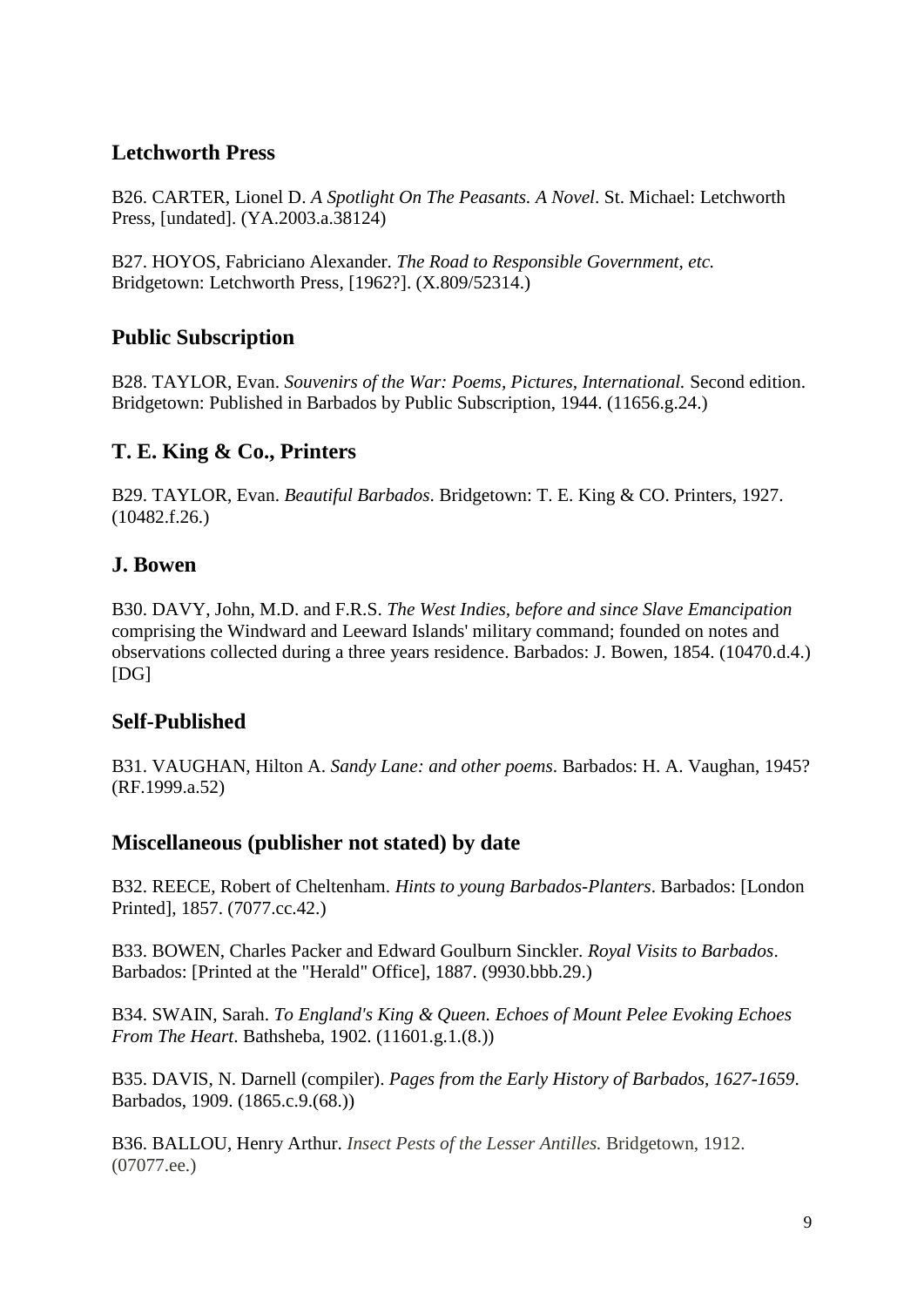B37. LEVERICK, Sinclair (compiler). *Leverick's Directory of Barbados, 1921*. Bridgetown, 1921. (X.708/45729.)

B38. HALL, Richard. *A General Account of the first Settlement and of the trade and constitution of the Island of Barbados ... Written in the year 1755.* Barbados, 1924. (9551.f.26.)

B39. TAYLOR, Evan. *Verses*. Bridgetown, 1936. (74/1878.d.12.(30.)

B40. HAMMOND, Stanley Alfred Andrew. *The Cost of Education*. Bridgetown, 1945. (C.S.F.345.)

B41. TAYLOR, Evan. *Barbados Tourist Guide & Business Directory.* Vol. 1. Bridgetown, 1946. (10481.v.50.)

B42. HALCROW, Magnus and J. M. Cave. *Peasant Agriculture in Barbados*. Bridgetown, 1946. (C.S.F.43/4.)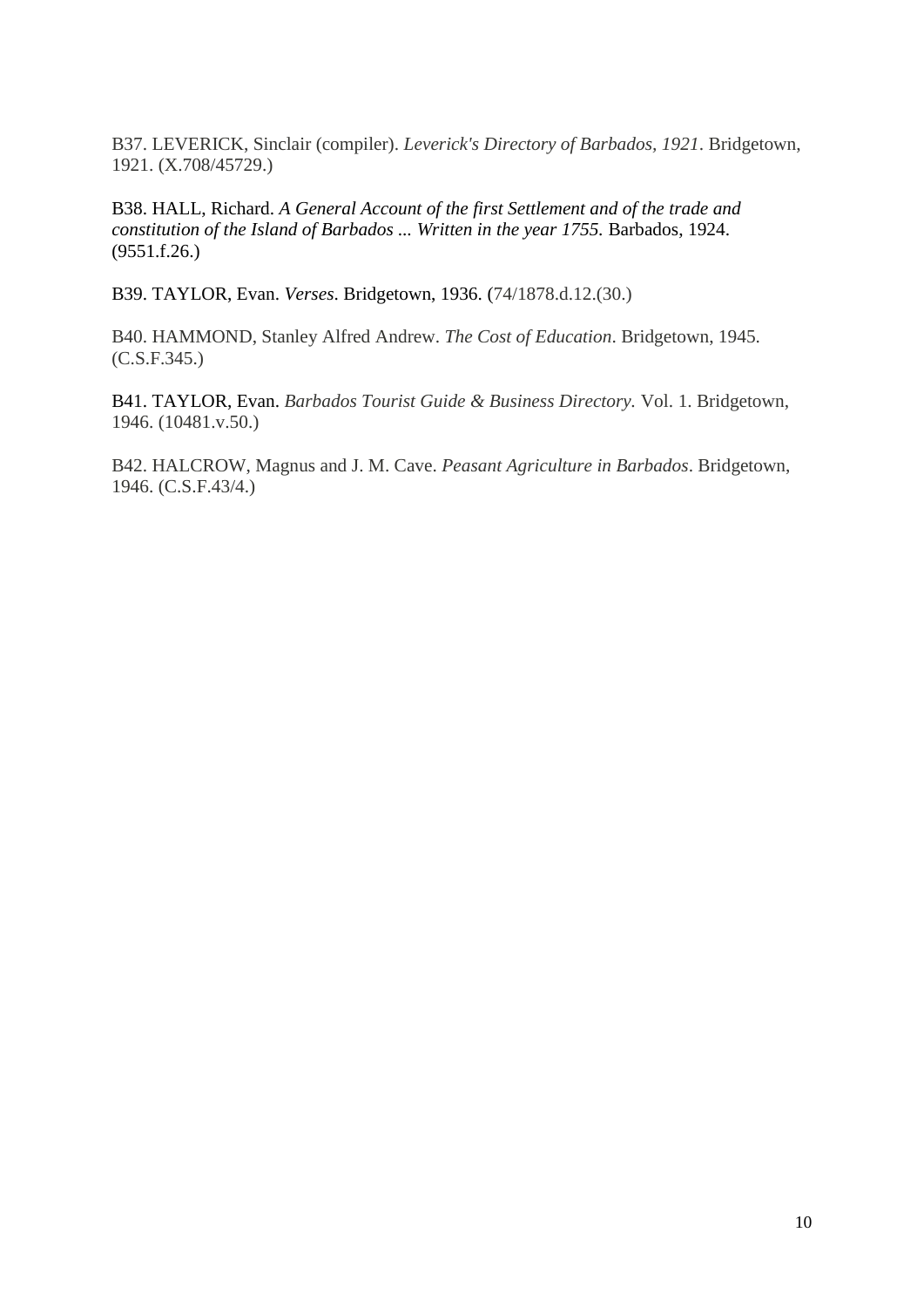# <span id="page-10-0"></span>**British Guiana**

# <span id="page-10-1"></span>**Argosy Co. / Argosy Office / Argosy Press**

BG1. *West Indian Illustrations of Shakespeare*. Georgetown: Argosy Office, [1870?]. (1876.b.6.)

BG2. GLAISHER, Ernest H. *A Journey on the Berbice River and Wieroonie Creek*. Georgetown: Argosy Press, 1885. (10481.bb.22.)

BG3. SCOLES, Ignatius. *Sketches of African and Indian Life in British Guiana*. Demerara: Argosy Press, 1885. (10481.b.38.)

BG4. BRONKHURST, H. V. P. *The Ancestry or Origin of our East Indian Immigrants; being an ethnological and philogical paper, etc.* Georgetown; Demerara, Argosy Press, 1886. (10007.cc.6.) [DG]

BG5. DAVIS, N. Darnell. *The Cavaliers and Roundheads of Barbados: 1650-1652 with some account of the early history of Barbados*. Georgetown: Argosy Press, 1887. (X21/0331)

BG6. BRONKHURST, H. V. P. *A Descriptive and Historical Geography of British Guiana and West India Islands*. Demerara: Argosy Press, 1890. (10470.aa.40.)

BG7. PEARSON, J. G. *New Overseer's Manual; or, the Reason Why of Julius Jugler*. Georgetown: Argosy Office, 1890.

BG8. MCTURK, Michael. *Essays and fables written in the vernacular of the creoles of British Guiana*. Third Edition. Georgetown; Demerara: Argosy Press, 1899. (W3/9150)

BG9. SPEIRS, James. *The Proverbs of British Guiana, with an index ... and a glossary*. Demerara: Argosy Co., 1902.

BG10. BAYLEY, George D. *Handbook of British Guiana: comprising general and statistical information concerning the colony, its industries, manufactures and commerce*. Georgetown: Argosy Co., 1909. (010480.ff.)

BG11. PERMANENT EXHIBITION COMMITTEE OF BRITISH GUIANA. *The British Guiana handbook …: containing general and statistic information concerning the colony, its industries, manufactures and commerce*. Georgetown, Argosy Co., 1913. (010480.ff.)

BG12. CLEMENTI, Cecil. *The Chinese in British Guiana*. Georgetown: Argosy Co., 1915. (9773.de.26.)

BG13. CRUICKSHANK, J. Graham. Black Talk': being notes on Negro dialect in British Guiana with (inevitably) A Chapter on the Vernacular of Barbados. Demerara: Argosy Co., 1916. (12911.eee.6.)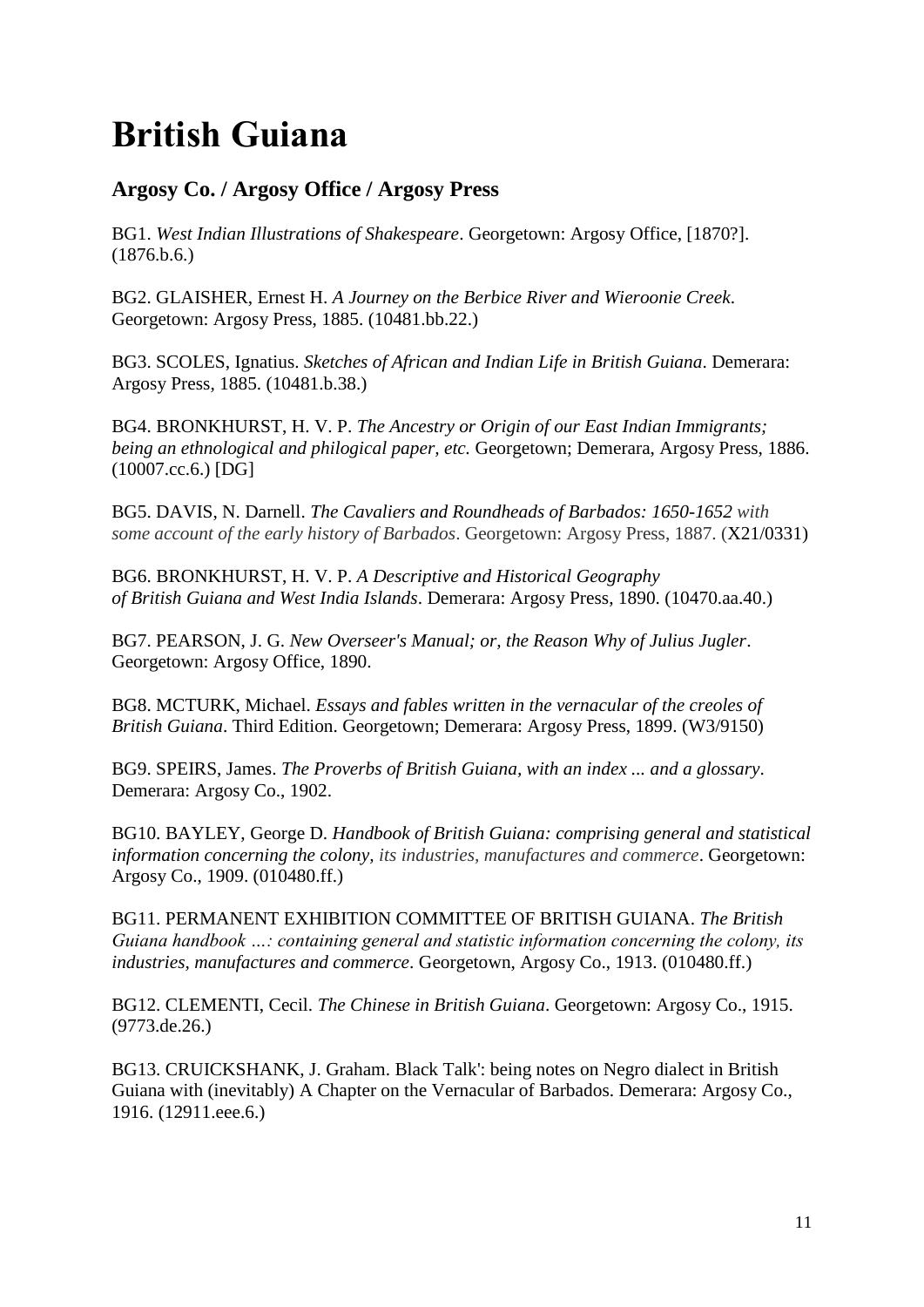BG14. THE BRITISH GUIANA HANDBOOK [eds by William Francis and John Mullin]. 1922: Containing general and statistical information concerning the Colony, its industries, manufactures and commerce. Georgetown: The Argosy, 1922. (L61/1170)

BG15. DUKE, Edgar Mortimer. A Treatise on the Law of Immovable Property in British Guiana. Argosy Co., 1923. (D-06605.b.19.)

BG16. CAMERON, Norman Eustace. The Evolution of the Negro ... Georgetown; Demerara: The Argosy Co., 1929. (YA.1992.a.13062)

BG17. CRUICKSHANK, J. Graham. Pages from the History of the Scottish Kirk in British Guiana. Georgetown: Argosy Co., 1930. (4764.bb.41.)

BG18. SCHOMBURGK, Robert Hermann. Robert Hermann Schomburgk's travels in Guiana and on the Orinoco during the years 1835-1839. Georgetown: The Argosy Company, 1931. (X.802/5080.)

BG19. WEBBER. A. R. F. Centenary History and Guidebook of British Guiana. Georgetown: The Argosy, 1931. (X6/5876)

BG20. GIGLIOLI, George. The population and housing problem on the sugar estates of British Guiana. East Demerara: The Argosy Co., 1948. (X.525/1224.)

# <span id="page-11-0"></span>**B. G. Lithographic Co**

BG21. BRITISH WEST INDIES SUGAR ASSOCIATION (Bridgetown). Proceedings of the 1957 Meeting of the British West Indies Sugar Technologists held at the Mill Reef Club, Antigua, under the auspices of British West Indies Sugar Association, etc. Demerara: B. G. Lithographic Co., 1957. (7084.g.15)

#### <span id="page-11-1"></span>**Baum & Dallas**

BG22. Local Guide of British Guiana. Containing historical sketch, statistical tables and the entire statute law of the colony in force, Jan. 1, 1843. Demerary: Baum & Dallas, 1843. (10470.P.P.P.1.)

#### <span id="page-11-2"></span>**Carnegie Building**

BG23. BRITISH GUIANA MUSEUM. *What to see in the British Guiana Museum*. Carnegie Building: Georgetown, 1937. (W65/4598)

# <span id="page-11-3"></span>**Daily Chronicle**

BG24. SCHOMBURGK, Richard. *Richard Schomburgk's Travels in British Guiana, 1840- 1844*. [Translated and edited, with geographical and general indices, and route maps, by Walter E. Roth.] Georgetown: Daily Chronicle Office, 1922. (10482.h.5.)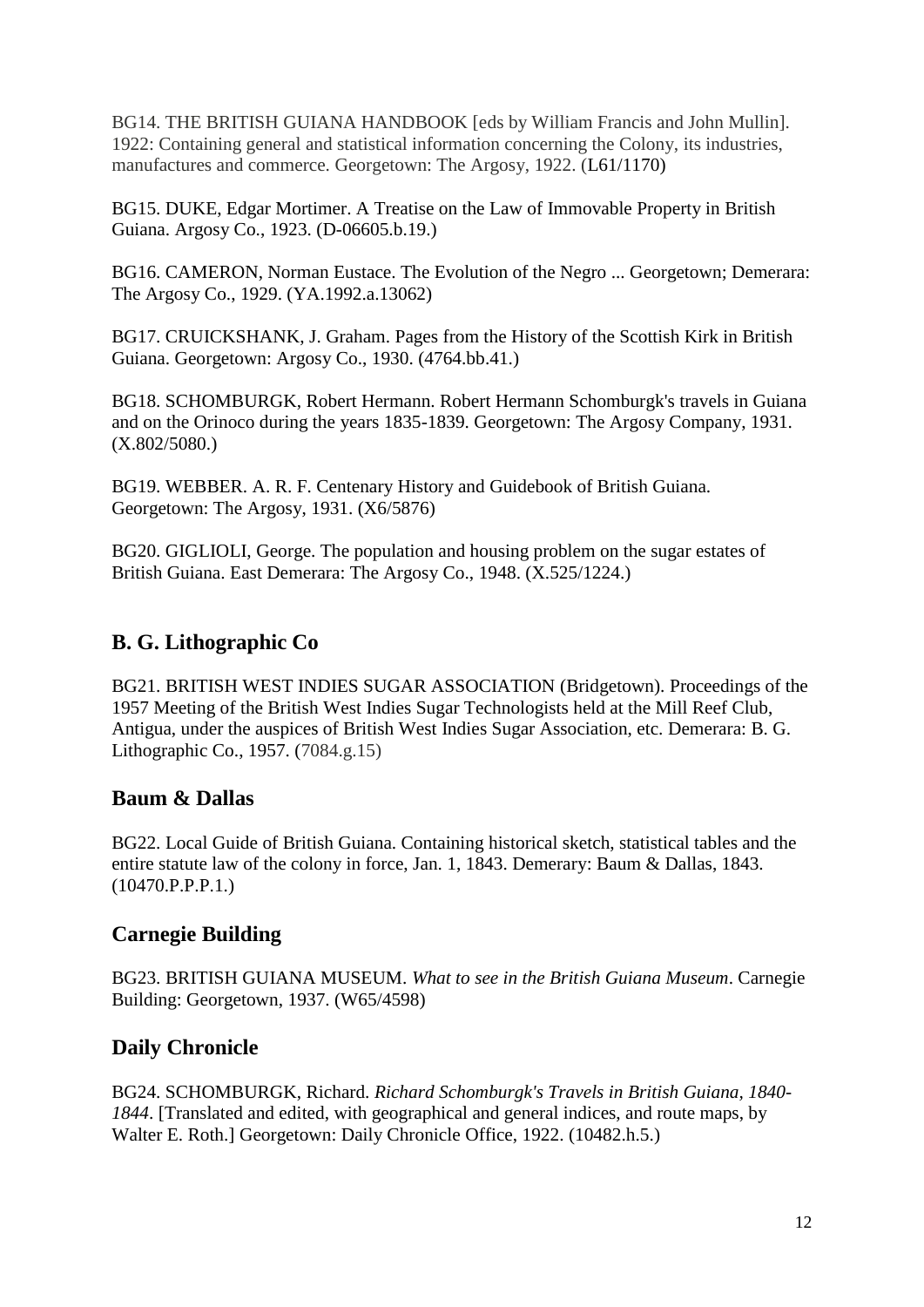BG25. PERRY, D. E. *With the Diamond Hunters in British Guiana; or, Camping with the pioneers on the Mazaruni. (Second edition.)*. Georgetown: Daily Chronicle, 1924. (010481.c.20.)

BG26. ROTH, Vincent. *Notes and observations on animal life in British Guiana ... With 54 illustrations from photographs and drawings by the author*. Georgetown, Daily Chronicle, 1941. (X.319/20179.)

BG27. WATSON, H. E. *The Tropical Sky. Maps of the constellations visible in the latitudes of the West Indies, Guianas, Nigeria, E. Africa, Ceylon, Malaya, etc.* Georgetown: Daily Chronicle, 1942. (8562.f.63.)

BG28. BERKEL, Adriaan van Berkel. *Adriaan van Berkel's travels in South America between the Berbice and Essequibo rivers and in Surinam 1670-1689*. [Translated and edited by Walter Edmund Roth, 1925.] Georgetown: Daily Chronicle, 1942. ( X.709/51449.)

BG29. RUHOMON, Peter. *Centenary History of the East Indians in British Guiana, 1838- 1938*. Georgetown: Daily Chronicle, 1947. (9772.ppp.23.)

BG30. SAINT CLAIR, Thomas Stuanton. *A Soldier's Sojourn in British Guiana*. Georgetown: Daily Chronicle, 1947. (10482.i.43.)

BG31. DELPH, Charles Noel and Vincent Roth. *Who is who in British Guiana, 1945-48.*  Fourth edition. Georgetown: Daily Chronicle, 1948. (10604.ppp.4.)

BG32. KIRKE, Henry [edited by Vincent Roth]. *Twenty-five Years in British Guiana*. Georgetown: Daily Chronicle, 1948. (010481.ee.27.)

BG33. ROTH, Vincent [editor]. *Graphic Art in British Guiana. A collection of work by local artists, 1944-1948*. Georgetown: Daily Chronicle, 1949. (7869.tt.7.)

BG34. ORRETT, W. A. *The history of the British Guiana Police*. Georgetown: Daily Chronicle, 1951. (X22/7636)

BG35. ROTH, Vincent [compiler]. *Centenary History and Guide*. Georgetown: Daily Chronicle, 1953. (Wf1/6935)

BG36. FARLEY, Farley [editor]. *Labour education in the British Caribbean. The report of a labour education survey conducted June-July, 1959, and of the conference held at the University College of the West Indies, Mona, Jamaica, August 4th-9th, 1959.* Georgetown: Daily Chronicle, 1959. (X.510/4710.)

BG37. LUTCHMAN, Harold A. *Patronage in colonial society. A study on the former British Guiana*. Georgetown, Daily Chronicle, 1970. (X.809/64185)

#### <span id="page-12-0"></span>**Demerara Times Office**

BG38. British Guiana; its present position and future prospects. By an old Berbician. Demerara: Demerara Times Office, 1875. (1568/83610)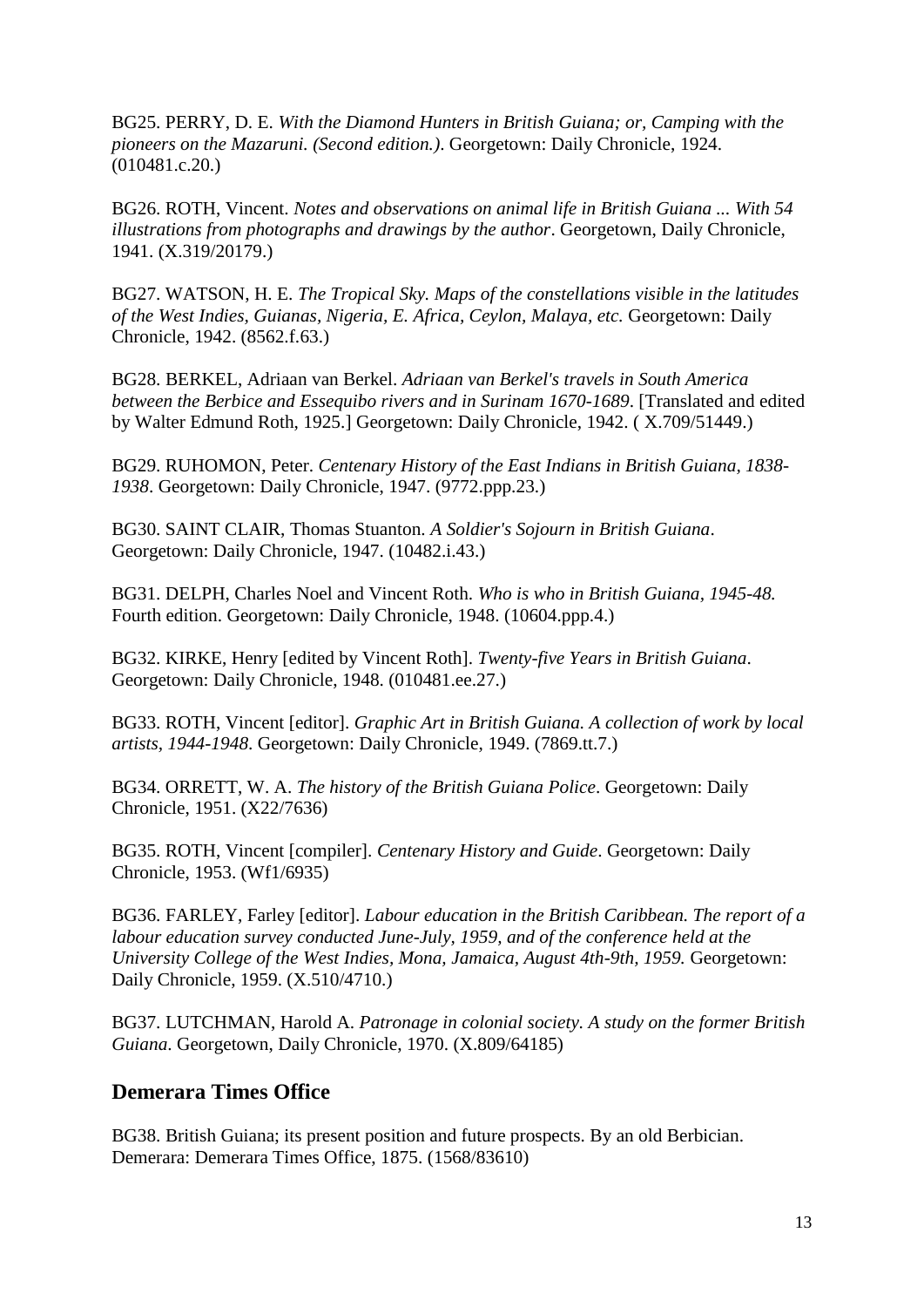# <span id="page-13-0"></span>**E. Short**

BG39. *Catalogue of contributions transmitted from British Guiana to the London International Exhibition of 1862*. E. Short: Georgetown; Demerara, 1862. (7960.b.23.(6.))

# <span id="page-13-1"></span>**F. A. Persick**

BG40. CAMERON, Norman Eustace. *Thoughts on Life and Literature*. Georgetown: F. A. Persick, 1950. (11873.m.2.)

BG41. CAMERON, Norman Eustace. *A History of the Queen's College of British Guiana*. Georgetown: F. A. Persick, 1951. (8356.r.24.)

BG42. GIGLIOLI, George. *Further developments in the population and housing problems on the sugar estates of British Guiana, 1947-1951 ... This report is supplementary to the one published in Legislative Council paper no. 11/1948*. Georgetown: F. A. Persick, 1952. (X.525/1225.)

BG43. CAMERON, Norman Eustace. *Three immortals – a collection of three plays*. Georgetown: F. A. Persick, 1953. (X.950/13973.)

# <span id="page-13-2"></span>**J. Thomson**

BG44. BEKE, X. *West Indian Yarns ... Reprinted, chiefly, from the Demerara "Argosy."*. J. Thomson: Georgetown; Demerara, 1884. (012633.f.29.) [DG]

BG45.RODWAY, James. *History of British Guiana*. Georgetown: J. Thomson, 1891. (2374.f.10.) [History]

# <span id="page-13-3"></span>**L. M'Dermott**

BG46. VENESS, W. T. *Mission to the Corentyn Indians*. Georgetown; Demerara: L. M'Dermott, 1866. (4766.e.23.(8.))

BG47. BENNETT, George W. *A History of British Guiana. Compiled from various authorities*. Georgetown; Demerara: L. M'Dermott, 1875. (10482.h.52) [DG]

#### <span id="page-13-4"></span>**Lutheran Press**

BG48. MITTELHOLZER, Edgar Austin. *Creole Chips*. New Amsterdam: Lutheran Press, 1937. (X.900/7310.)

# <span id="page-13-5"></span>**Master Printery**

BG49. *Fourteen Guianese poems for children*. Georgetown: Master Printery, 1953. (YD.2007.a.2057)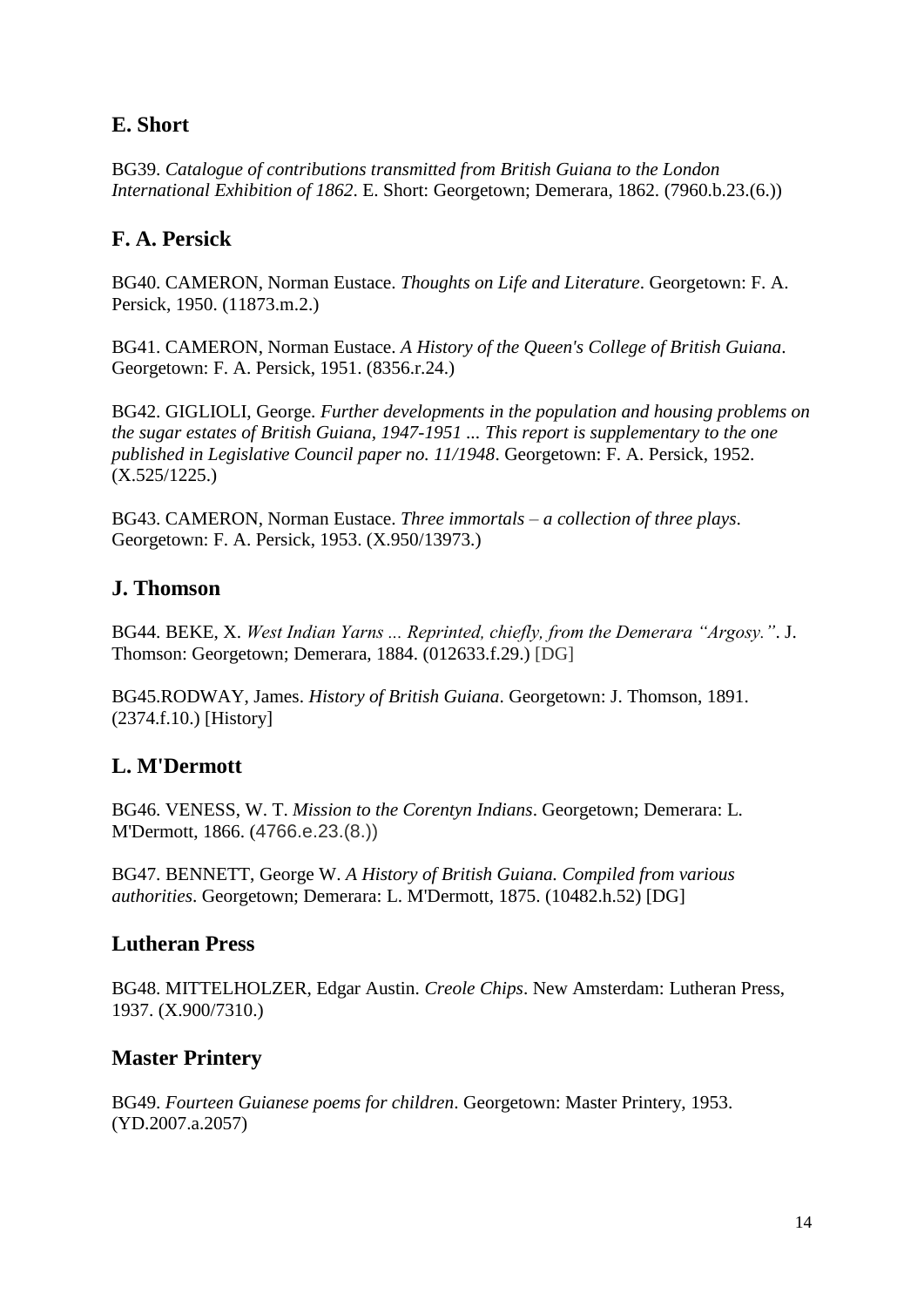# <span id="page-14-0"></span>**Richardson & Co,**

BG50. BENNETT, George W. *An Illustrated History of British Guiana*. Georgetown; Demerara: Richardson & Co., 1866. (10470.i.3.) [History/Art]

# <span id="page-14-1"></span>**Royal Gazette Office**

BG51. *Thoughts on British Guiana. By a Planter.* Second edition, revised. Demerara, Royal Gazette Office, 1847. (10470.f.30.(1.))

BG52. *Catalogue of Contributions transmitted from British Guiana to the Paris Universal Exhibition of 1855*. Demerara, Royal Gazette Office, 1855. (10470.f.30.(5.))

BG53. LOBSCHEID, William. *Chinese Emigration to the West Indies. A Trip Through British Guiana Undertaken for the Purpose of Ascertaining the Condition of the Chinese Who Have Emigrated Under Government Contract. With Supplementary Papers Relating to Contract Labor and the Slave Trade*. Demerara: Royal Gazette Office, 1866. (8155.ee.9.(6.)) [DG]

BG54. RODWAY, James. *Chronological History of the discovery and settlement of Guiana. 1493-1668*. Georgetown; Demerara: Royal Gazette Office, 1888. (9772.b.16.)

## <span id="page-14-2"></span>**Society for the Instruction of the Labouring Classes**

BG55. MANSIE, Alexander [Wesleyan Minister]. The Apprenticed Labourer's Manual: or, an Essay on the Apprenticeship System, and the duties of the Apprenticed Labourers, Including several of the Personal and Relative Duties Binding on Mankind in general. British Guiana: Society for the Instruction of the Labouring Classes, 1837. (8156.d.22.) [DG]

# <span id="page-14-3"></span>**Sprostons**

BG56. BROWN, Edith A. *British Guiana. Memories.* Georgetown: Sprostons, 1914. (Cup.1247.ee.27.)

# <span id="page-14-4"></span>**The Committee**

BG57. RODWAY, James [Royal Agricultural and Commercial Society of British Guiana]. *Handbook of British Guiana*. Georgetown: published by the Committee [Printed by John Andrew & Son: Boston, USA], 1893. (10480.d.27.) [DG]

# <span id="page-14-5"></span>**Miscellaneous (publisher not stated) by date**

BG58. *The Annual Miscellany, or Local Guide for 1817*. George-Town; Demerary, 1817. (P.P.2597.) [Guidebook]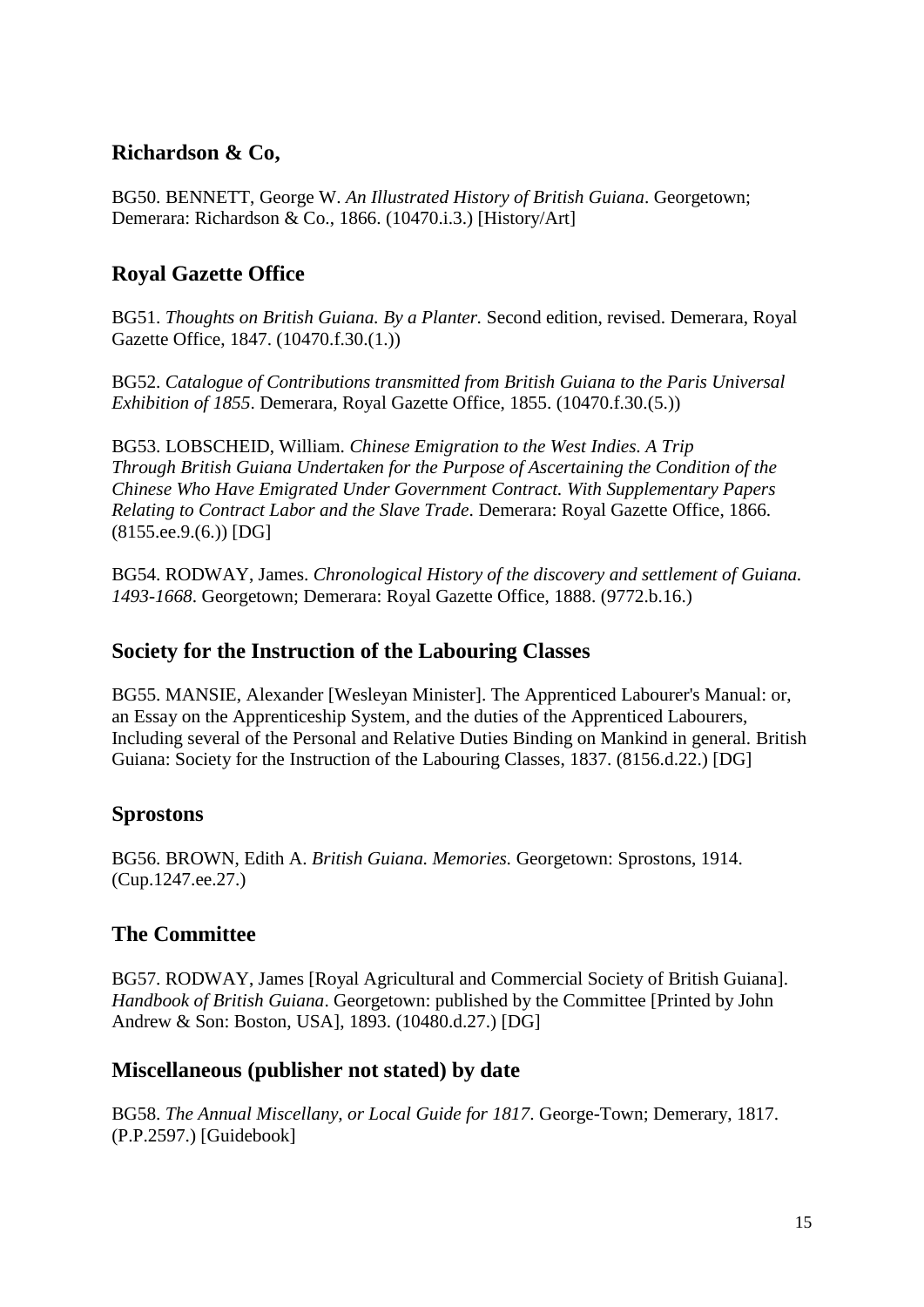BG59. TALBOYS, Thomas. *An account of certain circumstances, between General Hislop, Governor of Trinidad, and T. Talboys, Methodist Missionary, in aforesaid island, in the year 1811, etc*. Demerara, 1817. (4766.b.14.)

BG60. HILHOUSE, William. *Indian Notices: or, Sketches of the Habits, Characters, Languages, Superstitions, Soil and Climate, of the Several Nations of British Guiana. With Remarks on their Capacity for Colonization, Present Government, and Suggestions for Future Improvements and Civilization, also the Ichthyology of the Fresh Waters of the Interior*. Georgetown: Printed for the Author, 1825. (1447.c.17.) [DG]

BG61. *Thoughts on British Guiana. By a Planter*. British Guiana, 1847. (10470.f.30.(1.))

BG62. WABY, John F. *Tropical Gardening in British Guiana*. Demerara, 1893. (7032.b.6.)

BG63. BRITISH GUIANA PHILATELIC SOCIETY. *Rules and Programme of the British Guiana Philatelic Exhibition, 1911*. Georgetown, 1911. (Crawford796.(5.))

BG64. *Cartoons: reprinted from "The daily argos", 1915-16*. British Guiana, 1916. (RF.2019.b.60)

BG65. BRITISH GUIANA TEACHERS' ASSOCIATION. *History of the British Guiana Teachers' Association, 1884-1944*. Georgetown, [1946?]. (X.510/5166.)

BG66. ROTH, Vincent. *Bibliography of British Guiana. Compiled under the aegis of the British Guiana Bibliography Committee, etc*. Georgetown, 1948. (Mic.A.1.)

BG67. *Building Confidence. The story of British Guiana in 1954*. Georgetown, 1955. (C.S.F.355/10.)

BG68. MELVILLE, Edwina. *This is the Rupununi. A simple story book of the savannah lands of the Rupununi District, British Guiana*. Georgetown, 1956. (C.S.F.355/11.)

BG69. CHURAMAN, Charlotte V. *Preparing Better Meals from British Guiana Foods*. Georgetown [Printed in Glasgow], 1957. (C.S.F.377/8.)

BG70. *British Guiana: Industry and development*. Georgetown [Nowrich Printed], 1958. (C.S.F.379/5.)

BG71. CAMERON, Norman Eustace. *Thoughts on the Making of a New Nation*. Georgetown, 1959. (X.700/10071.)

BG72. BRITISH GUIANA SUGAR PRODUCERS' ASSOCIATION. *The History of Sugar*. British Guiana, [1960?]. (X.311/2906.) [History/Sugar]

BG73. SEYMOUR, A. J. (eds.). *Themes of Song: an anthology of Guianese poetry*. Georgetown, 1961. (YD.2006.a.772) [Poetry]

BG74. BRATHWAITE, P. A. Musical traditions: aspects of racial elements with influence on a Guianese community. Vol. 1. edited by Serena U Braithwaite. Georgetown: 1962. (X.439/2571.)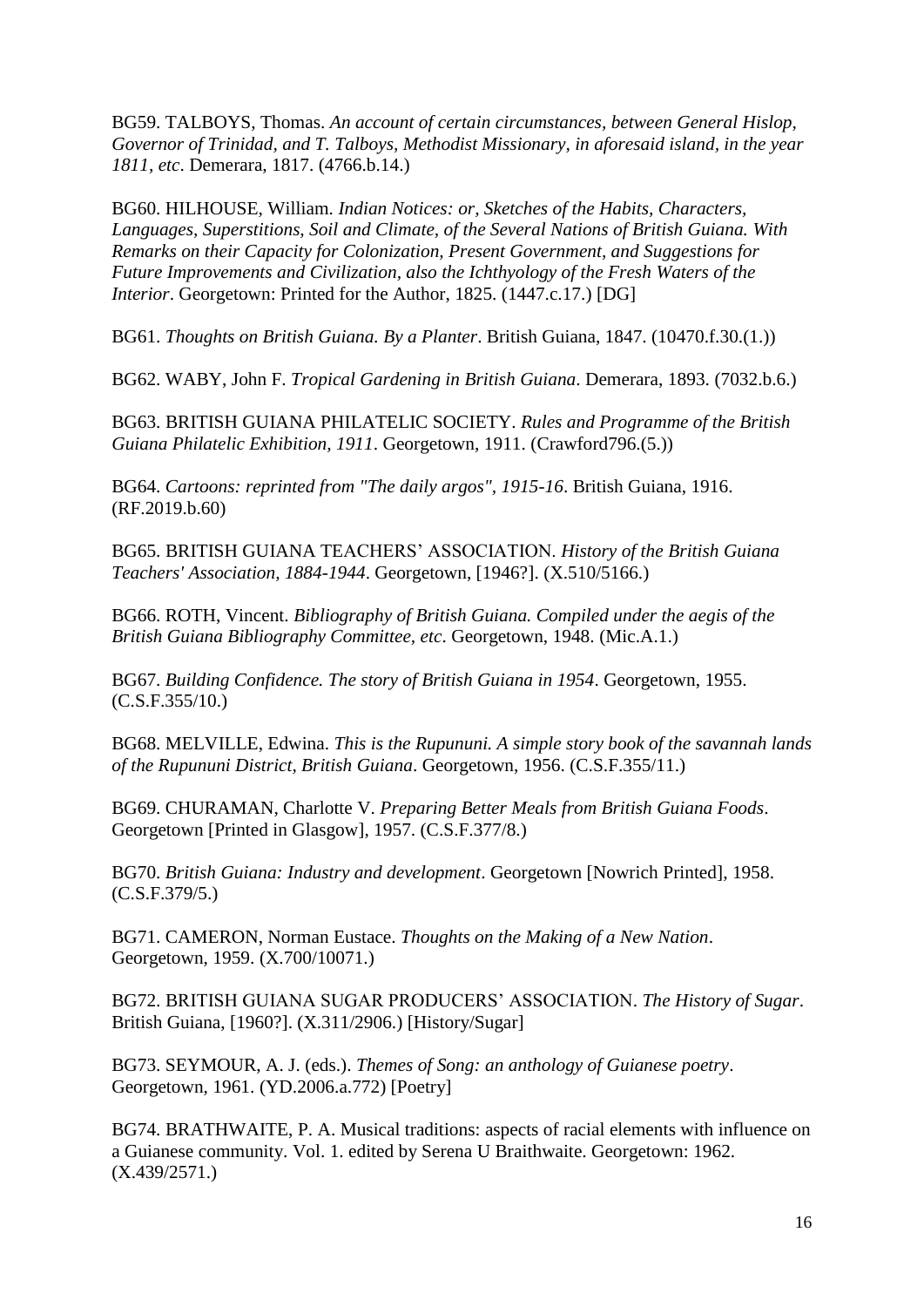BG75. CAMERON, Norman Eustace. *Clearing the Political Air*. Georgetown, 1963. (W74/4581)

BG76. JAGAN, Cheddi. *British Guiana's future, peaceful or violent?*. Georgetown, 1963. (X.708/47416.)

BG77. CAMERON, Norman Eustace. *Communism and British Guiana*. Subryanville, 1964. (X.700/9124.)

BG78. CAMERON, Norman Eustace. *The price of victory. A play in two parts, based on Nigerian legend*. Georgetown: Printed at Labour Advocate Job Printing Dept, [1965?]. (X.958/464.)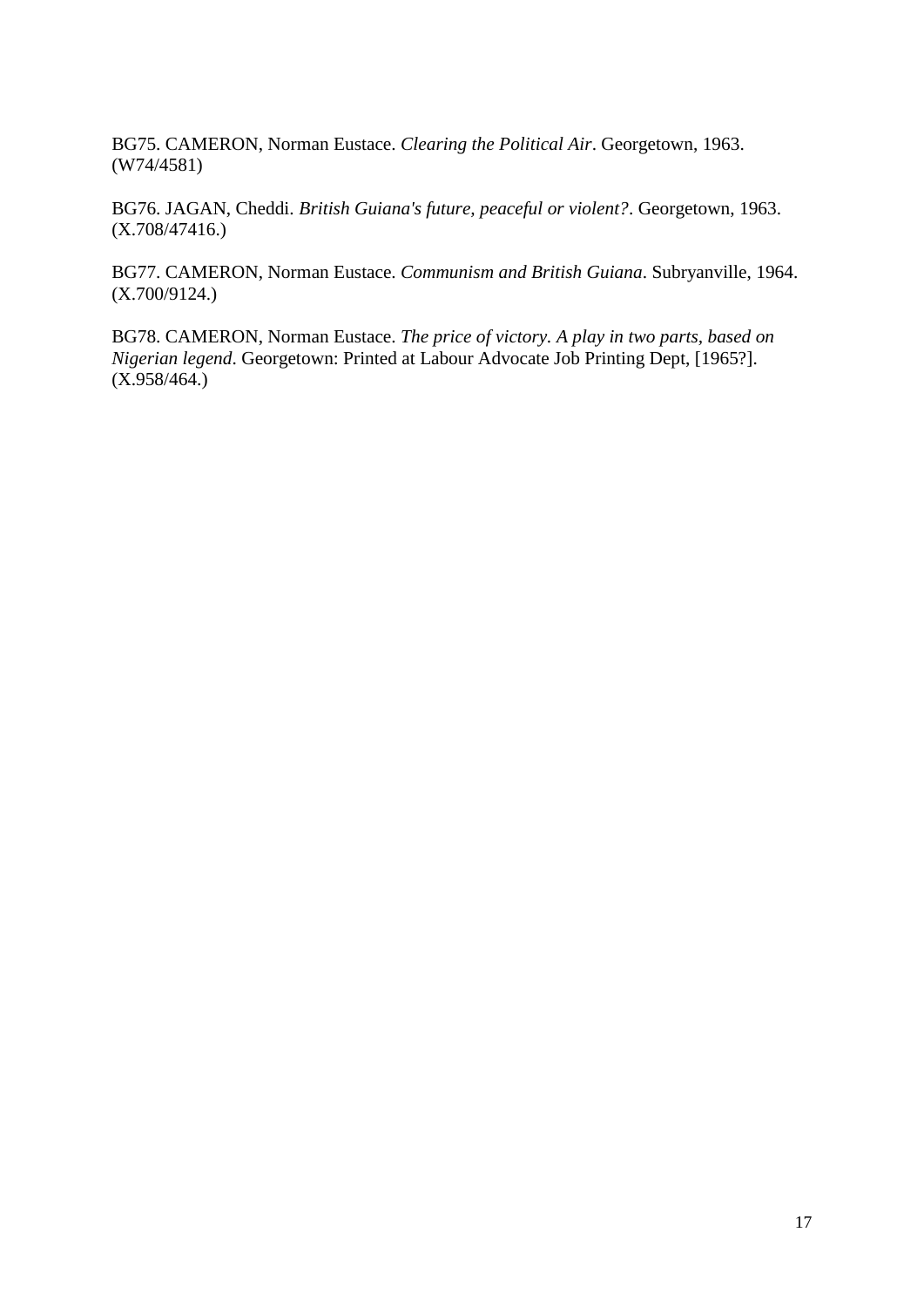# <span id="page-17-0"></span>**Grenada**

# <span id="page-17-1"></span>**C. Well & Sons**

G1. GARRAWAY, D. G. *A short account of the Insurrection of 1795-96*. St. George's: C. Well & Sons, 1877. (9555.aaa.9.)

# <span id="page-17-2"></span>**Carnage Press**

G2. DEVAS, Raymund P. *The Island of Grenada, 1650-1950*. St George's: Carnage Press, 1964. (X.809/27900.)

G3. KAY, Frances. *This \_ is Grenada*. St George's: Carnage Press, 1971. (X:809/60440)

G4. DEVAS, Raymund P. *A history of the island of Grenada, 1498-1796 : with some notes and comments on Carriacou and events of later years*. St George's: Carnage Press, 1974. (X.809/58229).

G5. DEVAS, Raymund P. *Birds of Grenada, St Vincent and The Grenadines*. St George's: Carnage Press, [undated]. (82/10762)

# <span id="page-17-3"></span>**Free Press**

G6. BARKER, John Crawford. *Third Annual Report for the Society of the Education of the Poor*. Grenada: Free Press, 1828. (8306.e.3.) [DG]

G7. BROWN, John. *A Report of the Trials, the Attorney General [of Grenada] versus Brown, in the cases of Hannah and Minerve ... Taken in shorthand by John Wells, Jr.* Grenada, 1838. D-6606.a.22.

# <span id="page-17-4"></span>**Grenada Independence Secretariat, History & Literary Division**

G8. *A Short history of Grenada*. St. George's: Grenada Independence Secretariat, History & Literary Division, 1974. (YA.1988.a.269)

# <span id="page-17-5"></span>**The Grenada Guardian Ltd.**

G9. DEVAS, Raymund P. *Up Hill and down Dale in Grenada ... With a foreword by the Hon'ble Gerald Smith*. St George's: The Grenada Guardian Ltd., 1926. (10482.de.38.)

# <span id="page-17-6"></span>**John Spahn**

G10. BATHURST, Henry. A Few Remarks on Colonial Legislation, as connected with the late communications from the noble Secretary for the Colonies (Lord Bathurst). By a Member of the Assembly of Grenada. Grenada: John Spahn, 1832. (8154.e.1.(4.)) [DG]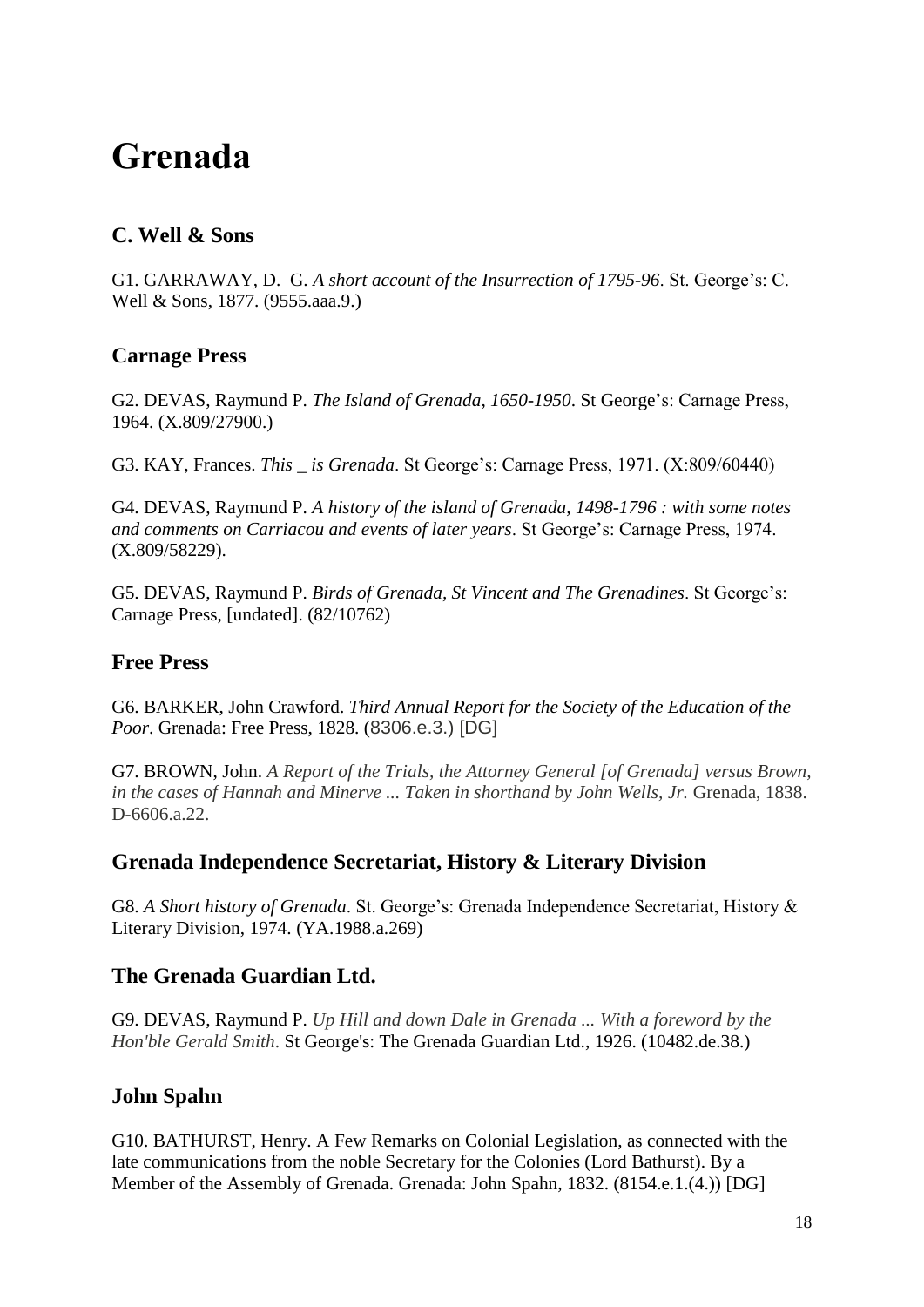# <span id="page-18-0"></span>**Self-Published**

G11. BAYLEY, Frederick William Naylor. *Poetical Fragments: or, an Odd volume in verse*. Grenada: The Author, 1828.

G12. DABREO, D. Sinclair DaBreo. *The prostitution of a democracy: the agony of Grenada*. St. George's: D. S. Breo, 1974 [?]. (YA.1988.a.20758)

# <span id="page-18-1"></span>**Miscellaneous (publisher not stated) by date**

G13. *Récit des Troubles Survenus à la Grenade*. Grenada, 1803. (4745.e.10.) [DG]

G14. MACMAHON, Francis. *A Narrative of the Insurrection in the Island of Grenada in the year 1795, etc.* Grenada, 1823. (9555.b.17.) [DG]

G15. BAYLEY, Frederick William Naylor. *The Island Bagatelle; containing poetical enigmas on the estates in each parish in the Island of Grenada*. Grenada, 1829. (11688.c.30.)

G16. MACDONNELL, Daniel. *Pastoral Address to the Roman Catholics of Grenada*. Saint George, 1829. (4372.g.12.(6.)) [DG]

G17. LAURENCE, John. *The Case of John Laurence, painter & Venetian-blind maker; as tried in the Supreme Court of Judicature, on the 10th of October, 1823*. Grenada, 1830. (1414.h.11.(17.)) [DG]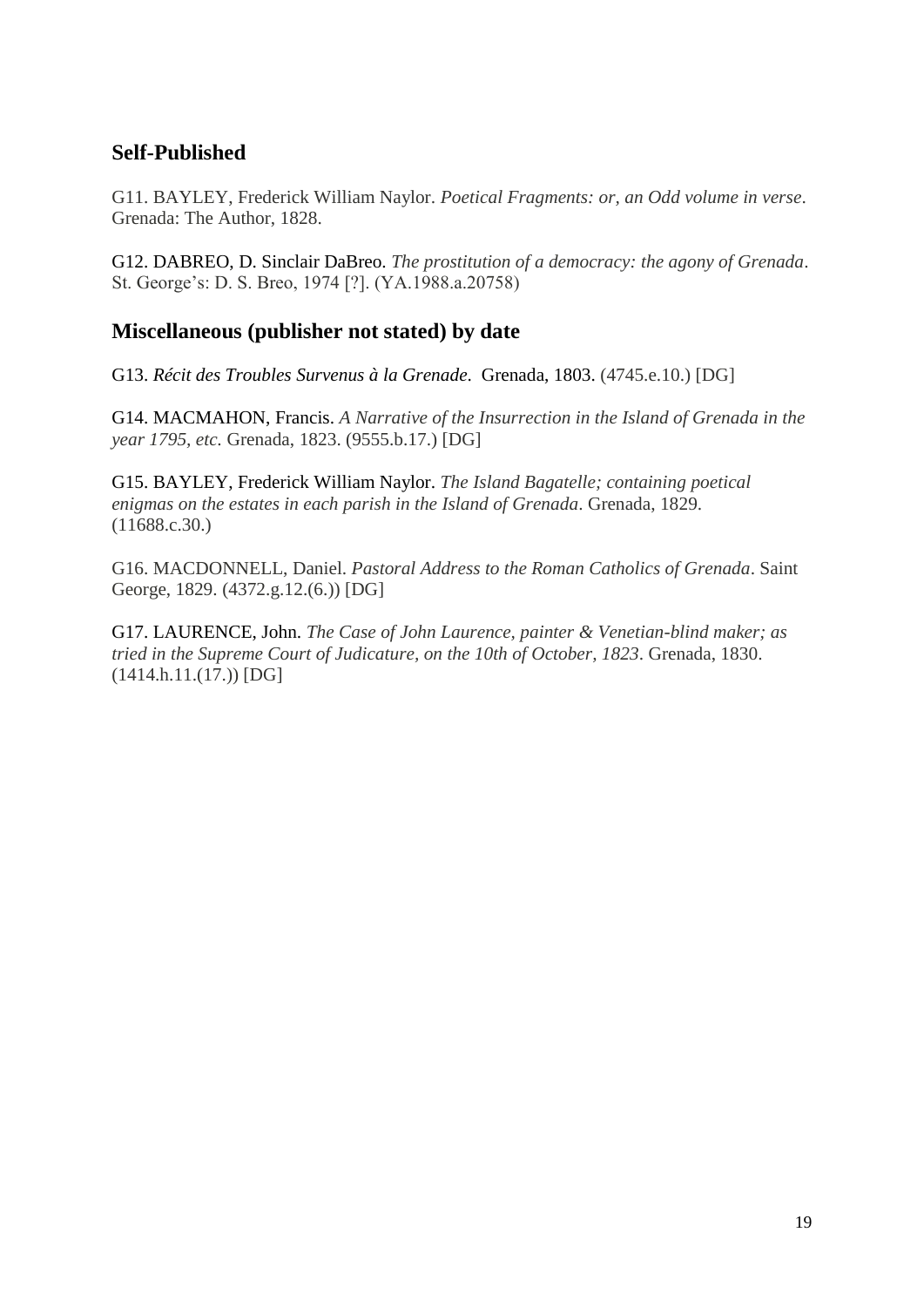# <span id="page-19-0"></span>**Jamaica**

# <span id="page-19-1"></span>**A. H. B. Aguilar**

J1. MARTINEZ, Gene. *Rules of Sport*. Kingston: A. H. B. Aguilar, 1914. (7916.f.39.)

#### <span id="page-19-2"></span>**Alex Aikman**

J2. HIGGINS, Bryan. Observations and advices for the improvement of the manufacture of muscovado sugar and rum. To which is added, a description of a new kiln for drying coffee. Interspersed with occasional observations on this business. Third part. St. Jago de la Vega [Spanish Town]: Alexander Aikman, 1801. (1509/2636) [DG]

J3. GEORGE, Arthur. The Defence of the Settlers of Honduras against the representations of Colonel George Arthur ... To which is added, an account of the descent of the Spaniards on the settlement in 1798. Jamaica, Alex Aikman, 1824. (601.m.18.) [DG]

# <span id="page-19-3"></span>**A. Holmes**

J4. ROBY, John. Monuments of the Cathedral-Church and Parish of St. Catharine: being part I. of Church Notes and Monumental Inscriptions of Jamaica, in the year 1824. Montego Bay: A. Holmes, 1831. (9906.aaa.12.)

J5. KERR, David. An answer to the objections of the Reverend Thomas Pennock, against "Methodism as it is;" as published in the Jamaica Watchman, between June 7th and July 5th, 1837. Montego Bay: printed by Alexander Holmes, 1838. (RB.23.a.30134(11)) [DG]

J6. GRIMLEY, Edward. *The Convict: A Tale of Venice; and Other poems*. Kingston: Alex Holmes, 1841. (11642.de.45.) [DG]

J7. Institute of Jamaica. *Annals of the Institute of Jamaica*. Kingston: Alex Holmes, 1897. (Ac.1958/5.)

# <span id="page-19-4"></span>**A. W. Gardner & Co.**

J8. MACDERMOT, Henry M. F. A Sermon [on Luke xviii. 8] preached ... at a Conference of Clergy and Laity held in Spanish Town, August 12th, 1887. Kingston: A. W. Gardner & Co., 1887. (4473.g.24.(5.))

J9. MORRIS, Daniel and Sir K.C.M.G. Cacao: How to Grow and How to Cure it. Jamaica: A. W. Gardner, 1887. (07076.f.1.(7.))

J10. A Jubilee guide on Gardening in Jamaica. Twenty Years Experience. Kingston: A. W. Gardner & Co., 1887. (07028.e.10.(5.))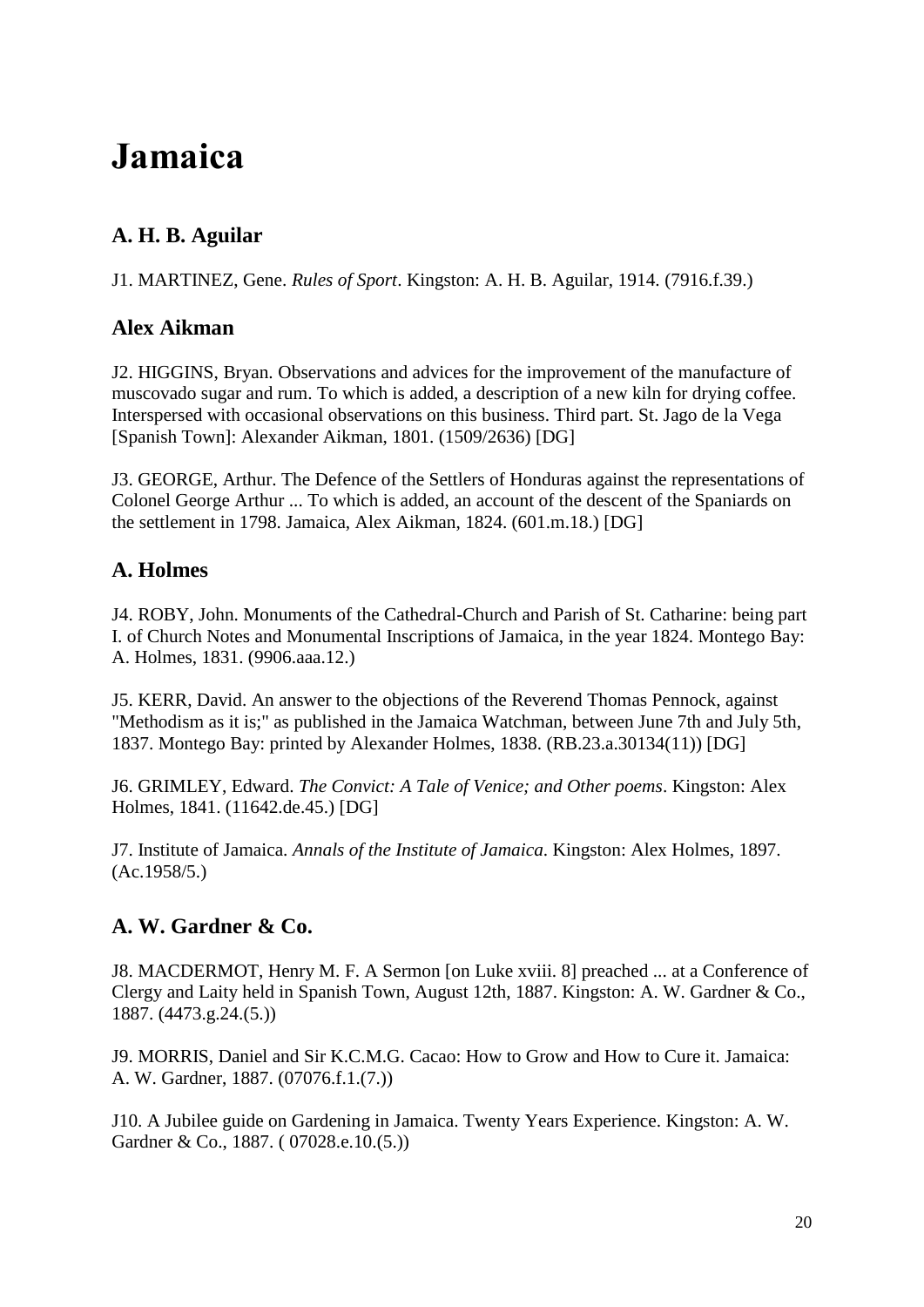J11. GARDNER, Aston W. and Co. *Gardner's handy guide to Jamaica, 1889*. Kingston: A. W. Gardner & Co., 1889. (10480.aa.13.)

J12. THOMAS, Herbert Theodore. *Untrodden Jamaica*. Kingston: A. W. Gardner & Co., 1890. (10480.cc.30.)

J13. WELLS, Septimus. *Historical and Descriptive Sketch of the Island of Grenada*. Kingston: A. W. Gardner & Co., 1890. (10408.ee.28.(2.))

J14. ELLIS, John Bourne. *A Short Sketch of the History of the Church of England in Jamaica*. Kingston: A. W. Gardner & Co., 1891. (4745.c.36.)

J15. COCKERELL, T. D. A. (compiler). *Bulletin. no. 1. A Provisional List of the Fishes of Jamaica*. Kingston: A. W. Gardner & Co., 1892. (Ac.1958/4.(1.))

J16. MINOT, George S. *The History of Panama: Interesting Occurrences from 1848 to 1891*. Kingston: A. W. Gardner & Co., 1892. (9772.b.11.) [DG]

J17. PHILLIPPO, James Cecil. *Cholera in Jamaica in 1850, 51 and 54 and the lessons to be learnt therefrom. A lecture, etc*. Kingston: A. W. Gardner & Co., 1892. (7306.de.42.(5.))

J18. M., M. Port *Royal and its harbour. With short notes on its history, legends ... [By] M. M., R. P. K. [i.e. R. P. Kitson.] etc.* [With illustrations.] Kingston: A. W. Gardner & Co., 1893. (10481.bbb.47.)

J19. NUTTALL, Enos. *The Churchman's Manual, a book of instruction and devotion intended chiefly for the use of members of the Church of England in Jamaica*. Kingston: A. W. Gardner & Co., 1893. (3456.df.25.)

J20. SULLIVAN, Caroline (collector). *The Jamaica Cookery Book. Three hundred and twelve simple cookery receipts and household hints*. Kingston: A. W. Gardner & Co., 1893. (D-07944.f.5.)

J21. *Tourist Guide to the island of Jamaica*. Kingston: A. W. Gardner & Co., 1893. (10480.bbb.39.)

J22. VARIOUS AUTHORS (e.g. Fawcett, WM., J J Bowrey, M. Grahham, J. T. Palace, et al.). *Institute of the Jamaica Lectures. Agriculture*. Kingston: A. W. Gardner & Co., 1893. (7306.de.42.(5.))

J23. COCKERELL, T. D. A. *General Guide to the Museum of the Institute of Jamaica*. Kingston: A. W. Gardner & Co., 1893. (7002.e.11.(14.))

J24. CUNDALL, Frank. *The Story of the Life of Columbus and the Discovery of America*. Kingston: A. W. Gardner & Co., 1894. (Ac.1958.)

J25. JUDAH, George Fortunatus. *Old Saint Jago (Otherwise Spanish Town)*. Kingston: A. W. Gardner & Co., 1894. (10408.ee.31.(5.))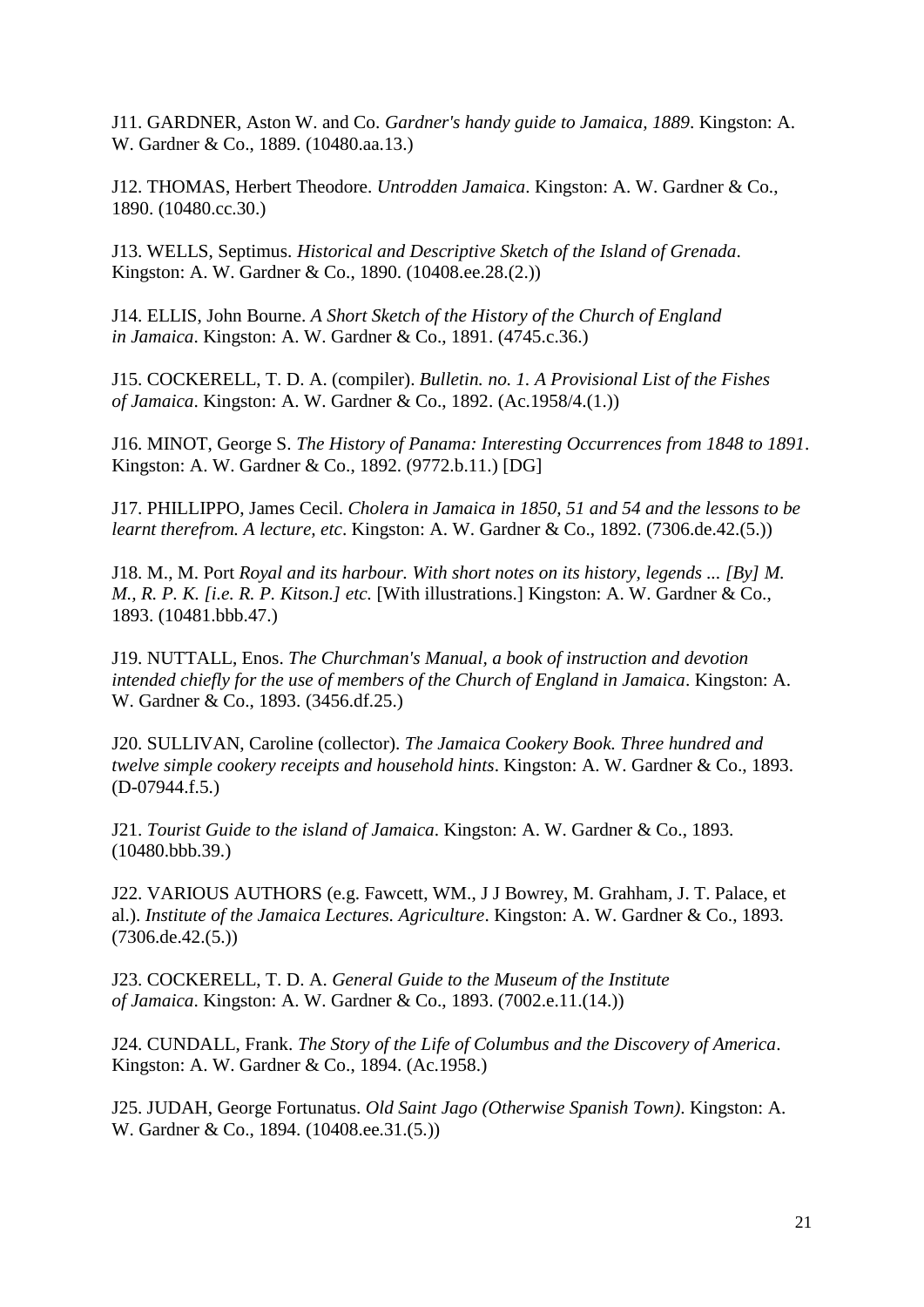J26. SAMUEL, Lionel L. *The Justice's Pocket Guide ... for Justices of the Peace*. Kingston: A. W. Gardner & Co., 1894. (D-6606.a.9.)

J27. INSTITUTE OF JAMAICA. *Catalogue of the Books in the Library of the Institute of Jamaica*. Kingston: A. W. Gardner & Co., 1895. (11904.l.18.)

J28. SULLIVAN, Caroline. *The Jamaica Cookery Book. Three hundred and sixty-four simple cookery receipts ... collected by C. Sullivan*. Second edition. Kingston: A. W. Gardner & Co., 1897. (D-07945.e.88.)

J29. JEKYLL, Walter. *Guide to Hope Gardens (The Botanic Garden)*. Kingston: Aston W. Gardner & Co., 1903. (7032.a.20.)

J30. *A Catechism for use in the Public Elementary Schools of Jamaica Prepared by a representative committee of ministers of religion*. Aston W. Gardner & Co., 1905. (03504.eee.7.)

J31. MCKAY, Claude. *Songs of Jamaica*. Kingston: A. W. Gardner & Co., 1912. (011645.df.40.)

#### <span id="page-21-0"></span>**Arawak Press**

J32. CHAPMAN, Esther. *Pleasure Island the Book of Jamaica*. Kingston: Arawak Press, 1952. (X.809/26789.)

J33. CHAPMAN, Esther. *Development in Jamaica, etc*. Third edition. Kingston: Arawak Press [London printed], 1954. (X.809/27486.)

J34. CHAPMAN, Esther. *Pleasure island: The Book of Jamaica*. Fifth edition, revised. Kingston: Arawak Press, 1961. (X.809/27486.)

# <span id="page-21-1"></span>**Arawak Society**

J35. ROBERTS, Walter Adolphe. *Medallions*. Kingston: Arawak Society, 1950. (11685.df.1.)

# <span id="page-21-2"></span>**C. L. Campbell**

J36. HYAMS, Abraham. *Jamaica: its constitution and government: correspondence*. Kingston: C. L. Campbell, 1874. (8154.e.1.(12.)) [DG]

J37. COCKBURN, Samuel. *Rough Notes and Official Reports on the River Belize, the Physical Features of British Honduras, taken in 1867 & 1869*. Kingston: C. L. Campbell, 1875. (10408.ee.19.(5.))

# <span id="page-21-3"></span>**City Printery**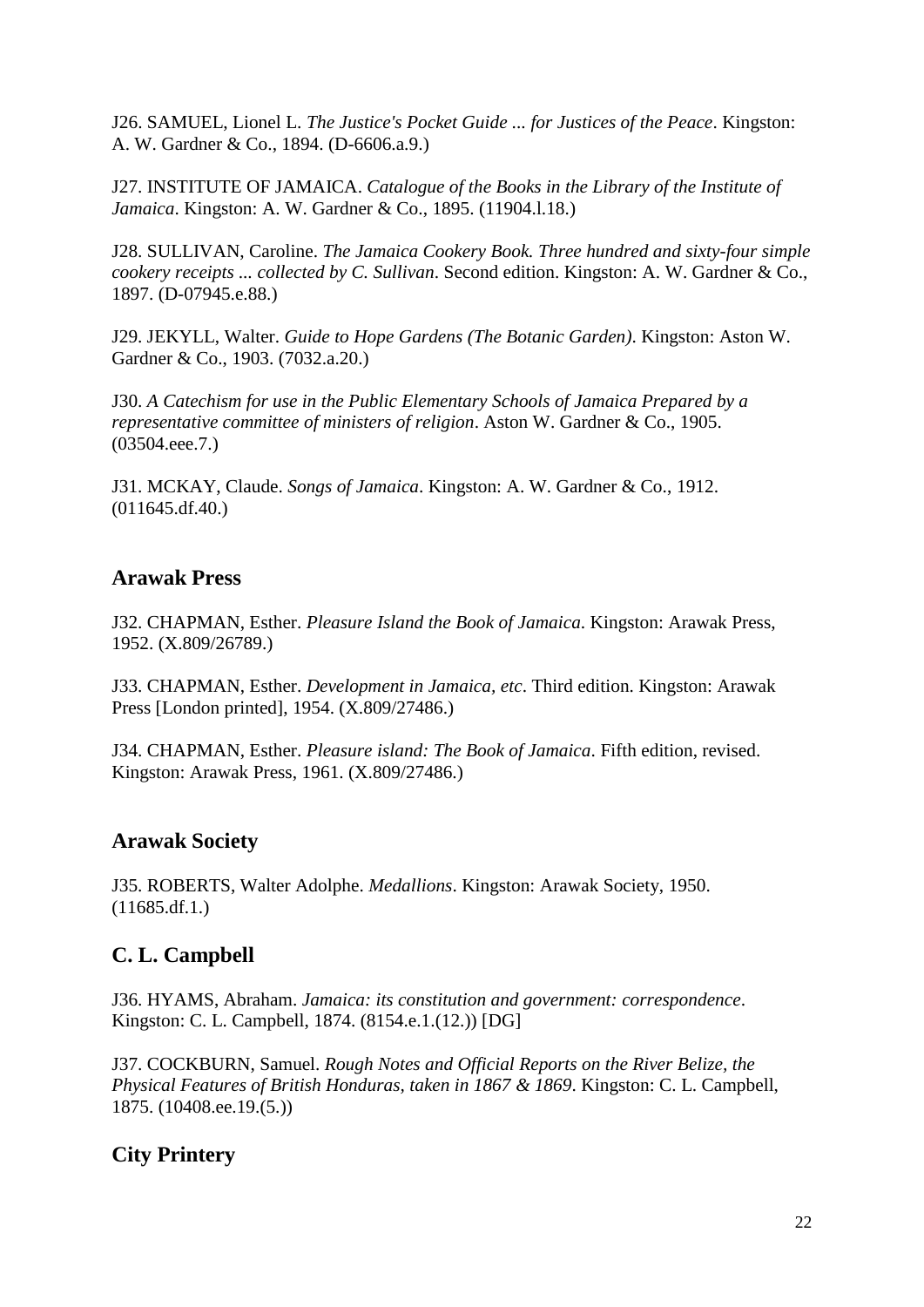J38. HENRY, A. E. T. *Bats in the Belfry. A collection of humorous articles and satires*. Kingston: City Printery, 1944. (12331.f.59.)

J39. CAMPBELL, George. *First Poems*. Kingston: City Printery, 1945. (11656.c.48.)

J40. ANDERSTON, A. E. T. *Zephyrs of the Caribbee. Poems*. Cross Roads [Kingston]: City Printery, 1947. (11656.c.48.)

J41. *Home-Making Projects*. [Pamphlets on cookery.] Spanish Town: City Printery, 1951. (7950.bb.75.)

J42. MACFARLANE, Roy L. Clare. *Hunting the bright stream. Poems 1954-1960*. Kingston: City Printery, 1960. (X.958/21324)

#### <span id="page-22-0"></span>**College Press**

J43. LINDO, Archie. *Bronze. Short stories, articles, a poem and a play, etc*. Mandeville, College Press, 1944. (12275.aa.13.)

J44. LINDO, Archie. *My Heart Was Singing. Poems and short stories*. Mandeville, College Press, 1945. (12275.aa.14.)

## <span id="page-22-1"></span>**'Cornwall Herald' Office**

J45. MURRAY, W. C. *A Week's Rambling with "Bra Quamin"*. Savanna-la-mar: printed at the 'Cornwall Herald' Office, 1900. (012314.k.7.(4.))

#### <span id="page-22-2"></span>**De. Cordova & Co.**

J46. NATHAN, Moses Nathan. *Answer to a polemic essay on the inter-marriage of mamzerim*. Kingston: A. Decordova, 1861. (5176.aaa.48.(2.))

J47. ROBERTS, J. Seed. *In Memoriam. The Moses of Jamaica Baptist Missions. A sermon on the death of the Rev. J. M. Phillippo, etc*. Kingston: De Cordova & Co., 1879.  $(4475.g.58.(1.))$ 

J48. ROBERTS, J. Seed. *The Jamaica Baptist Union. Annual session, 1885. Address of the President, etc*. Kingston: De Cordova & Co., 1885. (4139.g.6.)

J49. LEVY, Charles. Correspondence on Confederation with Dominion of Canada. Kingston: De Cordova & Co., 1885. (8155.df.2.(3.))

J50. CLARKE, Henry. *The Taxation, Currency and Agriculture of Jamaica. An essay*. Kingston: De Cordova & Co., 1886. (08229.df.12.(5.))

J51. ESPEUT, William Bancroft. *Institute of Jamaica ... The advantages to result from railway extension, etc*. Jamaica: De Cordova & Co., 1887. (8235.f.40.(5.))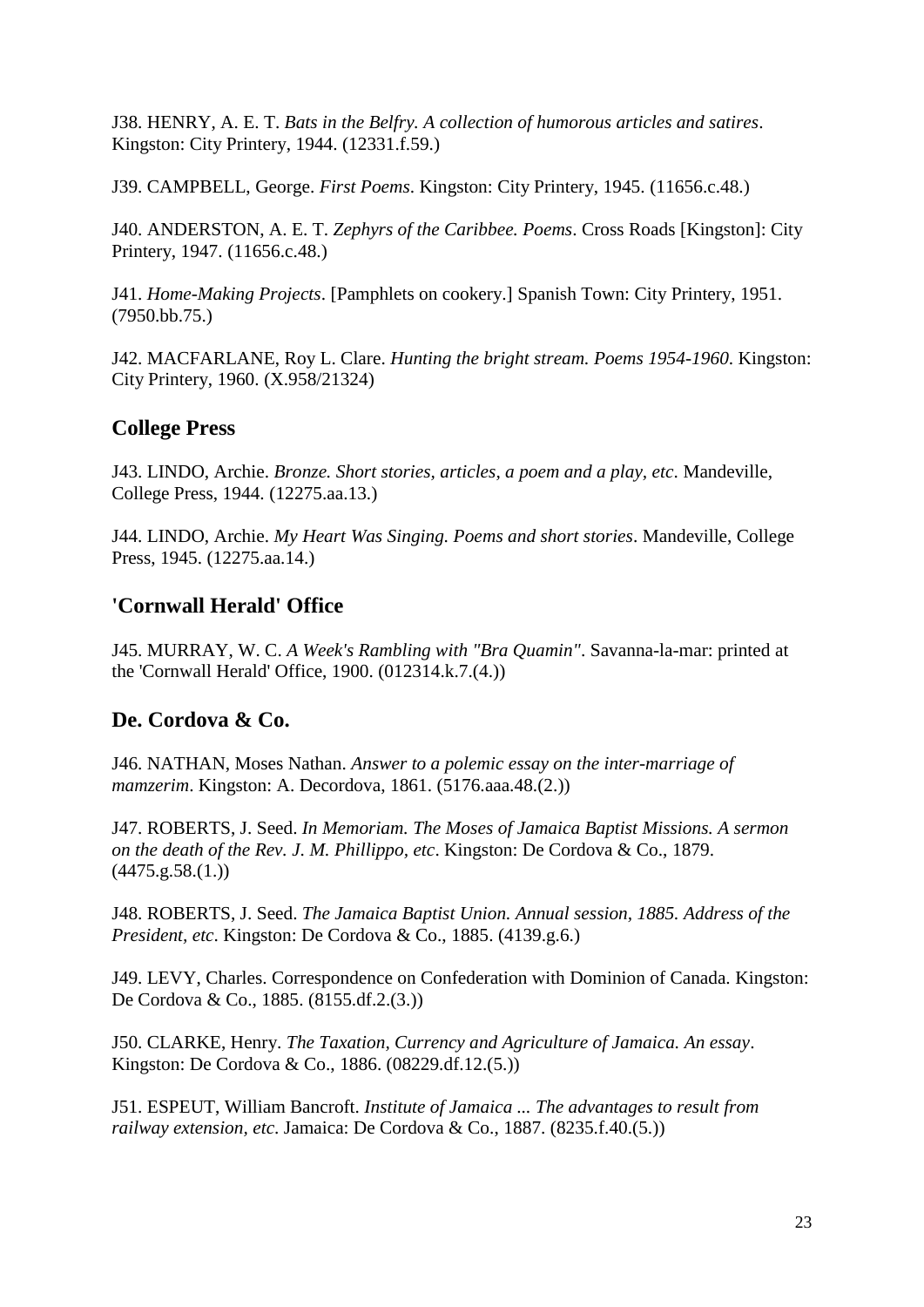J52. FYFE, Laurence R. *Jamaica. Outlines of its geography and history*. Fourth edition, revised. Kingston: De Cordova & Co., 1888. (10408.aa.33.(3.))

J53. AARON, Eugene Murray. *Caribbean Trade. A reply to ... G. E. Foster ... From "The Gleaner," etc*. Kingston: De Cordova & Co., 1891. (8228.i.70.(9.))

J54. EDEN, William T. *The Island of Grand Cayman at the Jamaica Exhibition. Historical sketch and descriptive catalogue*. Jamaica: De Cordova & Co., 1891. (10408.ee.29.(3.)) [DG]

## <span id="page-23-0"></span>**Directory Publishing Co.**

J55. WILLIAMS, Phineas A. Williams's Street Guide of Greater Kingston and Lower St. Andrew with other useful information. Kingston: Directory Publishing Co., 1947. (10359.a.31.)

# <span id="page-23-1"></span>**Educational Supply Co.**

J56. OGILVIE, James. *Popular Lecture on Hygiene, etc*. Kingston: Educational Supply Co., 1900. (07305.m.4.(13.))

J57. CUDNALL, Frank. *Biographical Annals of Jamaica. A brief history of the colony arranged as a guide to the Jamaica Portrait Gallery: With Chronological Outlines of Jamaica History*. Kingston: Published for the Institute of Jamaica by the Educational Supply Company, 1904. (10601.de.18.(5.))

J58. *Souvenirs of Jamaica. Notes on the manufacture of curiosities and other souvenirs*. Kingston: Educational Supply Co., 1905. (10480.aa.35.)

J59. WILSON, Charles Augustus. *Men with Backbone, and other pleas for progress*. Kingston: Educational Supply Co., 1905. (8411.e.38.)

J60. *Jamaica Readers. The first reader ... Teachers' edition*. Kingston: Educational Supply Co. [Toronto printed], 1905. (12201.d.40/13.)

J61. *Jamaica Readers. The first reader*. Kingston: Educational Supply Co. [Toronto printed], 1905. (12201.d.40/8.)

J62. LIVINGSTON, Noël Brooks. *Sketch pedigrees of some of the early settlers in Jamaica. Compiled from the records of the Court of Chancery of the island, etc*. Kingston: Educational Supply Co., 1909. (9904.d.11.)

J63. *"Carry On!" or, Pages from the life of a West Indian padre in the field*. Kingston: Educational Supply Co., 1918. (9082.bb.31.)

J64. ROBOTHAM, C. Estella. *A Collection of Choice Quotations*. Kingston: Educational Supply Co., 1935. (012305.e.85.)

J65. HICKS, George. *First Lessons to Beginners: suggestions to Jamaica teachers*. Kingston: Educational Supply Co. [Toronto printed], 1907. (8304.a.14.)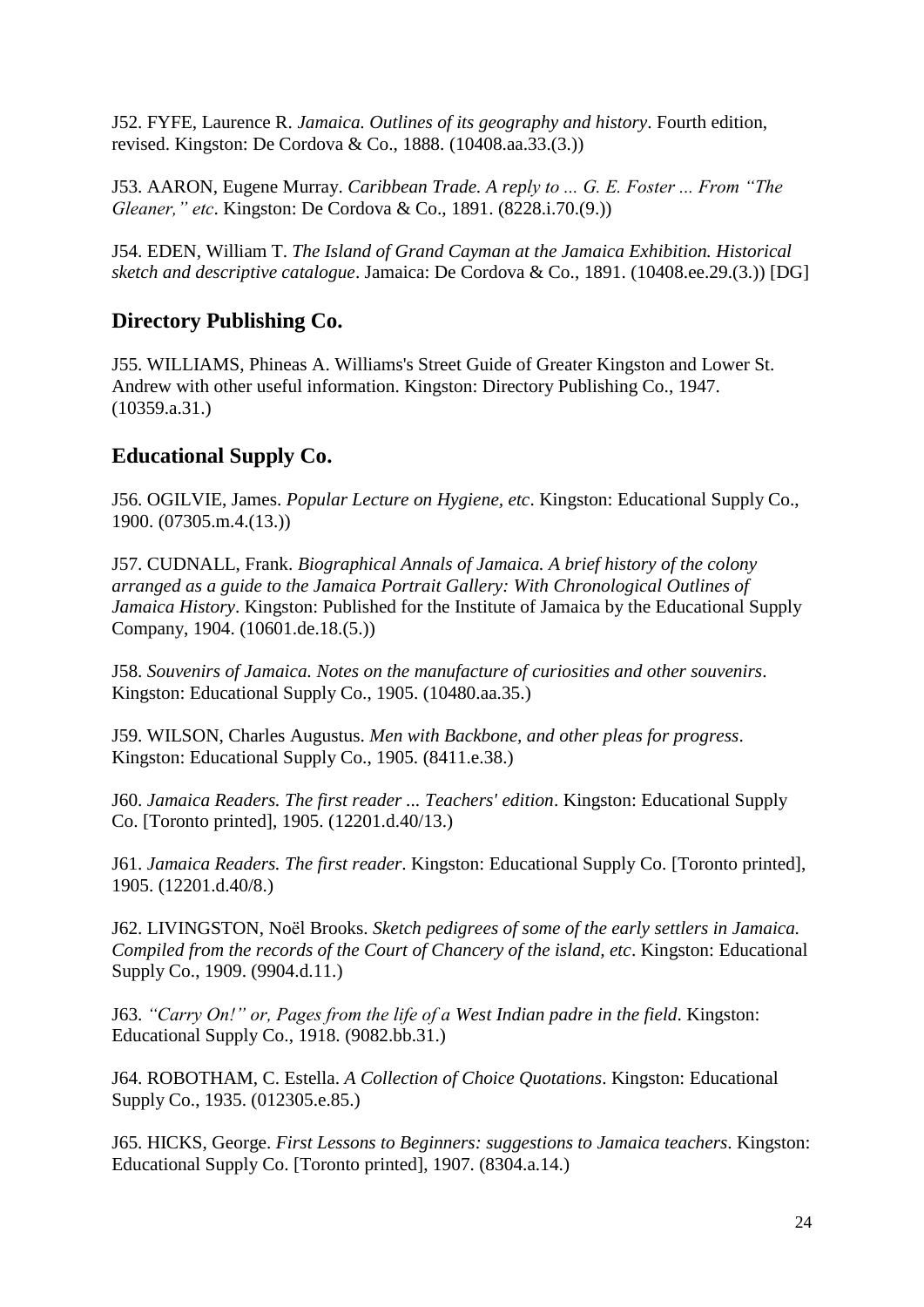# <span id="page-24-0"></span>**Ford & Gall**

J66. HILL, Richard. *Lights and Shadows of Jamaica History*. Kingston: Ford & Gall, 1858. (9555.aaa.11.) [DG]

# <span id="page-24-1"></span>**G. Henderson & Co.**

J67. BOWERBANK, Lewis Quier. *The Terror of the Tents; or, Quarantine restrictions as imposed and enforced in Jamaica during the prevalence of small pox, etc. [Letters between Dr. Bowerbank and the Government]*. Kingston: G. Henderson & Co., 1872. (7561.bb.13.) [DG]

J68. PAUL, Edmond. *Les causes de nos malheurs: appel au people*. Kingston: G. Henderson & Co., 1882. (8051.aa.35.)

J69. SIMMS, William. *Elementary classbook of the geography and history of Jamaica*. Kingston: G. Henderson & Co., 1883. (10470.aa.9.)

#### <span id="page-24-2"></span>**The Gleaner**

J70. EQUILIBRIUM. When will the XIXth Century end; and the XXth begin? Reprinted for the author from letters published in the Daily and Triweekly Gleaner. Kingston: The Gleaner Co., 1899. (8563.bb.32.(4.))

J71. BURROWES, Charles L. A Commercial Pocket-Book of Jamaica. Kingston: Gleaner Co., 1910. (10481.a.43.)

J72. BURROWES, Charles L. A Commercial Handbook of Jamaica. Kingston: Gleaner Co., 1911. (P.P.2585.kb.)

J73. DE LISSER, Herbert George. Jane: A Story of Jamaica. Kingston: Gleaner Co., 1913. (NN.1520.)

J74. KING, Berry. The Promise of Years. Kingston: Gleaner Co., 1913. (12622.d.5.)

J75. CUNDALL, Frank. The Mico College, Jamaica. Some account of the Mico family, the story of the Mico Fund ... with a brief history of the college. Kingston: Gleaner Co., 1914. (8364.aa.65.)

J76. THE GLEANER. The Gleaner Geography and History of Jamaica. Kingston: The Gleaner Co., 1914. (10481.r.16.0)

J77. DE LISSER, Herbert George. Triumphant Squalitone. A tropical extravaganza. Kingston: Gleaner Co., 1916. (012600.cc.2.)

J78. DE LISSER, Herbert George. Jamaica and the Great War. Kingston: Gleaner Co., 1917. (9082.g.47.) [DG]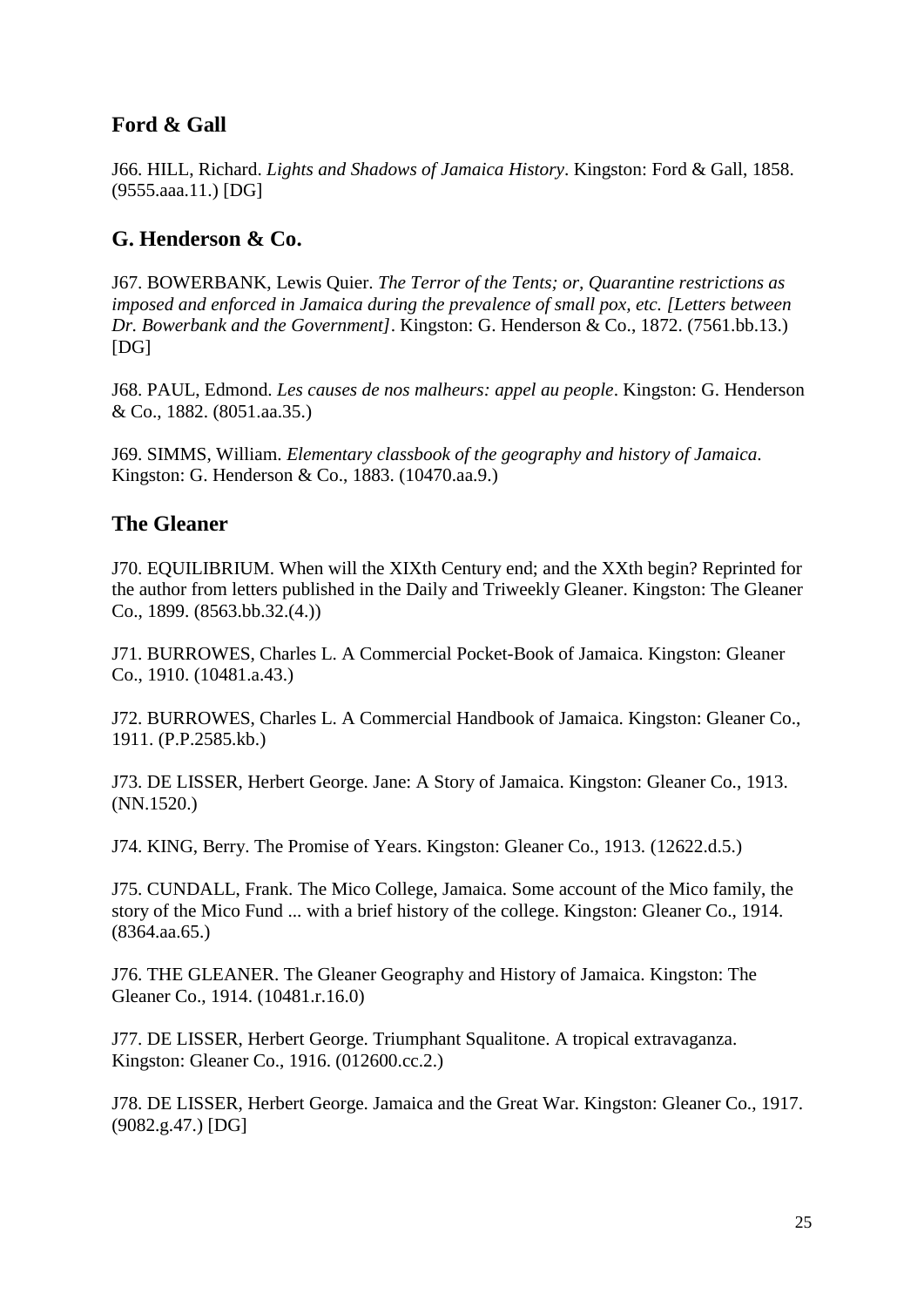J79. Jamaica Gift Book, in aid of the Fund for British Prisoners of War in Germany. Kingston: Gleaner Co., 1917. (12355.k.22.)

J80. GIBSON, Percival William. Churchmanship as taught by the Church of England: being six lectures ... By Rev. P. W. Gibson, B.D., and Rev. G. B. Verity. Kingston: Gleaner Co., 1919. (4106.c.71.)

J81. JAMES. Alexander MacGregor. The Cacique's Treasure (and other tales). Kingston: The Gleaner Co., 1920. (X23/5532)

J82. JAMES. Alexander MacGregor. Four Stories and a Drama of Old Jamaica. Kingston: Gleaner Co., 1921. (12626.ppp.11.)

J83. ANDRADE, Jacob A. P. M. The History of the Hamilton Lodge, no. 1440 ... Spanish Town, Jamaica. Kingston: Gleaner Co., 1923. (20029.eee.15.)

J84. MACCREA, Harry. The Sub-Officers Guide ... Fifth edition. By C. H. Yorke-Slader. Kingston: Gleaner Co., 1924. (D-06606.g.10.)

J85. FEURTADO, L. C. A. Feurtado's Quick Calculator for Banana Buyers and Shippers by Jamaica Railway. Kingston: Gleaner Co., 1924. (08548.dd.48.)

J86. MACFARLANE, John Ebenezer Clare. Poems. Kingston: Gleaner Co., 1924. (11655.a.84.)

J87. BEECHER, J. Coleman. Jamaica Cricket, 1863-1926, etc. Kingston: Gleaner Co., 1926. (D-07908.de.9.)

J88. THOMAS, Herbert Theodore. The Story of a West Indian Policeman; or, Forty-Seven Years in the Jamaica Constabulary. Kingston: Gleaner Co., 1927. (010815.df.43.)

J89. BAILLIE, William Walderston. The Peter Pan Book of Recipes. Kingston: Gleaner Co., 1928. (D-7943.pp.36.)

J90. GRANT, J. M. N. Band of Love. Kingston: Gleaner Co., 1928. (04192.b.23.)

J91. WILSON, Reverend Charles Augustus. Men of Vision: A series of biographical sketches of men who have made their mark upon our time. Kingston: Gleaner Co.,1929. (4805.e.43.)

J92. MARSON, Una. Tropic Reveries. Kingston: Gleaner Co., 1930. (11655.aaa.52.)

J93. HENDERSON, George E. Goodness and Mercy. A tale of a hundred years … A history of Brown's Town Baptist Church. Kingston: Gleaner Co., 1931. (4744.c.5.)

J94. KENT, Lena. The Hills of St. Andrew and other Poems. Kingston: Gleaner Co., 1931. (11640.df.36.)

J95. MACFARLANE, John Ebenezer Clare. Sex and Christianity; or, the Case against the system of monogamous marriage. Kingston: Gleaner Co., 1932. (08416.aa.85.)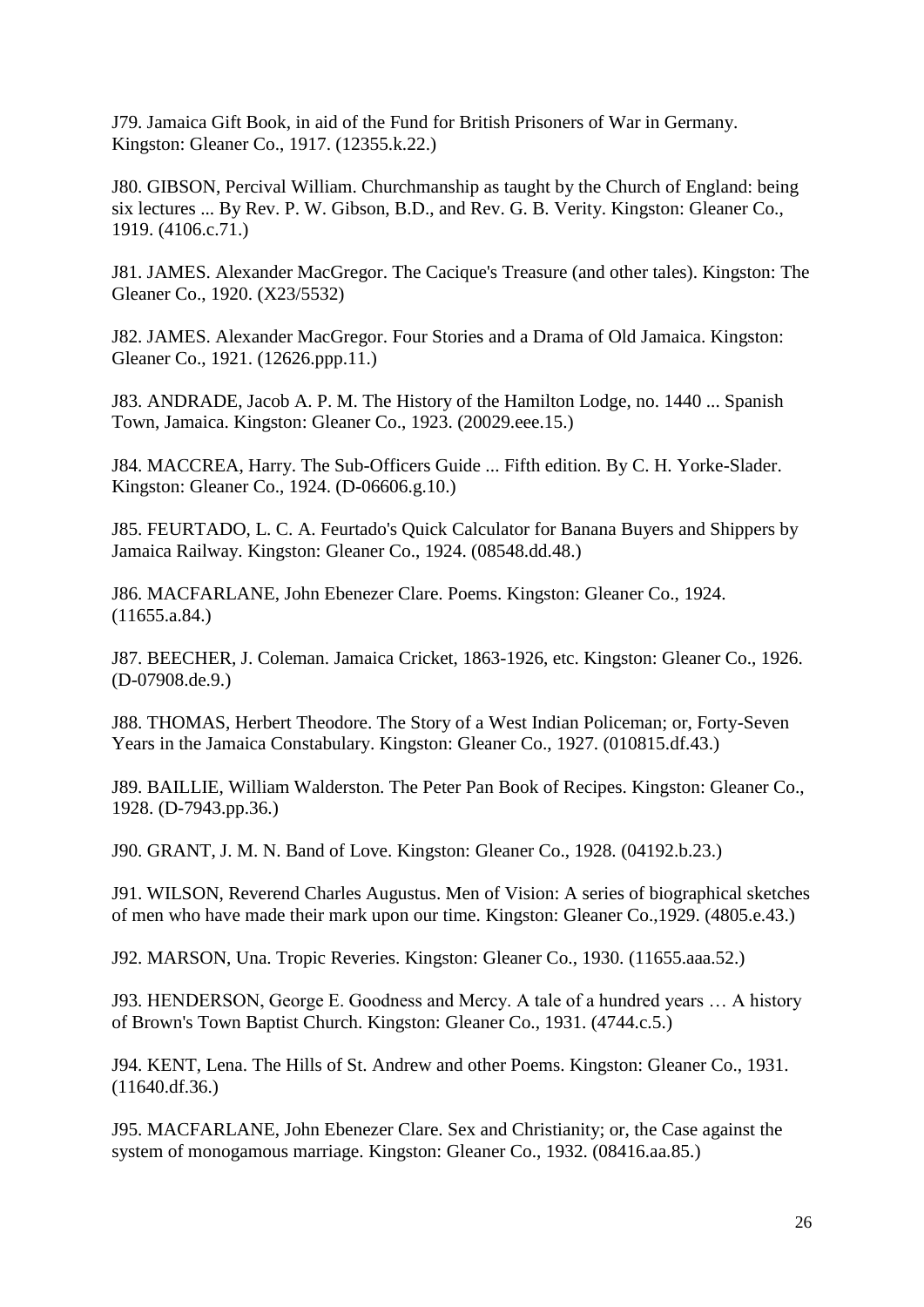J96. HOLLAR, Constance. *Songs of Empire*. Kingston: Gleaner Co., 1932. (11654.bb.84.) [Music]

J97. HUTTON, Albinia Catherine. *Hill Songs and Wayside Verses*. Kingston: Gleaner Co., 1932. (11654.bb.85.)

J98. *100 Jamaica Recipes*. Third edition. Kingston: Gleaner Co., 1934. (D-7943.pp.35.)

J99. MACDONALD, Herbert G. *History of the Kingston Cricket Club*. (1863-1938.) Kingston: Gleaner Co., 1938. (L.49/20.)

J100. NICHOLAS, P. H. *Man's Disobedience; or, the Gospel of the present age*. Kingston: Gleaner Co., 1939. (4398.aaa.19.)

J101. NEMBHARD, Len S. *Trials and Triumphs of Marcus Garvey*. Kingston: Gleaner Co., 1940. (10887.a.26.)

J102. CARGILL, Morris. *The Victory Book, 1941 ... (A record of the efforts of the Allies for 1941)*. Kingston: Gleaner Co., 1942. (Cup.1253.b.5.)

J103. BENNETT, Louise. *Jamaican Humour in Dialect*. Kingston: Gleaner Co., 1943. (11655.f.101.)

J104. HART, Simon Midland. *A scheme for the solution of the Central European problem after the War*. Kingston: Gleaner Co., 1943. (8029.df.44.)

J105. HOWLAND, Cicely. *Rain for the Plains, and other stories*. Kingston: Gleaner Co., 1943. (012643.n.135.)

J106. NICHOLAS, P. H. *"As I Saw Europe" in the light of the Bible prophecy*. Kingston: Gleaner Co., 1944. (20048.a.44.)

J107. BENNETT, Louise. *Jamaican Dialect Poems*. Kingston: Gleaner Co., 1949. (X.909/29896.)

J108. MARSHALL, Helen Violet Ormsby. *Seed and Flower. An anthology of prose and poetry by the Ormsby family of Jamaica*. Kingston: Gleaner Co., 1956. (11529.t.2.)

#### <span id="page-26-0"></span>**The Herald**

J109. SYLVESTER, B. C. Masonic History, Poetry & Humour. Collected and compiled by Wor. Bro. B. C. Sylvester. Kingston: The Herald, 1941. (20048.a.46.)

J110. BENNETT, Louise. Jamaica Dialect Verses. Kingston: The Herald, 1942. (11656.p.15.)

J111. THOMPSON, Claude. These My People. Kingston: The Herald, 1943. (012635.bb.11.)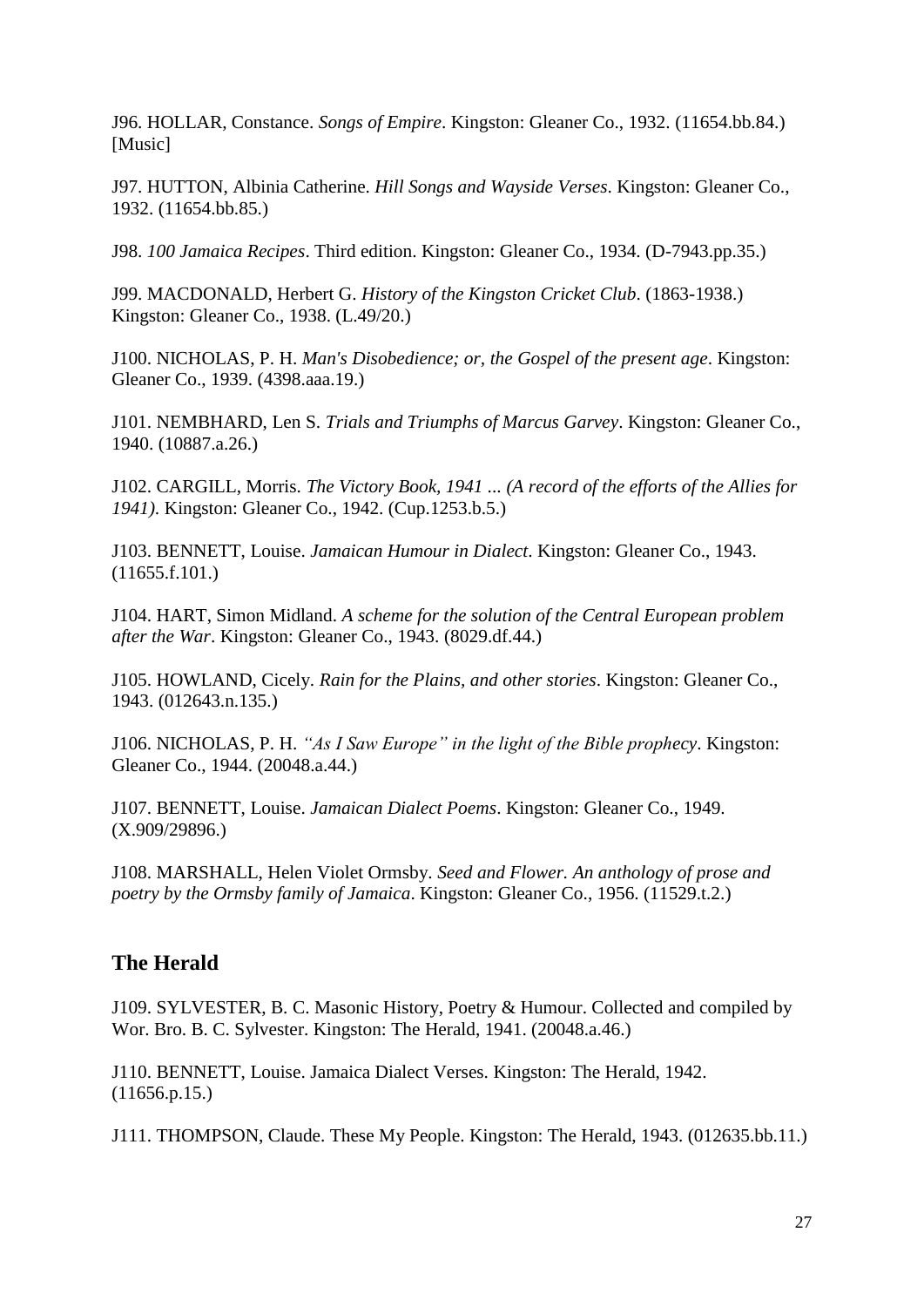J112. JAMES, Karl Wilson. Modern Dietetics and the Vegetarian Diet. Kingston: The Herald, 1951. (7393.e.13.)

J113. OLLEY, Philip P. Guide to Jamaica, British West Indies. Kingston: The Herald, 1952. (W8/3750)

#### <span id="page-27-0"></span>**Institute of Jamaica**

J114. Institute of Jamaica, Library. Bibliotheca Jamaicensis : some account of the principal works on Jamaica in the library of the Institute. Kingston: Institute of Jamaica, 1895.  $(11899.dd.9.(5.))$ 

J115. CUNDALL, Frank. Jamaica Cartography. Kingston: Institute of Jamaica, 1897. (10408.ee.31.(8.))

J116. Catalogue of Works added to the Public Library Jamaica Institute, during ... 1887-88. Kingston: Institute of Jamaica, 1888. (011903.k.39.)

J117. NICHOLAS, F. C. The Economic Geology of Jamaica. Kingston: Institute of Jamaica, 1899. (7109.h.32.) [DG]

J118. VENDRYES, Henry. Systematic Catalogue of the land and fresh-water shells of Jamaica. Reprinted from the Journal of the Institute of Jamaica, etc. Kingston: Institute of Jamaica, 1899. (7003.e.7.(3.))

J119. CUNDALL, Frank. Studies in Jamaica History. Kingston: Institute of Jamaica, 1900. (9771.aaa.26.)

J120. CUNDALL, Frank. Bibliographia Jamaicensis. A list of Jamaican books and pamphlet, magazine, articles, newspapers, and maps, most of which are in the library of the Institute of Jamaica. Kingston: Institute of Jamaica, 1902. (Ac.1958/6.(1.))

J121. HALL, Maxwell. The Meteorology of Jamaica. Jamaica: Institute of Jamaica, 1904. (W36/4266)

J122. CUDNALL, Frank. Political and Social Disturbances in the West Indies. A Brief Account and Bibliography. Kingston: Institute of Jamaica, 1906. (09004.bb.14.(2.))

J123. CUNDALL, Frank. Bibliography of the West Indies, excluding Jamaica. Kingston: Institute of Jamaica, 1909. (011900.h.32.)

J124. STERLING, R. Augustus. The Religion of Jesus Christ as it is. Kingston: Institute of Jamaica, 1909. (4374.m.27.(5.))

J125. ANDERSON, Izett. Jamaica Negro Proverbs and Sayings. Collected and classified according to subjects. Kingston: Institute of Jamaica, 1910. (012330.h.64.(4.))

J126. JAMAICA TOURIST ASSOCIATION. Jamaica. "The Land of streams and woods." Kingston: Institute of Jamaica, 1911. (10481.pp.26.(1.))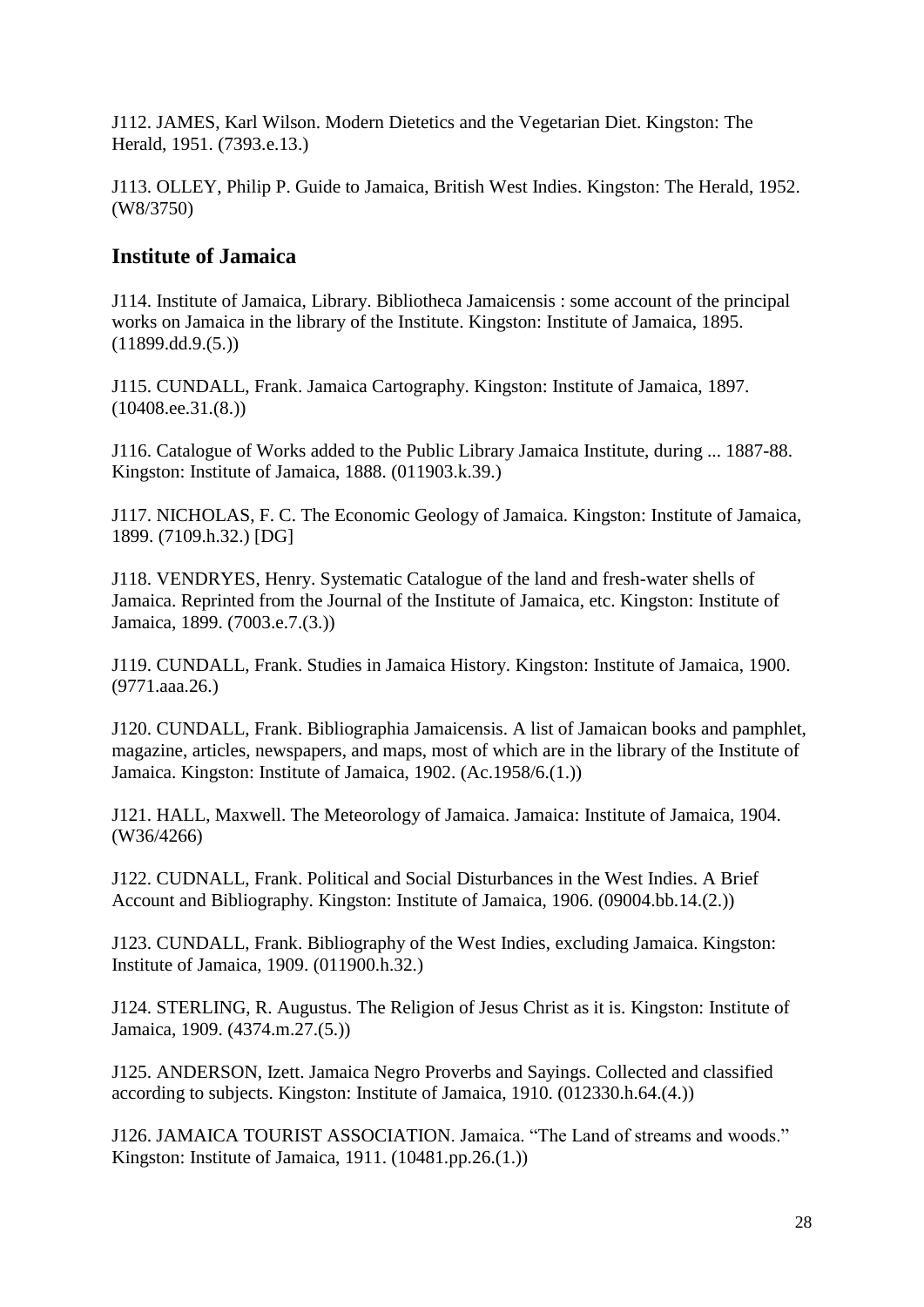J127. CUNDALL, Frank. Catalogue of the Portraits in the Jamaica History Gallery of the Institute of Jamaica. Kingston: Institute of Jamaica, 1914. (Ac.1958/7.(1.))

J128. CUNDALL, Frank. Historic Jamaica. Kingston: Institute of Jamaica, 1915. (B.344.e/27)

J129. JAMAICA TOURIST ASSOCIATION. Guide issued by the ... Association. Kingston: Institute of Jamaica, 1915. (10481.a.46.)

J130. MORGAN, Harry (pseud). Odd Leaves from an Adventurer's Log; or, advanced chapters of an autobiography. Volume one. Tales of the Tropics. Edited by F. N. Small. Kingston: Institute of Jamaica (By the West India Committee London), 1916. (010480.ff.54.)

J131. Suggested Schemes of Work for the Schools of Jamaica. Kingston: Institute of Jamaica by the Educational Supply Company, 1918. (1888.aa.5.)

J132. CUNDALL, Frank, F. S. A. and Joseph L. Pietersz. Jamaica under the Spaniards: abstracted from the archives of Seville. Kingston: Institute of Jamaica, 1919. (9773.b.6.)

J133. PHILLIPS, T. S. Jamaicans who have made good. Kingston: Institute of Jamaica West India Reference Library, 1932. (X23/9322)

J134. CUNDALL, Frank. A History of Printing in Jamaica from 1717 to 1834. Kingston: Institute of Jamaica, 1935. (11913.aa.31.)

J135. SHERLOCK, Philip Manderson. The Aborigines of Jamaica. Kingston: Institute of Jamaica, 1939. (X.419/1221.)

J136. CARLEY, Mary Manning. Education in Jamaica. Kingston: Institute of Jamaica, 1942. (08385.a.80.)

J137. NATURAL HISTORY SOCIETY OF JAMAICA. Glimpses of Jamaican Natural History. Jamaica: Institute of Jamaica, 1946. (W36/4847)

J138. NATURAL HISTORY SOCIETY OF JAMAICA. Glimpses of Jamaican Natural History. Second edition. Jamaica: Institute of Jamaica, 1949. (W36/4848)

J139. THEOBALD, Fred V. The Mosquitoes or Culcidae of Jamaica. Jamaica: Institute of Jamaica, 1950. (W36/5945)

J140. MATLEY, Charles Alfred. Geology and physiography of the Kingston district, Jamaica. Kingston: Published on behalf of the Institute of Jamaica, Kingston, Jamaica, by the Crown Agents of the Colonies, 1951. (X10/2588)

J141. CASSIDY, Frederick Gomes. Jamaica Talk. Three hundred years of the English language in Jamaica. Kingston: Institute of Jamaica [Glasgow print: Macmillan & Co], 1961. (12992.f.28.)

# <span id="page-28-0"></span>**Institute of Social and Economic Research**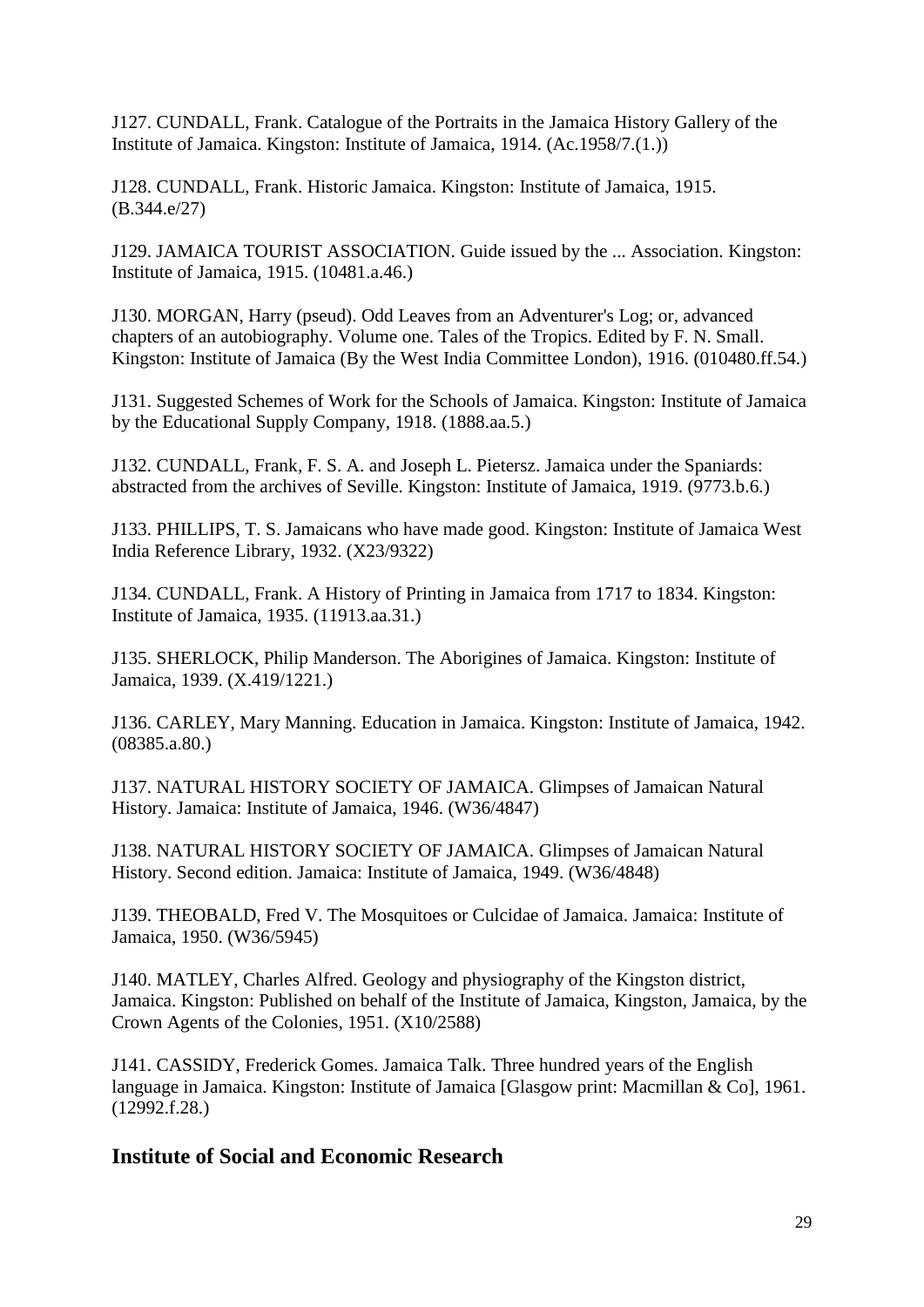J142. ROBERTS, G. W. and Donald O. Mills. S*tudy of External Migration affecting Jamaica; 1953-55*. Kingston: Institute of Social and Economic Research, 1958. (Ac.2698.ha.)

#### <span id="page-29-0"></span>**Jamaica Federation of Women**

J143. KIRLEW, Marjorie. *To have and to hold*. Kingston: Jamaica Federation of Women, 1954. (04423.c.14.)

## <span id="page-29-1"></span>**Jamaica Times / Times Printery**

J144. PITMAN, Sir Isaac and Sons. Rules in Phonography, based upon Pitman's Shorthand. Compiled and arranged by the Phonographic Correspondence Class. Kingston: Times Printery, 1909. (12991.a.20.)

J145. MACFARLANE, John Ebenezer Clare. Beatrice, Narrative poem. Kingston: Times Printery, 1918. (011648.ff.59)

J146. John's Simple Riverside Story. A striking resemblance between the First Advent and the Second ... By "Jordan". Kingston: Times Printery, 1929. (03187.f.84.)

J147. Shadows. The mysterious ways of God. Or, What has come out of the late World War. By "Jordan". Kingston: Times Printery, 1929. (04400.ee.4.)

J148. HIRST, George Stephenson Shirt. A Guidebook of the Cayman Islands, for 1908. Kingston: Times Printery, 1907. (10470.b.22.)

J149. CAMPBELL, William Alexander. Marguerite. A story of the earthquake. Kingston: Times Printery, 1907. (012624.aa.47.(2.))

J150. SMITH, Astley. Astley Smith's Tourists' Handy Pocket Guide to Jamaica. Season 1902-1903. Kingston: Times Printery, 1902. (10480.aa.34.)

J151. JUDAH, George Fortunatus. Rock Fort, Fort Castile, Fort Nugent, Jamaica. Their history and traditions. Kingston: Times Printery, 1906. (010480.de.47.)

J152. MACCREA, Harry. The Sub-Officers' Guide ... Third and enlarged edition. Kingston: Times Printery, 1908. (D-6605.aaa.32.)

J153. British West Indies Sugar Association (Bridgetown). Handbook for 1954. Kingston: Times Printery [Cambridge Printed], 1945. (7083.bb.2.)

J154. SMITH, M.G., Roy Augier and Rex Nettleford. The Ras Tafari movement in Kingston, Jamaica. Kingston: Times Printery, 1960. (X.700/6862.)

J155. A Commercial Guidebook of Jamaica. Kingston: Jamaica Times, 1908. (10470.b.21.)

J156. SCOTLAND, Horace. An Essay on Easter Day. Kingston: Jamaica Times Printery, 1908. (4380.i.37.(6.))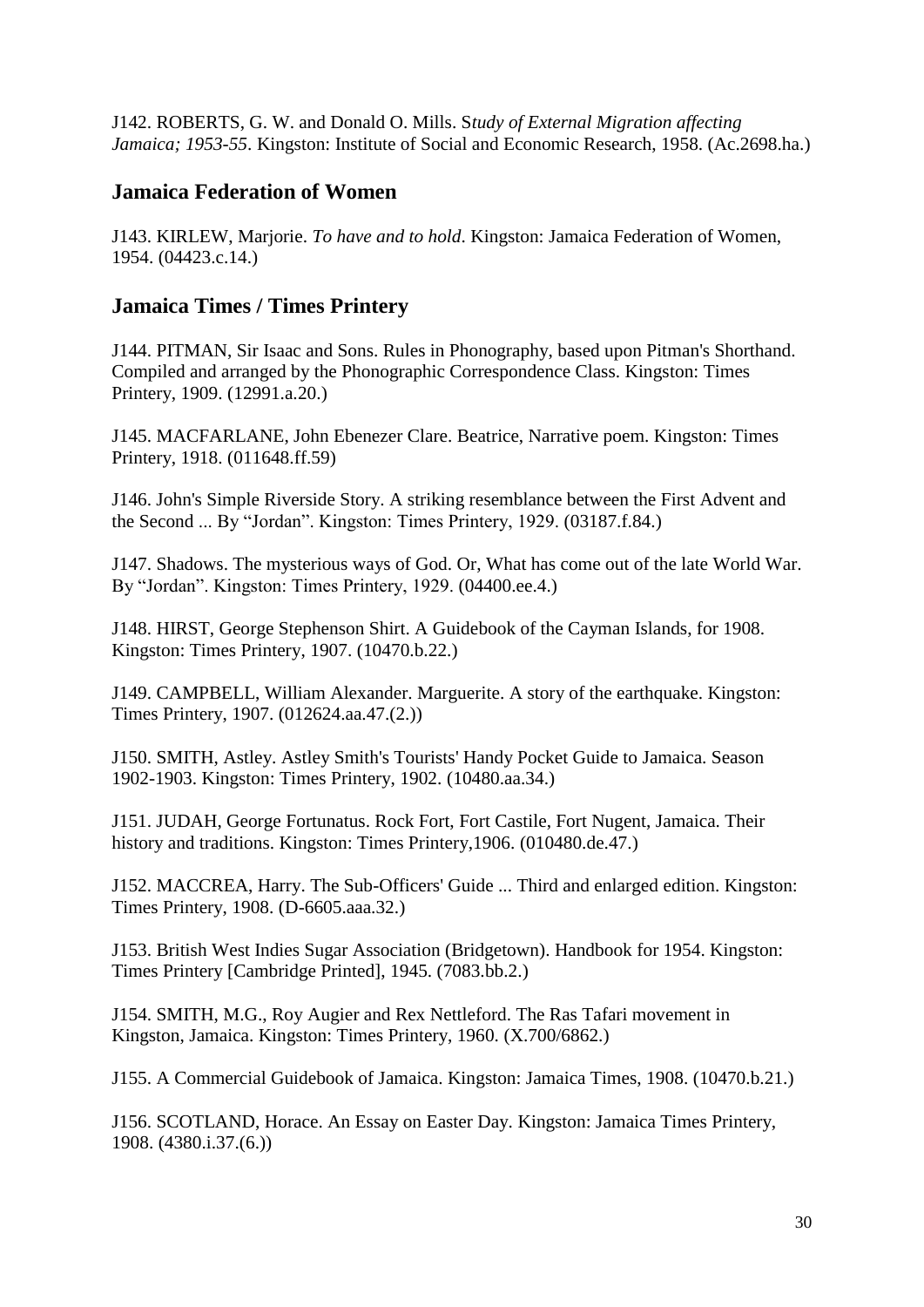J157. CUNDALL, Frank. Jamaica Place-Names. Kingston: Jamaica Times Printery, 1909.  $(010480.e.44(3))$ 

J158. REDCAM, Tom. pseud. [i.e. Thomas Henry MacDermot]. One Brown Girl and A Jamaica Story. Kingston: Jamaica Times Printery, 1909. (012640.b.17.)

J159. The Times Commerical Directory of Jamaica. 1910. Kingston: Jamaica Times, 1910. (P.P.2585.k.)

J160. BRANDON, David. Some Amusing Reminiscences of a West Indian Barrister, Kingston: Jamaica Times, 1911. (012331.g.62.(1.))

J161. HENDRICK, Samuel Purcell. A Sketch of the History of the Cathedral Church of St. Jago de la Vega, Spanish Town, in the parish of St. Catherine, Jamaica. Kingston: Jamaica Times, 1911. (4535.a.10.(2.))

J162. DE LISSER, Herbert George. Twentieth Century Jamaica. Kingston: Jamaica Times, 1913. (X.708/47644.)

J163. GRAHAM, Joseph William. Round the Blue Light. Being several poems (by the Rev. J. W. Graham) and one story (by Tom Redcam). Kingston: Jamaica Times Printery, 1918. (12272.bb.28.)

J164. KENT, Lena. Spiritual Counsels to Young Christians. Kingston: Jamaica Times, 1918. (04376.de.55.)

J165. TATE, I. S. Praedial Larceny. Kingston: Jamaica Times, 1919. (6056.tt.31.)

J166. JAMES, Alexander MacGregor. The Cacique's Treasure, and other tales. Kingston: Jamaica Times, 1920. (12603.ee.24.)

J167. THORNE, Joh Albert. "Britannia's Pride" Barbados the gem of the Antilles. Patriot ode. Kingston: Jamaica Times, 1920. (011650.k.67.)

J168. JAMAICA TOURIST ASSOCIATION. Guide to Jamaica. Kingston: Jamaica Times Printery, 1924. (010480.f.45.)

J169. JAMAICA TOURIST ASSOCIATION. Jamaica. Isle of Springs. Kingston: Jamaica Times Printery, 1924. (10482.e.27.)

J170. CUNDALL, Frank. Chronological Outlines of Jamaica History. 1492-1926. Kingston: Jamaica Times Printery, 1927. (Ac.1958/7.)

J171. DURIE, Alice. One Jamaica Gal. Kingston: Jamaica Times, 1939. (012632.a.67.)

J172. ANDRADE, Jacob A. P. M. A Record of the Jews in Jamaica, from the English conquest to the present time. Kingston: Jamaica Times, 1941. (20048.b.21.)

J173. WILSON, Una. Anancy Stories. Retold by U. Wilson. Kingston: Jamaica Times, 1947. (12833.aa.15.)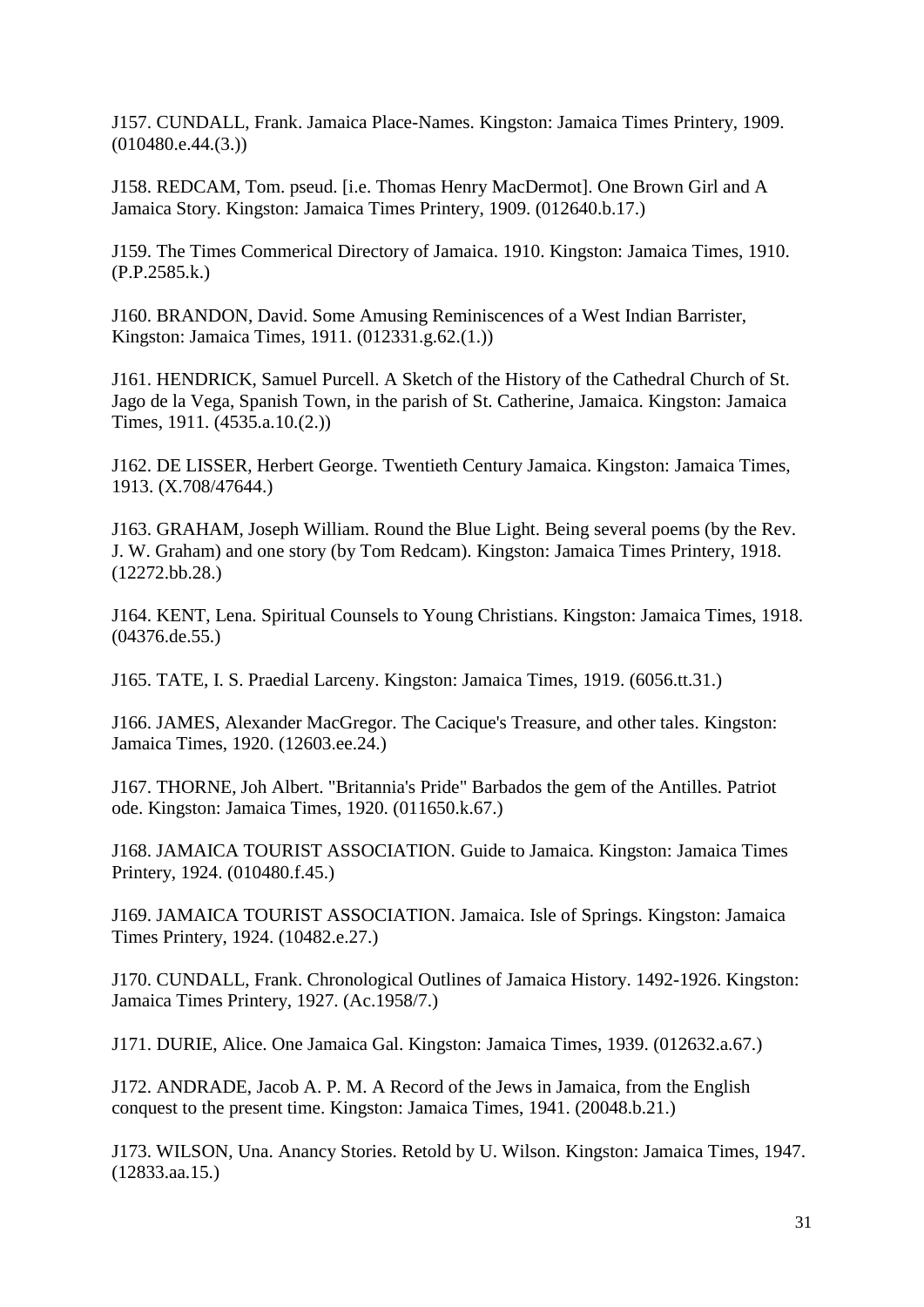J174. I hear Jamaica. Adapted from Walt Whitman's poem "I hear America" [from "Leaves of Grass"]. Kingston: Jamaica Times, 1950. (11782.cc.80.)

## <span id="page-31-0"></span>**Jamaica Tribune**

J175. STERLING, R. Augustus. *"The Religion of Jesus Christ as it is"*. Kingston: Jamaica Tribune, 1909. (4374.m.27.(5.))

J176. TOMLINSON, Frederick Charles.*The Case of the Dead Horse: a study in the law of carriage by sea*. Kingston: Jamaica Tribune Co., 1909. (D-6605.b.62.)

#### <span id="page-31-1"></span>**Jamaica Welfare**

J177. CLARKE, Dorothy. *The Adventures of Brer Nancy*. Kingston: Jamaica Welfare, 1945. (W.P.3306/9.)

J178. DE BROSS BLACK, Clinton Vane. *Living Names in Jamaica's History*. Kingston: Jamaica Welfare, 1946. (W.P.3306/28.)

#### <span id="page-31-2"></span>**Jordon & Osborn**

J179. BAPTIST MISSIONARIES. A Narrative of Recent Events Connected with the Baptist Mission in This Island, Compromising Also A Sketch of the Mission, From its Commencement, in 1814, to the end of 1831. Kingston: Edward Jordon and Robert Osborn [printed at the office of the Jamaica Watchman], 1833. (4765.df.10.(4.)) [DG]

J180. SPENCER, Aubrey George. A Charge delivered at the primary visitation of the Clergy of the Archdeaconry of Jamaica ... 1844, etc. Spanish Town: Jordon & Osborn, 1845. (4475.g.34.(18.)) [DG]

# <span id="page-31-3"></span>**Justin McCarthy**

J181. R, T. *Jamaica, a poem by T. R., a Jamaican*. Kingston: Justin McCarthy, 1889. (11602.ee.31.(4.)) [DG]

# <span id="page-31-4"></span>**M. C. DeSouza**

J182. RADCLIFFE, John. The Virgin; an elaboration-not a worship. A lecture delivered in the Scotch Church, Kingston, Jamaica, on Sunday evening, June 14, 1885. Kingston: Mortimer C. De Souza, 1885. (1608/2250.)

J183. JOSÉ, Mayner y Ros. Electricity and Nerve Force. A treatise on the therapeutic value of electricity. Kingston: M. C. DeSouza, 1887. (7461.bb.12.)

J184. COCKING, R. M. (compiler). The Guidebook of the parish of Saint Mary. Jamaica: M. C. DeSouza, 1894. (10481.bbb.50.)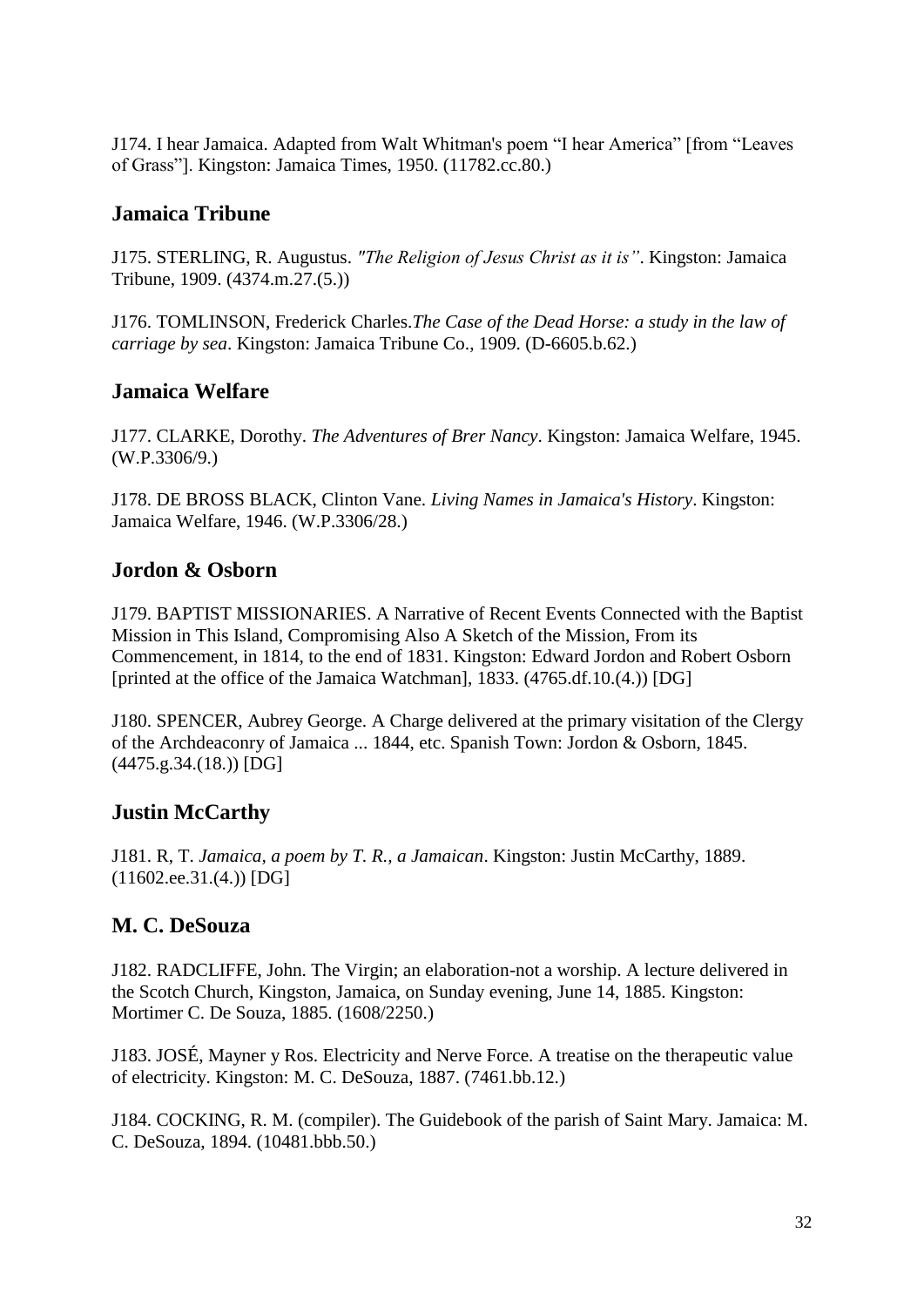J185. SYMMONETT, Ethel Maud. Jamaica: Queen of the Carib sea. Jamaica: M. C. DeSouza, 1895. (10480.df.1.(6.))

J186. PUSEY, J. Henry. The Guidebook of the Turks and Caicos Islands. Being a compendium of history, statistics and general information concerning the Islands from their discovery to the present time. Jamaica: M. C. DeSouza, 1897. (10480.df.)

J187. COCKING, Ralph Macdonald (compiler). The Guidebook of the Parish of Saint Mary. Jamaica: M. C. De Souza, 1898. (010480.e.3.)

J188. The Tourist Handy Guide to the Island of Jamaica. Containing also a very interesting description of some of the principal places of interest in the Island. Kingston: Mortimer C. De Souza, 1902. (10481.a.38.)

J189. Jamaica, ... De Souza's shipping, railway and general commercial handbook and business directory. Kingston: Mortimer C. De Souza, 1912. (P.P.2585.kf.)

J190. COOK, John. Jamaica Pilots' Ready Reference and Navigators' Ready Reckoner. Kingston: M. C. DeSouza, 1914. (10496.d.16.)

J191. WALLACE, George B. The Versifications of Geo. B. Wallace. Kingston: M. C. DeSouza, 1933. (11655.aaa.51.)

J192. WALTER, M. Some Jamaican Wild Flowers. Described and pictured by M. Walter. Kingston: M. C. DeSouza, 1934. (07028.bb.41.)

# <span id="page-32-0"></span>**M. Decordova**

J193. LEVIEN, Sidney. Jamaica as a field for immigration: being part 1 of the Hand-book of Jamaica, as it was compiled ... 1870. Kingston: M. De Cordova & Co., 1879. (10470.cc.5.)

J194. OLLEY, Philip P. Guide to Jamaica. Kingston: M. Decordova, 1937. (W1/4664)

J195. The Cottager's Christian Year. [With an introduction by D. H. C., i.e. Duncan Houston Campbell]. Kingston: M. Decordova, 1865. (11646.ee.39.) [DG]

J196. RUSSELL, Thomas. The etymology of Jamaica grammar / by a young gentleman. Kingston: M. Decordova, Macdougall & Co., 1868. (qX24/5514)

#### <span id="page-32-1"></span>**New Dawn Press**

J197. VIRTUE, Vivian L. *Wings of the Morning. Poems*. Kingston: New Dawn Press, 1928. (11656.i.80.)

J198. WALKER, Joseph Cromwell (A votary of the Universal Negro Improvement Association). *Thoughtful Reveries*. Kingston: New Dawn Press, 1939. (4398.bb.6.)

J199. JAMAICA POETRY LEAGUE. *Year Book of the Jamica Poetry League*. Kingston: New Dawn Press, 1939. (P.P.5126.gbl.)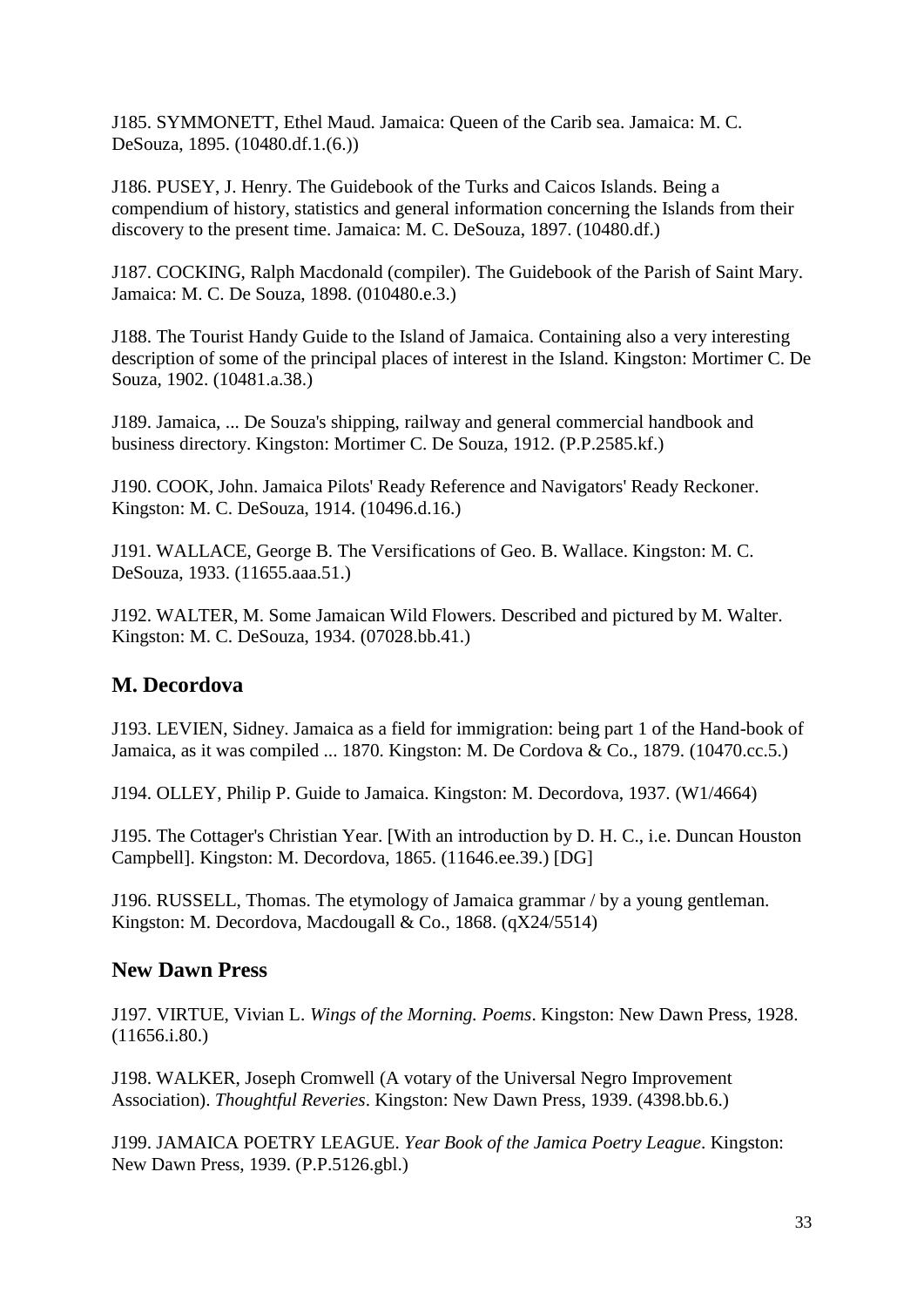J200. FLEMING, William. *Verses Wise and Otherside*. Second edition. Kingston: New Dawn Press, 1940. (11656.b.68.)

J201. HOLLAR, Constance. *Flaming June*. Kingston: New Dawn Press, 1941. (11656.p.14.)

J202. MACFARLANE, John Ebenezer Clare. *The Challenge of Our Time. A series of essays and addresses*. Kingston: New Dawn Press, 1945. (012359.cc.36.)

J203. MACFARLANE, John Ebenezer Clare. *The Magdalen. The Story of a supreme love*. Kingston: New Dawn Press, 1957. (011421.p.64.)

#### <span id="page-33-0"></span>**New Era Press**

J204. MINOTT, George E. Sir Henry Morgan, Jamaica's buccaneer governor. With chapters on Jamaica's geography, history, civics and government, and economics. Chapters also on the fundamentals of arithmetic and English. Kingston: New Era Press, 1940. (010481.h.19.)

J205. HILLS, Christopher B. The Power of the Doctrine. Kingston: New Era Press, 1959. (L64/540)

J206. HILLS, Christopher B. The Power of the Inner Peace. Kingston: New Era Press, 1959. (L64/542)

# <span id="page-33-1"></span>**P. A. Benjamin Mfg. Co,**

J207. FIELDING, Elspeth. *Short Stories of Jamaica and "The War"*. Kingston: P. A. Benjamin Mfg. Co, 1915. (12630.i.17.) [DG]

#### <span id="page-33-2"></span>**Parish Council of St. Catherine**

J208. DE BROSSE BlACK, Clinton Vane. *Spanish Town: the Old Capital*. Spanish Town: Parish Council of St. Catherine, 1960. (W56/1467)

#### <span id="page-33-3"></span>**People's Freedom Movement**

J209. PEOPLE'S FREEDOM MOVEMENT. *Freedom Now!*. Kingston: People's Freedom Movement, 1956. (YD.2013.a.3563)

#### <span id="page-33-4"></span>**Pioneer Press**

J210. DE LISSER, Herbert George. *The Arawak Girl*. Kingston: Pioneer Press, 1958. (011313.ee.38.)

J211. REID, Vic [and others]. *14 Jamaican Short Stories*. Kingston: Pioneer Press, 1950. (12654.ee.46.)

J212. MACDERMOT, Thomas Henry. *Orange Valley, and other poems, etc*. Kingston: Pioneer Press, 1951. (11685.e.12.)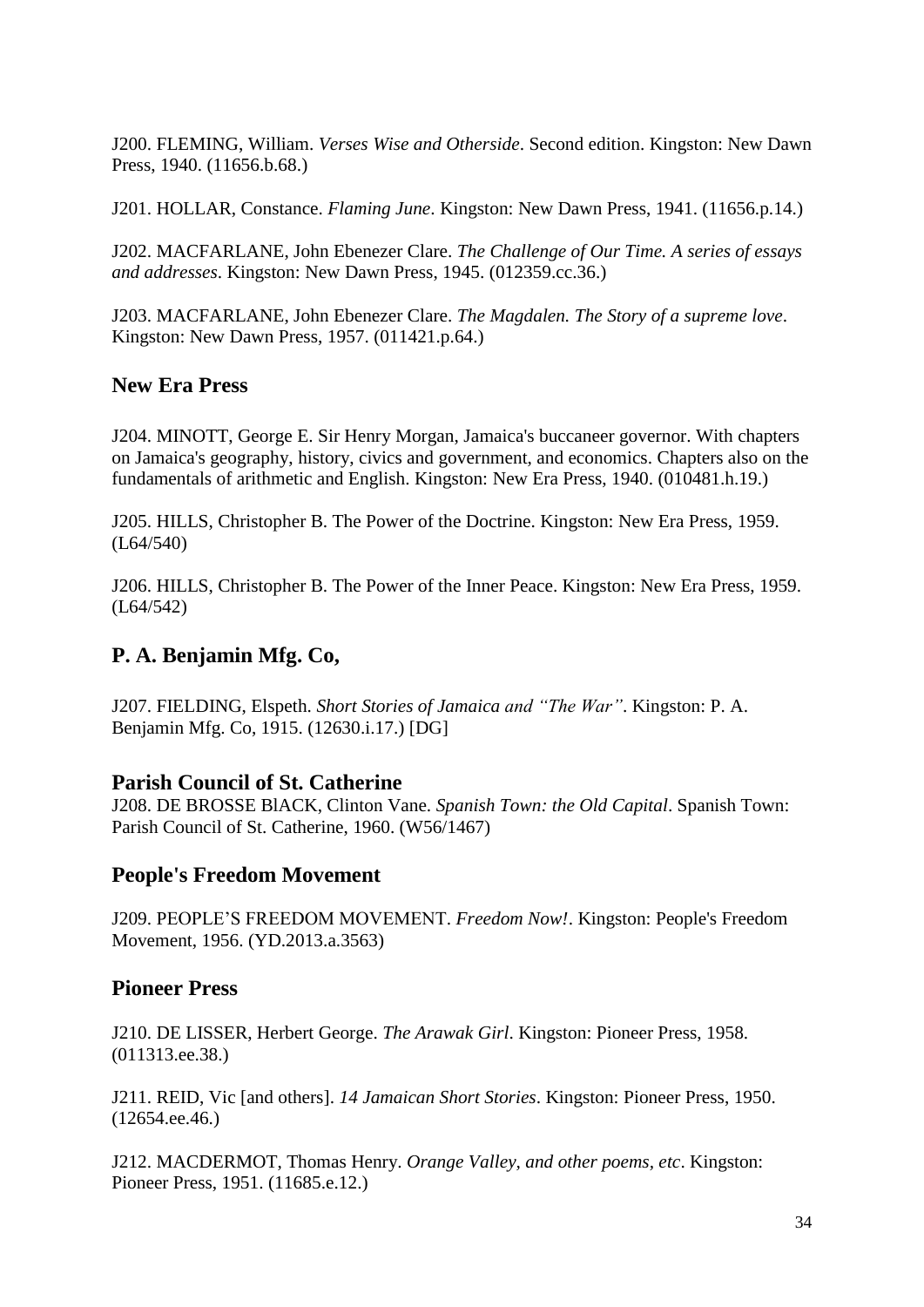J213. TAYLOR, Stanley Arthur Goodwin. *Buccaneer Bay*. Kingston: Pioneer Press, 1952. (12654.l.30.)

J214. ROBERTS, Walter Adolphe. *Six Great Jamaicans. Biographical sketches*. Kingston: Pioneer Press, 1952. (10899.de.29.)

J215. ROBERTS, Walter Adolphe. *Sir Henry Morgan, Buccaneer and Governor*. Kingston: Pioneer Press, 1952. (10864.de.26.)

J216. DE BROSS BLACK, Clinton Vane. *Tales of Old Jamaica*. Kingston: Pioneer Press, 1952. (9774.i.7.)

J217. OGILVIE, William George Graham. *Cactus Village*. Kingston: Pioneer Press, 1953. (12654.pp.44.)

J218. TAYLOR, Stanley Arthur Goodwin. *Pages from our Past*. Kingston: Pioneer Press, 1954. (12655.f.49.)

J219. MACCULLOCH, William Edward. *Your Health in the Caribbean*. Kingston: Pioneer Press, 1955. (7690.ee.8.) [Medical]

J220. MACFARLANE, John Ebenezer Clare. *A Literature in the Making*. Kingston: Pioneer Press, 1956. (11873.e.35.)

J221. *Poetry for Children by Poets of Jamaica*. Kingston: Pioneer Press, 1950. (12837.ff.78.)

J222. BENNETT, Louise, Dorothy Clarke, Una Wilson and Others. *Anancy Stories and Dialect Verse*. Kingston: Pioneer Press, 1950. (12837.ff.79.)

J223. BIRD, Maurice. *Maxie Mongoose and other Animal Stories*. Kingston: Pioneer Press, 1951. (12837.ff.80.)

J224. TAYLOR, Stanley Arthur Goodwin. *The Capture of Jamaica. A historical novel*. Kingston: Pioneer Press, 1951. (12654.ee.43.)

J225. SOMERVILLE, John Alexander. *Man of Colour. An Autobiography*. Kingston: Pioneer Press, 1951. (10864.a.7.)

J226. CARR, Ernest A. and Others. *Caribbean Anthology of Short Stories*. Kingston: Pioneer Press, 1953. (12300.c.14.)

J227. ROBERTS, Walter Adolphe (eds.). *The Capitals of Jamaica. Spanish Town, Kingston, Port Royal*. Kingston: Pioneer Press, 1955. (10483.ee.22.)

J228. ROBERTS, Walter Adolphe. *The Single Star*. British Caribbean edition. Kingston: Pioneer Press, 1956. (12655.aa.47.)

J229. SMITH, May Jeffrey. *Bird Watching in Jamaica*. Kingston: Pioneer Press, 1956. (07288.aa.12.)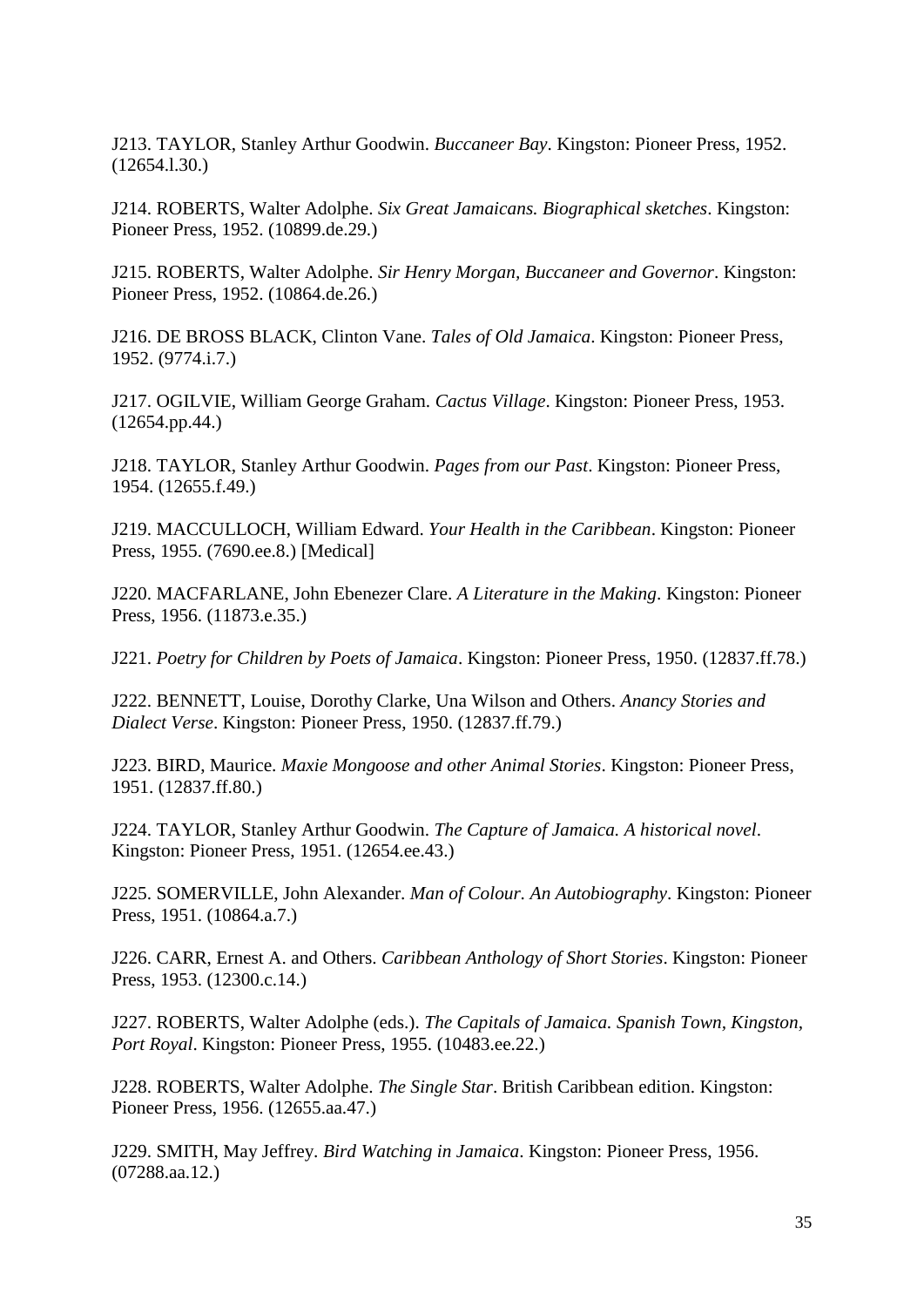#### <span id="page-35-0"></span>**Reeves & Lopez**

J230. NUTTALL, Enos (successively Bishop of Jamaica, and Archbishop of the West Indies). *Catechisms, and Devotions, for children, and young people*. Kingston: Reeves & Lopez, 1902. (03504.ee.6.)

# <span id="page-35-1"></span>**River Press**

J231. TAGGARD, Genevieve. *A Part of Vermont*. East Jamaica: River Press, 1946. (X.900/1496.)

# <span id="page-35-2"></span>**Royal Gazette and Jamaica Times**

J232. HENRY, Bleby. Methodism a goodly heritage. A sermon; preached by request in the Parade Chapel, Kingston, January 21, 1838. And in Wesley Chapel, Thames-Street, February 19, 1839. Jamaica: printed at the Office of the Royal Gazette and Jamaica Times, 1839. (RB.23.a.30134(9)) [DG]

# <span id="page-35-3"></span>**Sollas & Cocking**

J233. MACCREA, Harry. *The Sub-Officers' Guide*... Revised and enlarged edition. Kingston: Sollas & Cocking, 1903. (D-06605.f.24.)

J234. ALCOCK, Henry Jones. *Exercise of Private Judgment and Prayerful Reading of Scripture. An open letter to the Roman Catholics in Jamaica*. Kingston: Sollas & Cocking, 1903. (3942.e.22.)

J235. SAINT-CYR, Dathan de. L'Humanité. *Poème* ... 3ème édition. Kingston: Sollas & Cocking, 1906. (11482.f.46.)

J236. MORRISON, William. *Poems by the late William Morrison*. Kingston: Sollas & Cocking, 1906. (X.989/71363.)

J237. DODWORTH, Francis. *The Book of Jamaica*. Kingston: Sollas & Cocking, 1904. (010480.e.31.)

#### <span id="page-35-4"></span>**St. James Press**

J238. STAFFORD, Ezra Hurlburt. *The Daughter of the Republic*. Montego Bay: St. James Press, 1927. (011645.i.126.) [DG]

J239. STAFFORD, Ezra Hurlburt. *The Orange Grove, and other poems of the Jamaica peasantry*. Montego Bay: St. James Press, 1927. (11655.aaa.25.)

# <span id="page-35-5"></span>**Temple of Fashion Printery**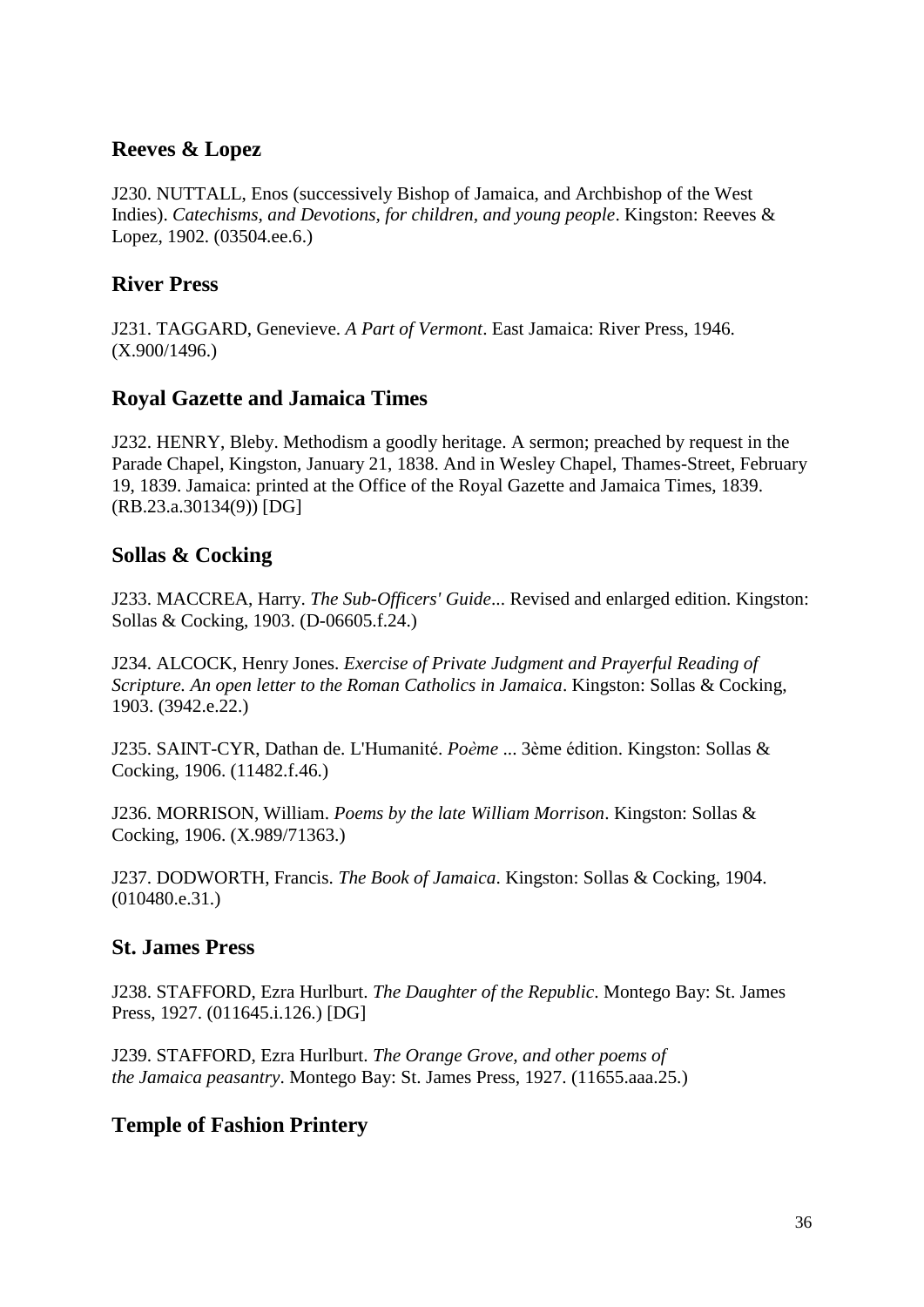J240. MARTIN, T. M. and J.P. *Jamaica, the Gem of the British West Indies*. Kingston: Temple of Fashion Printery, 1921. (010480.f.44.)

# <span id="page-36-0"></span>**University College of the West Indies**

J241. LIGON, Richard. *"A True and Exact History of the Island of Barbadoes," 1647-1650. Abridged*. Kingston: Extra Mural Dept. of the University College of the West Indies, 1949.  $(Ac.2698.h.(2.))$ 

J242. MATTHEWS, David G. J. *A Concise History of the British Trade Union Movement with an Outline of Industrial Negotiations and Statutory Wage-fixing Methods and a Note on the Present Position of the American Labour Movement*. Kingston: University College of the West Indies, 1954. (Ac.2698.hd.)

J243. WALTERS. Elsa Hopkins. *Learning to read in Jamaica*. Kingston: Centre for the Study of Education, University College of the West Indies, 1958. (X.900/6660.)

J244. EDWARDS, David. *Report on an Economic Study of Small Farming in Jamaica*. Kingston: University College of the West Indies, 1961. (7085.g.15.)

# <span id="page-36-1"></span>**W. A. Feurtado**

J245. BYLES, W. Duncan. *Blackheath, and the story of a sea ball, or sink hole*. Kingston: W. A. Feurtado, 1890. (12620.dd.21.(3.))

J246. BYLES, W. Duncan. *The Ghost at John Crow House. A tale of Spanish Town, 60 years ago*. Kingston: W. A. Feurtado, 1889. (12315.h.61.(5.))

J247. FEURTADO, W. A. *Index to the Laws of England specially relating to the Colonies and British possessions abroad, to 31st December, 1889*. Kingston: W. A. Feurtado, 1890. (D-6605.aaa.5.)

J248. FEURTADO, W. A. *The Jubilee Reign of ... Queen Victoria in Jamaica, etc*. Kingston: W. A. Feurtado, 1890. (9771.cc.4.)

J249. WOOD, George B. *Epidemic Cholera. Its symptoms, treatment and cure. From "Wood's Practice of Medicine"*. Kingston: W. A. Feurtado's Sons, 1892. (7561.k.26.(5.))

J250. FEURTADO, W. A. *Official and other Personages of Jamaica from 1655 to 1790, to which is added a chapter on the peerage, &c. in Jamaica, etc*. Kingston: W. A. Feurtado's Sons, 1896. (10883.d.10.)

J251. FEURTADO, W. A. *Index to the Laws of Jamaica, 1892*. Kingston: W. A. Feurtado's Sons, 1892. (D-06606.f.10.)

J252. FEURTADO, W. A. *A forty-five years' reminiscence of the characteristics & characters of Spanish Town: a lecture delivered in Spanish Town on 31st July, 1890, in aid of the St. Catherine's Volunteer Band Fund, and re-delivered at the Collegiate Hall on 1st*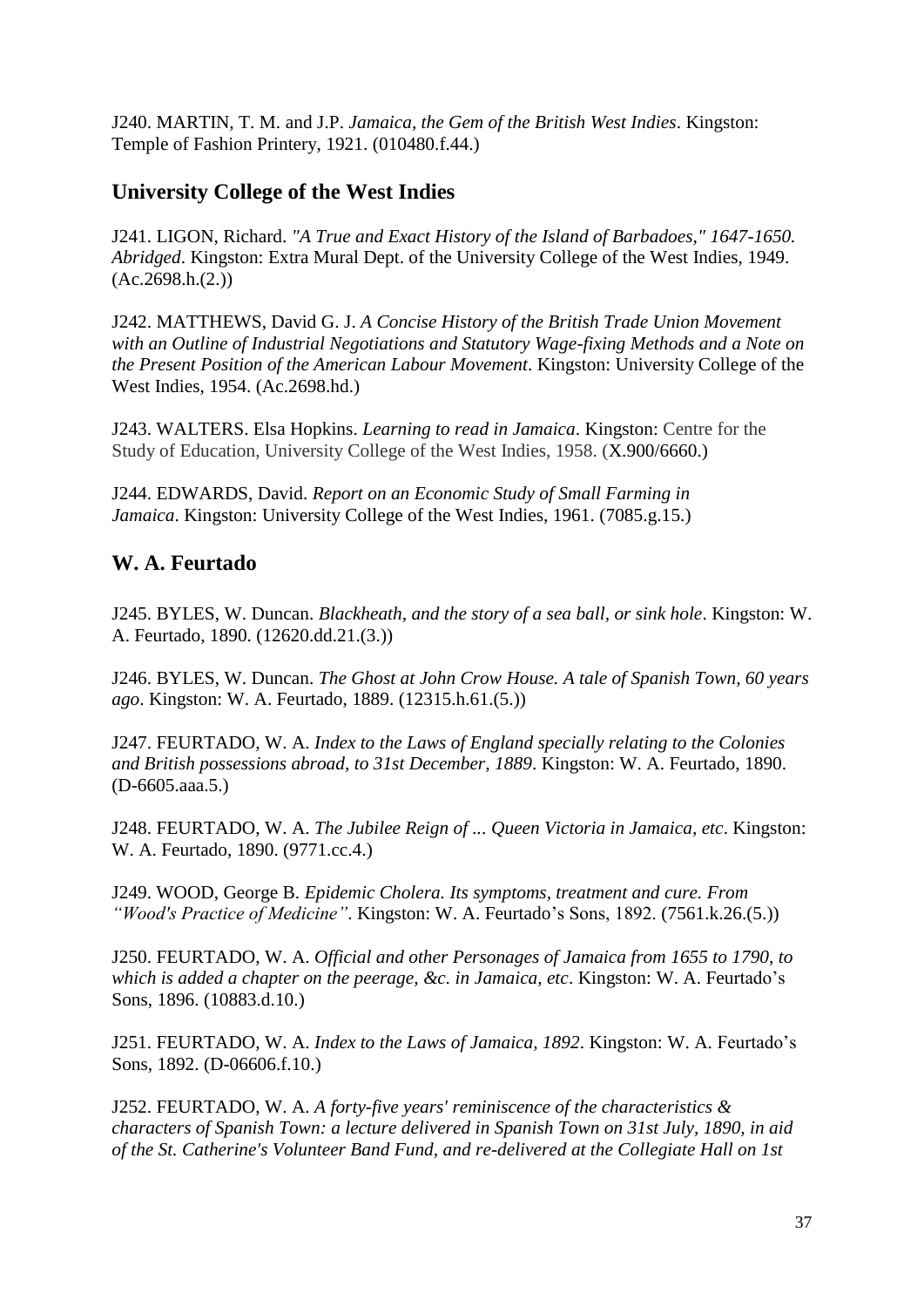*November, 1890, in aid of the New Organ Fund of St. Michael's Church, Kingston*. Kingston: W. Alex Feurtado, 1890. (10408.ee.29.(1.)) [DG]

#### <span id="page-37-0"></span>**Miscellaneous (self-published) by date**

J253. Suggestions for an united West-India government, and Joint Stock Company. Kingston: Printed for the Author, 1849 (1570/111.) [DG]

J254. PARKHURST, V. P. Picturesque Jamaica. Kingston: V. P. Parkhurst, 1887. (1790.b.8.)

J255. TOMLINSON, Frederick Charles. The End of the Age. Kingston: Printed for the Author, 1915. (03187.ee.38.)

J256. DE LISSER, Herbert George. Revenge: A Tale of Old Jamaica. Kingston: Printed for the Author by the Gleaner Co., 1919. (12620.k.22.)

J257. MACLARTY, R. W. Jamaica. Our Present Condition and Crisis. Kingston: The Author, 1919. (8155.eee.18.)

J258. MARSON, Una. The Moth and the Star. Kingston: The Author [printed by the Gleaner Co.], 1937. (11656.aa.8.)

J259. HORTON, V. P. O. Chinese in the Caribbean ... (Souvenir, 30th anniversary of the Chinese Republic). Kingston, B. P. O. Horton, 1941. (10480.h.40.)

J260. B., J. Jamaica Pie. By "J. B." Being tales of past and present. Kingston: The Author, 1944. (12358.g.7.)

J261. AGUILAR, E. F. The Philatelic Guidebook of Jamaica. Kingston: E. F. Aguilar [St. Leonards printed], 1949. (8247.ff.61.)

J262. HART, Richard. The Origin and Development of the People of Jamaica. Kingston: Richard Hart, 117 Tower Street [reprinted December, 1952], 1951. (X.529/69247)

J263. RATTRAY. R. Carl. Firstlings. A collection of poems. Kingston: Printed for the Author, 1951. (11685.eee.5.)

J264. WALCOTT, Dirk. Kingston: Printed for the Author by Jamaica City Printing, 1951. ( X20/4579)

J265. SALMON, Lisa. Frankie Frog. Nonsense rhymes and sketches. Kingston: The Author [printed by the Gleaner Co.], 1952. (12837.l.42.)

J266. REID, Alvin A. "Watchman, what of the Night?". Balaclava: The Author, 1956.  $(4396.a.1.)$ 

#### <span id="page-37-1"></span>**Miscellaneous (publisher not stated) by date**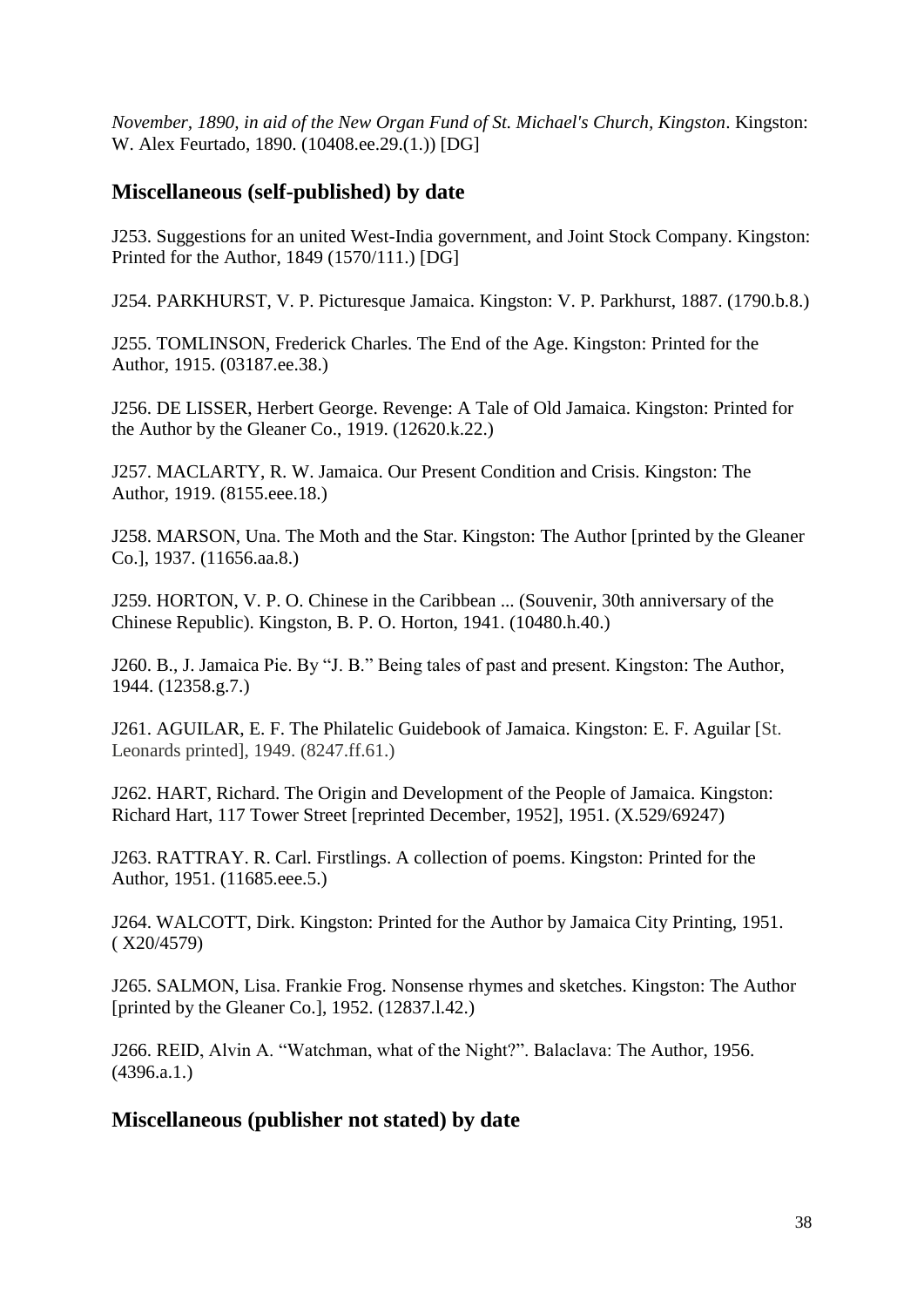J267. The New Jamaica Almanack, and Register, Calculated to the Meridian of the Island for the Year of our Lord 1801. Kingston: Stevenson and Aikman, 1800. (RB.23.a.17371) [DG]

J268. Montgomery, or, the West Indian Adventurer ... By a Gentleman resident in the West-Indies. Jamaica, 1812. (1459.d.1-3.) [DG]

J269. Notes in defence of the Colonies. On the increase and decrease of the slave population of the British West Indies. By a West Indian. Jamaica, 1826. (8155.d.80.) [DG]

J270. MEYER, Haroun Ben. Gabriel the Jew; an historical tale. Jamaica, 1851. (12613.bbb.10.) [DG]

J271. OGILBY, John. Description and History of the Island of Jamaica, Compromised an Account of its Soil, Climate, and Productions, Shewing its Value … Reprinted ... from ... "An Account of America" ..., by J. Ogilby ...; first published in ... 1671, with preliminary chapter and notes, to connect the work with our own times; by W. W. Anderson. (With a map of the Island). Kingston, 1851. (10470.e.16.) [DG]

J272. MARSHALL, J. Tables and tracts connected with the valuation ... of annuities and assurances, etc. Kingston, 1858. (8225.g.25.) [DG]

J273. SCOTT, James. A Reply to a letter by Lewis Q. Bowerbank ... to the Commissioners of the Public Hospital and Lunatic Asylum of Kingston, Jamaica, relative to the present state and management of these institutions. Kingston/Spanish Town, 1858. (D-7660.c.8.)

J274. EYRE, Edward John. Addresses from the inhabitants of the several parishes in the Island of Jamaica presented to ... Governor Eyre. Jamaica, 1864. (8155.de.9.) [DG]

J275. WILLIAMS, Joseph. Sermons, preached at the Cathedral, Spanish-Town, Jamaica. Kingston, 1864. (4465.h.12.) [DG]

J276. MINOT, James. A Digest of the Laws of Jamaica, from 33 Charles II. to 28 Victoria. Kingston, 1865. (1570/5717) [DG]

J277. BOWERBANK, Lewis Quier. The Letters of Mr. Alexander Fiddes ... considered and refuted ... Together with documentary letters and papers, tending to expose a professional conspiracy, and to afford the public in the Colonies, and in Great Britain, correct judgment as to the controversy now existing on hospital matters. Kingston, 1865. (1414.e.63.(4.)) [DG] \*published by George Henderson\*

J278. EYRE, Edward John. Addresses to ... E. J. Eyre, ... 1865, 1866. [In relation to the insurrection in Jamaica; with his replies]. Kingston, 1866. (8154.aa.54.) [DG]

J279. CORK, Alfred. The Jubilee. [A poem on Queen Victoria's Jubilee]. Kingston, 1887. (11602.ee.43.(4.)) [DG]

J280. MONPLAISIR, Horelle. Le Général F. Hyppolite Gelin et l'exposé général de la situation de la République d'Haïti. Kingston, 1890. (8179.a.63.(2.))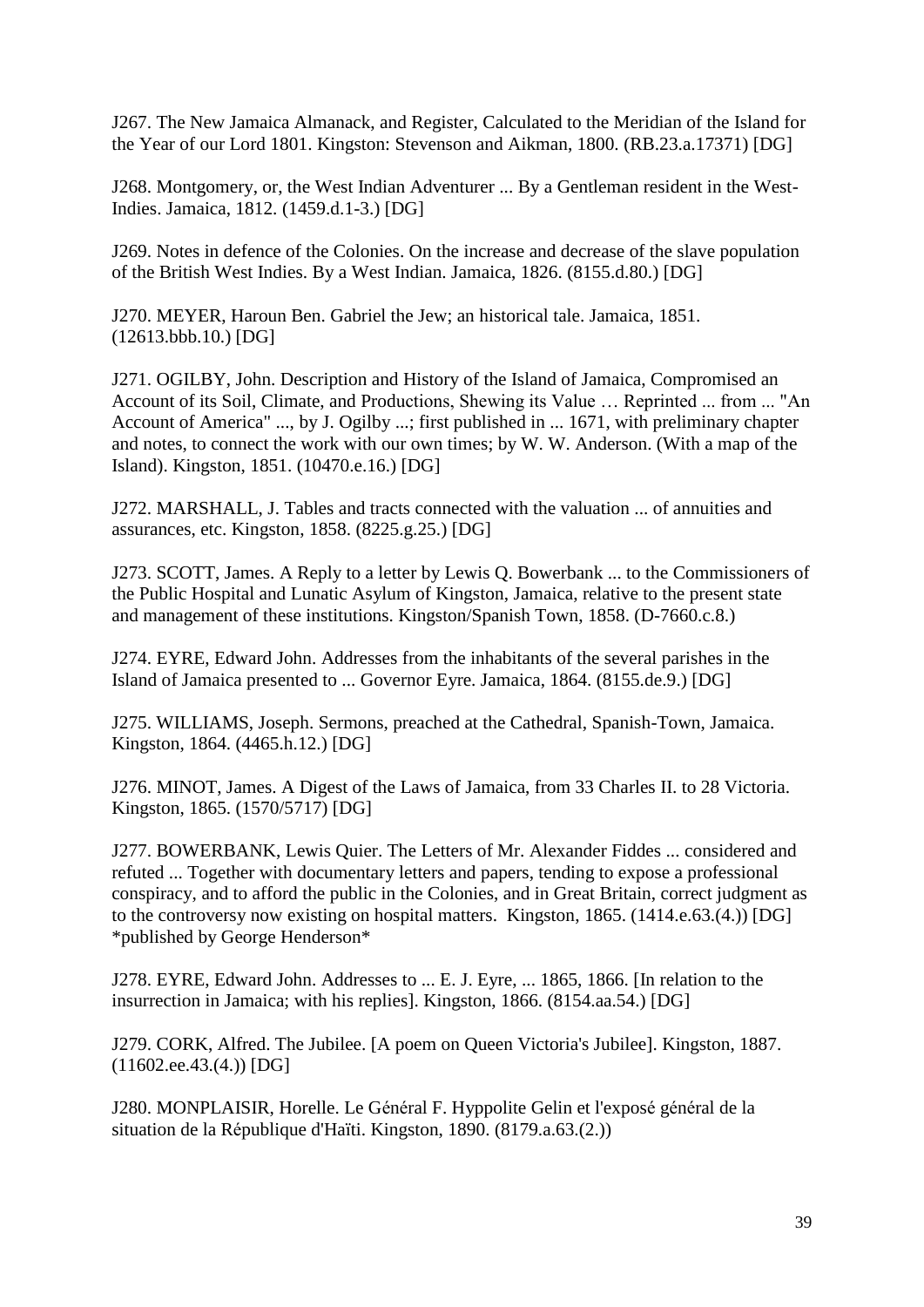J281. LORD, Samuel Ebenezer Churchstone. The Negro and Organized Religion. An attempt at interpretation. Kingston, 1935. (20020.aaa.48.)

J282. CAMPBELL, Mary H. Reliable Recipes collected in Jamaica. Spanish Town, 1936. (D-7955.cc.27.)

J283. AITCHESON, Clement M. Thoughts on Life. Short poems. Vol. 1. Spanish Town, 1939. (11657.a.93.)

J284. LOCKETT, Ebenezer Vincent. Poems. Spanish Town, 1941. (11656.d.47.)

J285. LOCKETT, Ebenezer Vincent. Supplement. Spanish Town, 1941. (11656.d.47a.)

J286. AITCHESON, Etta M. The Little Happy Book. [Tales]. Jamaica, 1946. (12833.bb.1.)

J287. LOCKETT, Ebenezer Vincent. Later Verses. Kingston, 1946. (11658.b.44.)

J288. MILLER, B. St. V. Garden of Song [Verses]. Spanish Town, 1948. (11657.h.21.)

J289. CUMPER, George Edward. The Social Structure of Jamaica. Kingston, 1949.  $(Ac.2698.h.(3))$ 

J290. WALLACE, George B. "Scattered Petals." A collection of verses and short stories. Kingston, 1951. (11685.f.14.)

J291. Jamaica Tourist Trade Development Board. Historic Port Royal. Prepared by Wyatt Bryce in association with Clinton V. Black, W. Adolphe Roberts, Geoffrey S. Yates. Kingston, 1952. (C.S.F.177/21.)

J292. Souvenir Brochure of Spanish Town Methodist Church. Opening on Tuesday, 29th December, 1953, etc. Spanish Town, 1953. (4716.bb.7.)

J293. WILLIAMS, Gertrude. The Economics of Everyday Life in the West Indies. Kingston, 1953. (Ac.2698.h.(6.))

J294. PEOPLE'S NATIONAL PARTY. Man of Destiny [On Norman W. Manley. With plates, including portraits]. Kingston, 1954. (10864.n.8.)

J295. Our Class; Teacher's Guide. Spanish Town: [1960?]. (X.519/14292.)

J296. ROBERTS, Lawrence Donovan. Cricket's Brightest Summer. (On the 1960-61 West Indies' tour of Australia). Kingston, 1961. (7926.t.36.)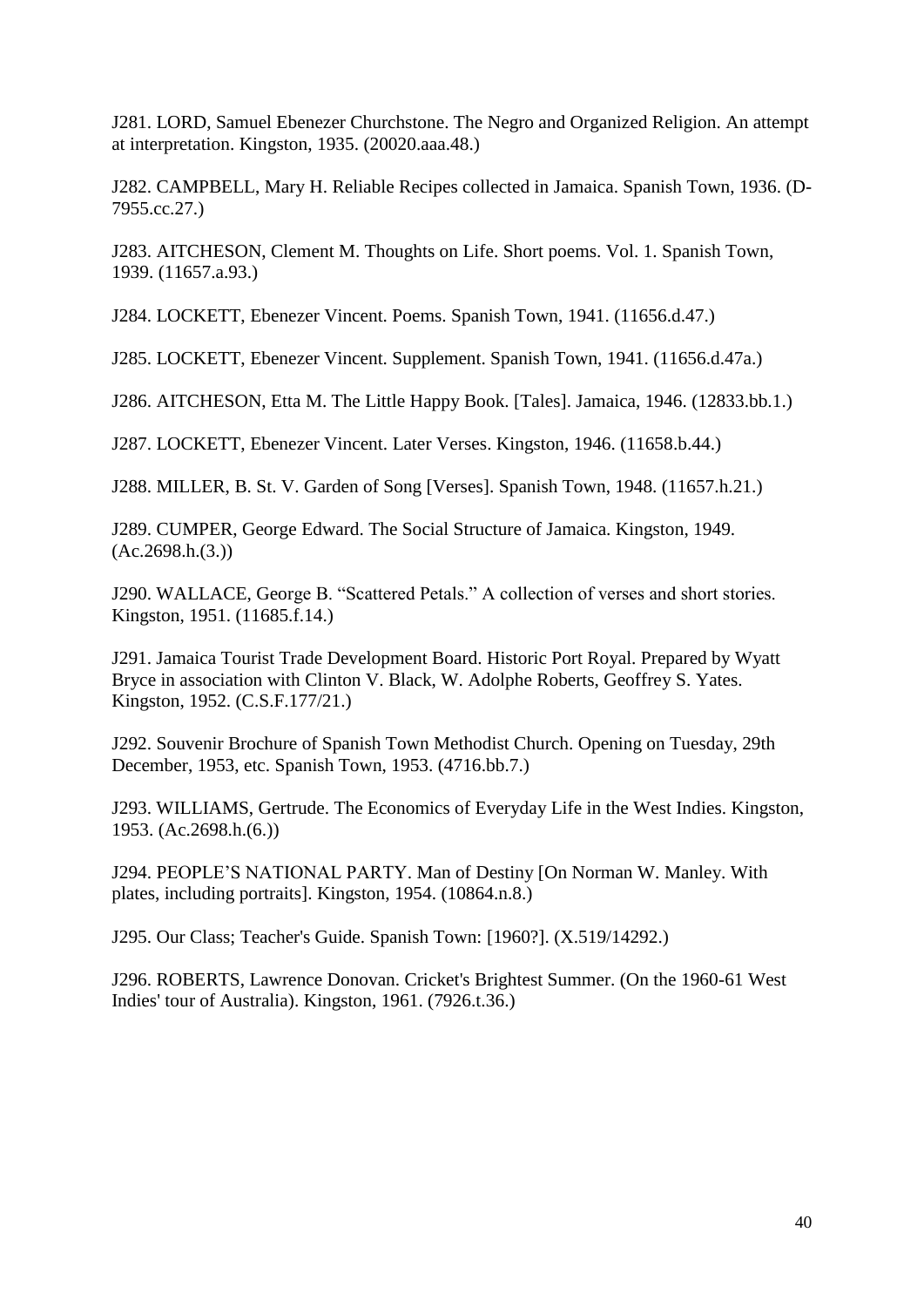# <span id="page-40-0"></span>**Trinidad and Tobago**

# <span id="page-40-1"></span>**A.L. Rhodes**

TT1. GREGORY, E. J. *A progress report on a large scale manurial experiment on Marsh grapefruit*. Trinidad and Tobago: A. L. Rhodes, 1938. (W37/5671)

TT2. POUND, F. J. *The Civilization of Cocoa*. Trinidad: A.L. Rhodes, 1939. (Wf2/1939)

TT3. HISTORICAL SOCIETY OF TRINIDAD AND TOBAGO. *Public lectures delivered under the auspices of the Historical Society of Trinidad and Tobago during the session, 1938-39.* Port-of-Spain, A.L. Rhodes, 1940. (X.800/31986)

TT4. HOLLIS, Alfred Claud. *A Brief History of Trinidad under the Spanish Crown*. Trinidad: A.L. Rhodes, 1940. (9773.v.10.)

#### <span id="page-40-2"></span>Alexander Murray

TT5. GILBERT, Thomas. Documents and evidence produced on an investigation relative to the treatment of immigrants, held at San Fernando, Naparima. San Fernando: Printed by Alexander Murray, (1850. 8154.a.7.) [DG]

# <span id="page-40-3"></span>**Catholic News Office**

TT6. DE SUZE, Jos. A. *Geography of Trinidad and Tobago*. Port-of-Spain: Catholic News Office, 1894. (10480.aa.25.)

#### <span id="page-40-4"></span>**Caxton Press**

TT7. HEAM, Ladcadio. *A Midsummer Trip to the West Indies*. Port-of-Spain: Caxton Press, 1891. (10481.a.35.)

#### <span id="page-40-5"></span>College Press

TT8. OTTLEY, Carlton Robert. An Account of Life in Spanish Trinidad, From 1498-1797; with a chronological table of events, from 1498-1955, and sundry appendices. Port-of-Spain: Caxton Press, 1955. (9775.b.19.) [History]

#### <span id="page-40-6"></span>**Daily News (Office)**

TT9. EVERSLEY, T. Fitz-Evan. *The Trinidad Centenary Pocket Guide-Book*. Port-of-Spain: Daily News Office, 1897. (10481.a.37.)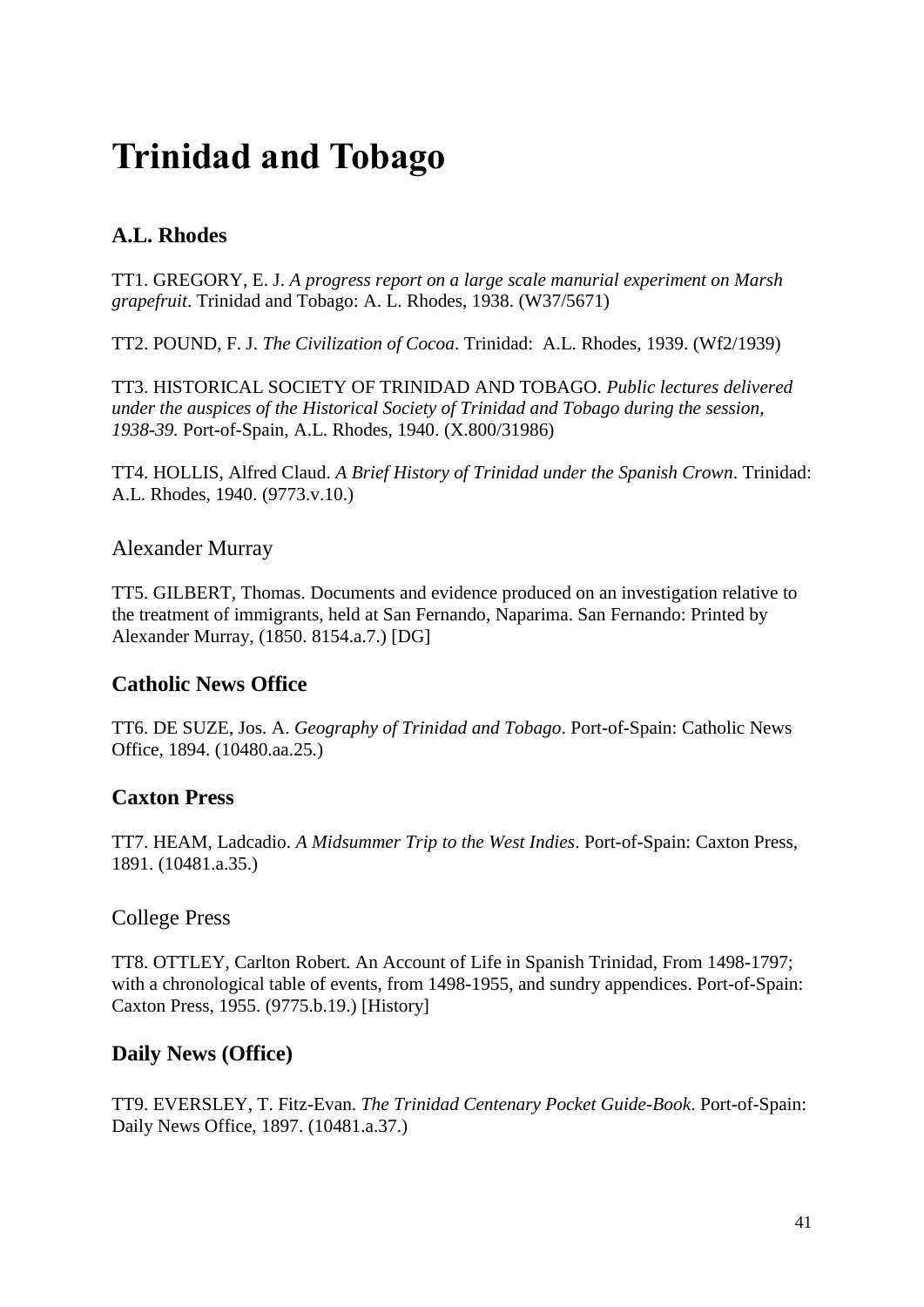TT10. HART, Ivry. *Centenary Reminiscences [of the British occupation of Trinidad. In verse]*. Port-of-Spain: Daily News Office, 1897. (11601.h.13.(3.)) [DG]

TT11. RODRIGUES, Henry Martiol. *The Siren Goddess of South America.* Port-of-Spain: Daily News Office, 1897. (12613.c.38.(2.))

TT12. HART, Ivry. *Some Sketches and Songs*. Port-of-Spain: Office of the Daily News', 1898. (011651.i.) [DG]

TT13. INNISS, Lewis Osborn. *"Mura," the Cacique's Daughter. A drama in 5 acts*. Port-of-Spain: Daily News Office, 1898. (11779.e.63.(5.)) [DG]

TT14. DELAMERE, Anthony Richard. *The Old Bar and the New Bar: Reminiscences, 1820. 1892.* Port-of-Spain: Daily News, 1899. (D-06005.de.13.)

# <span id="page-41-0"></span>**David Adamson**

TT15. GUPPY, Robert John Lechmere. On the Occurrence of Gold and Coal in Trinidad with a brief sketch of the geological history of the island. From the Proceedings of the Victoria Institute of Trinidad and Tobago, 1902. Port-of-Spain: David Adamson, 1902.  $(07109 \text{.m}.13(6.))$ 

TT16. HALL, Henry N. The Value of Human Life in the West Indies [An Attack upon the Conduct of Lieut. Col. Brake during the riot of March 23, 1903]. Port-of-Spain: David Adamson, 1903. (8157.e.18.(4.))

TT17. LAMONT, Norman. Mr. Chamberlain's scheme, as it would affect the West Indies / a lecture delivered by Mr. Norman Lamont, at the Victoria Institute, Port-of-Spain, on April 8th, 1904. Port-of-Spain: David Adamson, 1904. (YA.1999.a.5649(6))

# <span id="page-41-1"></span>**E.C. Fraser**

TT18. ARUNDEL, Gerald. *Light in Darkness. [Poems.]*. Trinidad: E.C. Fraser, 1898.  $(11603.dd.4.(5.))$ 

TT19. CAMERON, J. Douglas. *Richard Malmort; or, Trinidad and the Trinidadians*. Trinidad: E.C. Fraser, 1905. (12621.m.13.)

# <span id="page-41-2"></span>**Fair Play Typ**

TT20. OLIVIERI, F. Emmanuel. *Cacao Planting and its cultivation*. Port-of-Spain: Fair Play Typ, 1897. (07077.i.19.)

TT21. CHALAMELLE, Eugene Francis. *Some Reflections on the Carnival of Trinidad*. Portof-Spain; Arima: Fair Play Typ, 1901. (010480.e.13.)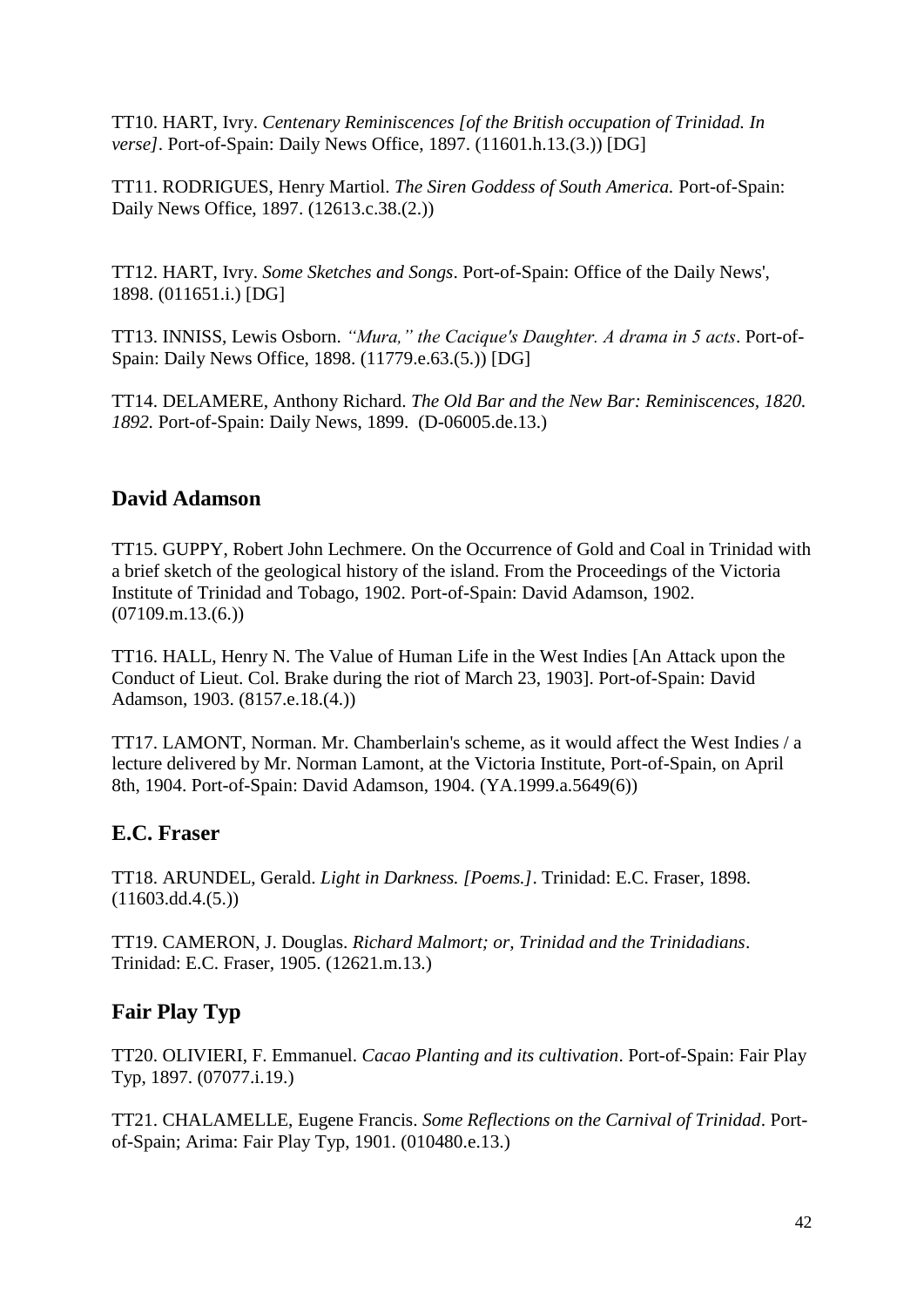# <span id="page-42-0"></span>**Franklin's Electric Printery**

TT22. HUGGINS, James Dennistoun. *Hints to Peasant Proprietors and others engaging in the Cultivation of Cocoa*. Port-of-Spain: Franklin's Electric Printery, 1908. (07076.e.71.)

TT23. FRANKLIN, C. B. "*After many days": a memoir. Being a sketch of the life and labours of Rev. Alexander Kennedy, first Presbyterian missionary to Trinidad ... With an introduction by Rev. R. E. Welsh*. Port-of-Spain: Franklin's Electric Printery, 1910. (4902.ff.14.)

TT24. HAMMOND, Frederick Henry. *A tour around Tobago by Land and Sea*. Port-of-Spain: Franklin's Electric Printery,1910. (YA.1986.a.10641)

TT25. FRANKLIN, C.B. *Franklin's Coronation Souvenir. Comprising programme of events in connection with the celebration in Trinidad of the Coronation of His Majesty King George V., Thursday, 22nd to Saturday 24th June, 1911*. Port-of-Spain: Franklin's Electric Printery, 1911. (010803.ee.7.)

TT26. BRIERLEY, John Norris. Trinidad: *Then and Now. Being a Series of Sketches in Connection with the Progress and Prosperity of Trinidad, and Personal Reminiscences of Life in That Island, 1874-1912*. Port-of-Spain: Franklin's Electric Printery, 1912. (9771.df.19.)

TT27. HUGGINS, Horatio Nelson. *Hiroona. An historical romance in poetic form*. Port-of-Spain: Franklin's Electric Printery, 1930. (11655.a.58.)

# <span id="page-42-1"></span>**Frasers' Printerie**

TT28. GOMES, Albert. From Trinidad. A Selection from the Fiction and Verse of the Island of Trinidad. Port-of-Spain: Frasers' Printerie, 1937. (12299.c.4.)

# <span id="page-42-2"></span>**Guardian Commercial Printing**

TT29. OTTLEY, C. R. *The complete history of the island of Tobago in the West Indies*. Portof-Spain: Guardian Commercial Printery, 1939. (X.709/29070.)

TT30. ESPINET, Chas. S. and Harry Pitts. *Land of the Calypso: the Origin and Development of Trinidad's Folk Song*. Port-of-Spain: Guardian Commercial Printing, 1944. (Mic.C.11010)

TT31. *ECRL: a regional experiment, a report on the progress of the Eastern Caribbean regional library, 1941-1950.* Port-of-Spain: Guardian Commercial Printing, 1951. (W27/3892)

TT32. FREEMAN, William George. *The Useful and Ornamental Plants in Trinidad and Tobago*. Port-of-Spain: Guardian Commercial Printing, 1951. ((B) CP 29)

# <span id="page-42-3"></span>**Historical Society of Trinidad and Tobago**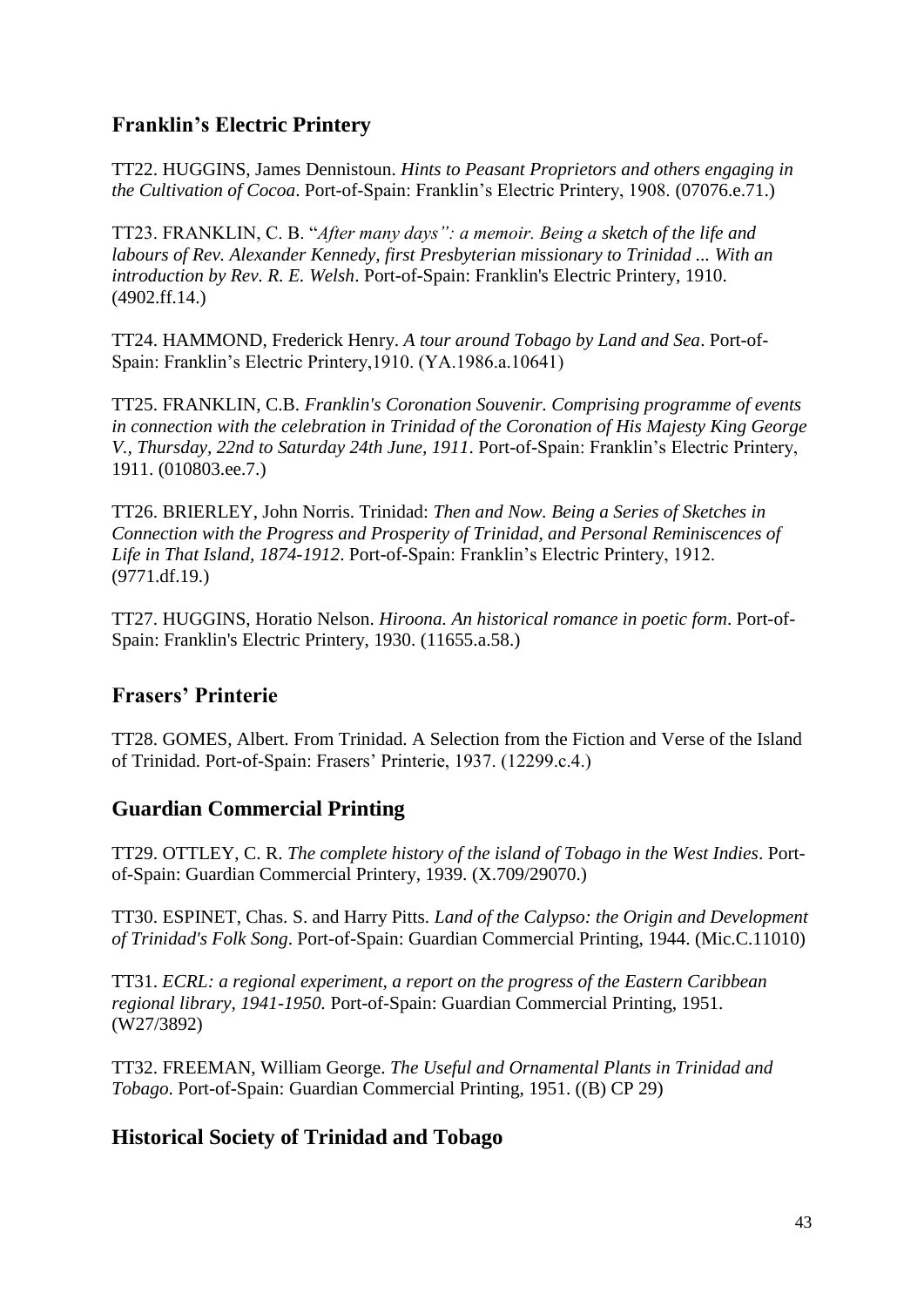TT33. WISE, K. S. (collector). *Historical sketches of Trinidad & Tobago*. Port-of-Spain: Historical Society of Trinidad and Tobago, 1934. (W.P.13302.)

# <span id="page-43-0"></span>**J.J. Little & Ives Co.**

TT34. VINCENT, Harry. *The Sea Fish of Trinidad*. Port-of-Spain: Press of J.J. Little & Ives Co., 1910. (YD.2015.a.790)

# <span id="page-43-1"></span>**Kingston-on-Thames printed by Knapp, Drewett & Sons Ltd**

TT35. VERNON, K. C. *Jamaica*, *Parish of St. Catherine*. Port-of-Spain [printed by Kingston-on-Thames: Knapp, Drewett & Sons Ltd.], 1958. (C.S.F.349.)

TT36. Finch, T. F. *Jamaica, Parish of Clarendon*. Port-of-Spain [printed by Kingston-on-Thames: Knapp, Drewett & Sons Ltd.], 1959. (C.S.F.349.)

TT37. VERNON, K. C. *Soil and Land-Use Surveys ... Jamaica, parish of St. Andrew*. Portof-Spain [printed by Kingston-on-Thames: Knapp, Drewett & Sons Ltd.], 1959. (C.S.F.349.)

# <span id="page-43-2"></span>**Longmans**

TT38. AUGIER, Roy. *Making of the West Indies*. Trinidad: Longmans, 1960. (72/25677)

# <span id="page-43-3"></span>**Mills and Stewart**

TT39. CAPADNE, Major. *Adele, or, The dubious widow: a comedy in one act and in verse*. Trinidad: Printed by Mills and Stewart, 1832. (YA.2002.a.4001)

# <span id="page-43-4"></span>**Mirror Printing Works**

TT40. VERA. *Elaine Bentley; or, the Doctor's Daughter. A novel. By "Vera."*. Port-of-Spain: Mirror Printing Works, 1906. (12631.g.13.(3.))

TT41. TORAILLE, Charles F. *Stolen from the Fields. A treatise on Cacao and its Cultivation*. Port-of-Spain: Mirror Printing Works, 1907. (7074.cc.33.(2.))

TT42. LAMONT, Norman. *"Sympathy." A lecture delivered by Mr. Norman Lamont, at the Oriental Hall, San Fernando, on Friday, February 15, 1907*. Port-of-Spain: Mirror Printing Works, 1907. (YA.1999.a.5649(7))

TT43. DURANT, Edward Elliot. *The Mysteries of the Earth & Heavens. A Treatise on Astronomy*. Port-of-Spain: Mirror Printing Works, 1908. (8560.b.46.(2.))

TT44. INNISS, Lewis Osborn. *Trinidad and Trinidadians. A collection of papers historical, social and descriptive about Trinidad and its people*. Port-of-Spain: Mirror Printing Works, 1910. (10480.aa.42.)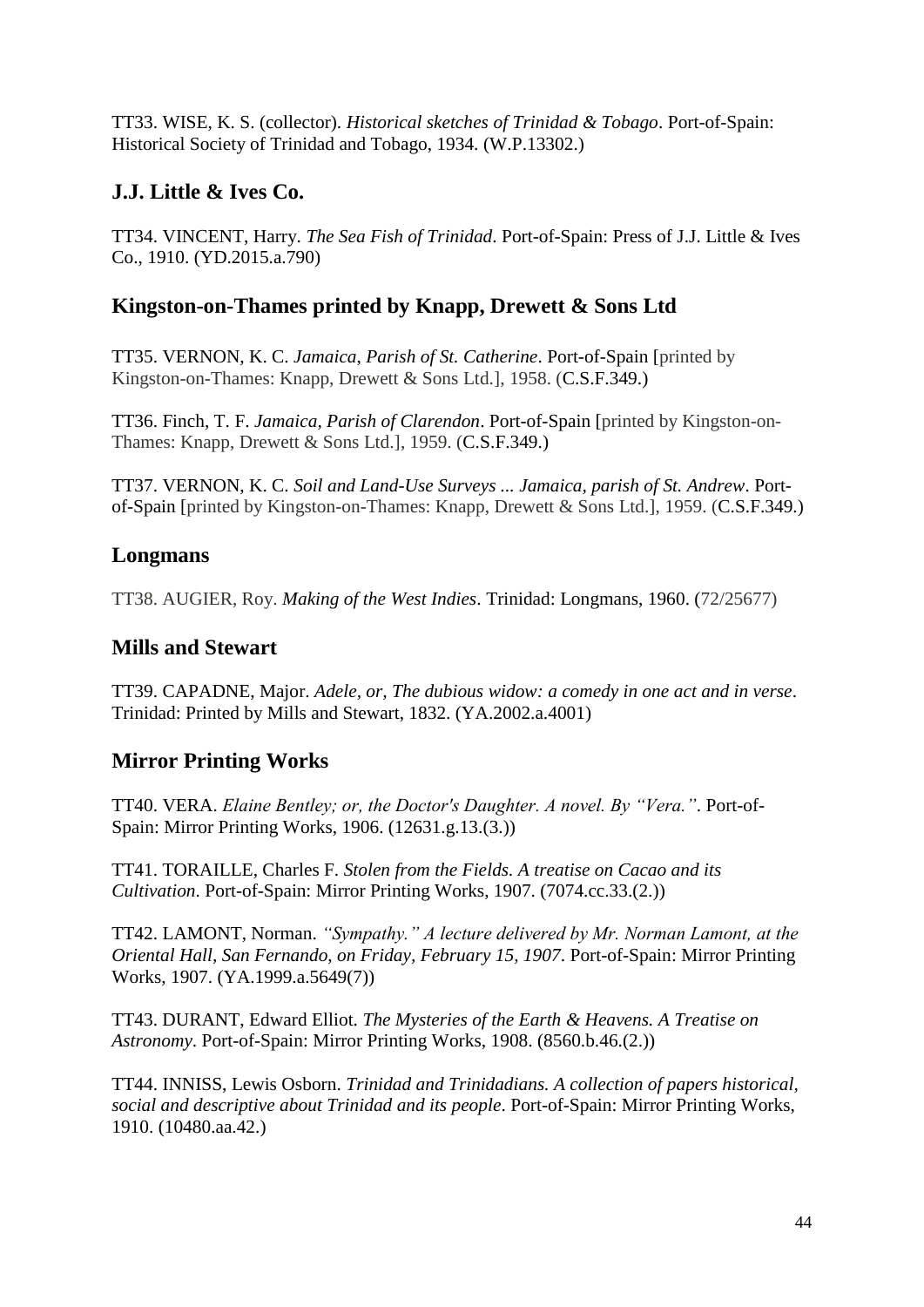## <span id="page-44-0"></span>**Mole Bros**

TT45. PHILIP, Michael Maxwell. *Emmanuel Appadocca; or, Blighted Life. A tale of the Boucaneers*. Port-of-Spain: Mole Bros, 1893. (012628.n.1.) [DG]

TT46. OSBORN, Reginald and L. O. I. *Adventures of Reginald Osborn*. Port-of-Spain: Mole Brothers, 1895. (12613.c.38.(1).)

TT47. DE SUZE, Jos. A. *The Columbian Geography. An elementary text book*. Port of Spain: Mole Bros, 1897. (10002.cc.15.) [DG]

TT48. OLIVIERI, F. Emmanuel. *A Treatise on Cacao ... Third and complete edition, with numerous illustrations.* Port-of-Spain: Mole Bros, 1903. (07031.df.30.)

TT49. LANGTON, Agnes. *I Have Waited*. Port-of-Spain: Mole Bros, 1911. (D-04419.df.6.(2.))

#### <span id="page-44-1"></span>**Muir, Marshall & Co.**

TT50. COLLENS, James Henry. *A West Indian Novelette. Who did it?*. Port-of-Spain; J. Thompson; Georgetown, Demerara: Muir, Marshall & Co, [1891]. (012631.e.144.)

TT51. CARR, Thomas William. *Tariff of imports and free list. January 9-May 23, 1892, detailed and alphabetically arranged by Thos. Wm. Carr*. Port-of-Spain: Muir, Marshall & Co, [1892]. (08226.g.26.(1.))

TT52. OLIVIERI, F. *Emmanuel. Cacao Planting and its Cultivation. Revised and augmented, etc*. Second edition. Port-of-Spain: Muir, Marshall & Co, [1897]. (07077.i.22.)

TT53. JACKSON, T. B. *The book of Trinidad*. Port-of-Spain: Muir, Marshall & Co., 1904. (X.800/14528.) [Guidebook]

TT54. *Souvenir of Trinidad*. Port-of-Spain: Muir, Marshall & Co., 1911. (J/10481.p.15.)

TT55. DEVAS, Raymund P. *Visitors' Book of Birds, Trinidad & Tobago*. Port of Spain: Muir Marshall & Co, [1956?]. (7288.ee.28.)

# <span id="page-44-2"></span>**P.N.M. [People's National Movement] Publishing Co.**

TT56. JAMES, C L R. Modern politics: Being a Series of Lectures on the Subject Given at the Trinidad Public Library, in its adult education programme. Port-of-Spain: Printed by the P.N.M. Publishing Co. (90 Frederick Street), 1960. (X.709/51936.)

#### <span id="page-44-3"></span>**San Fernando Gazette Office**

TT57. WILSON, G. *La Brea*. San Fernando: San Fernando Gazzette Office. (07108.e.9.(4.))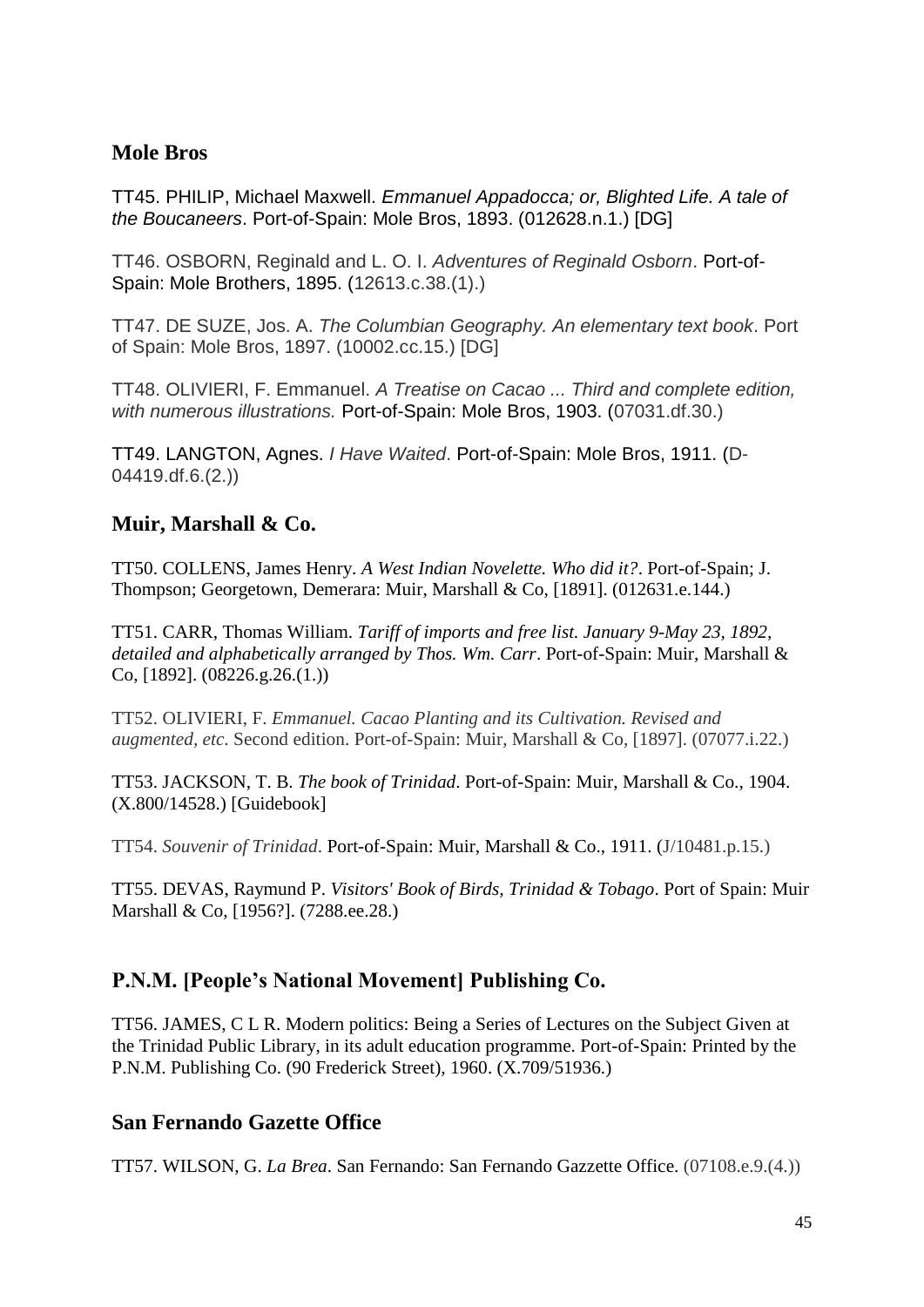# <span id="page-45-0"></span>**Sultan Khan**

TT58. CRICHLOW, Felix Augustus. *Dunderland*. San Fernando: printed at Sultan Khan, 1957. (X.909/86292.)

## <span id="page-45-1"></span>**Trinidad Advertising Co.**

TT59. *Trinidad Tourist Guide, and Commercial and Professional Register*. Port-of-Spain: Trinidad Advertising Co., 1906. (10481.a.40.) [Guidebook]

#### <span id="page-45-2"></span>**Trinidad Angostura Bitters Ltd.**

TT60. For home use this recipe book, containing other helpful and relative general information, has been compiled for private personal use. Invaluable to the host and hostess. Fifth Edition. Port-of-Spain: Trinidad Angostura Bitters Ltd., [date?]. (YD.2004.a.5928)

# <span id="page-45-3"></span>**Trinidad Publishing Co.**

TT61. ALFORD, Cyril Ernest Remington. *A Guide Book to Tobago*. Port-of-Spain: Trinidad Publishing Co., 1935. (X.809/62663)

TT62. MEDES, Alex L. *The Marine Fishes of Trinidad*. Port-of-Spain: Trinidad Publishing Co., 1940. (07290.f.28.)

#### <span id="page-45-4"></span>**Watchman Publishing Co.**

TT63. NUNES, E. Anglim. *Bread-Winners at Colon from the Isles of the West*. Port-of-Spain: Watchman Publishing Co., 1906. (10480.de.27.)

TT64. The Bible Teacher. A compilation of Bible readings covering twenty-six topics. Portof-Spain: Watchman Publishing Co., (1909. 03127.i.1.(2.))

#### <span id="page-45-5"></span>**West Indian Independence Party of Trinidad and Tobago**

TT65. PIEREE, Lennox and John La Rose. *For more and better democracy, for a democratic constitution, for Trinidad and Tobago*. With a foreword by Cheddi Jagan. Port-of-Spain: West Indian Independence Party of Trinidad and Tobago, 1955. (X.709/27824.)

# <span id="page-45-6"></span>**William Herbert**

TT66. BILLOUIN, Henry Schüller. *Konrad and Katherine. A poem*. Trinidad: Printed by William Herbert (No. 3, Frederick Street), 1960. (11646.ff.28.) [DG]

#### <span id="page-45-7"></span>**Yuille's Printerie**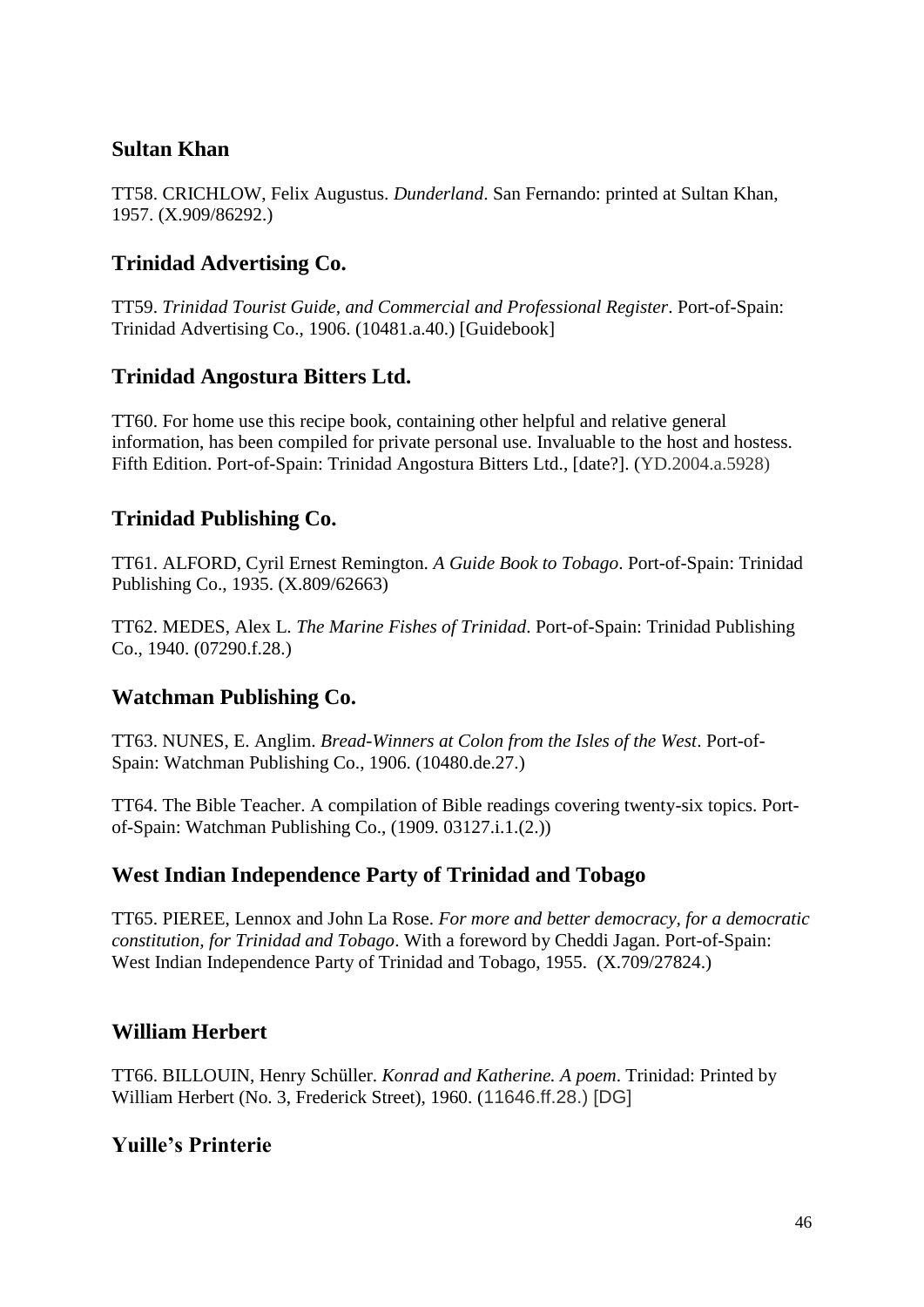TT67. SMITH, L. S., West Indies cricket history and cricket tours to England, 1900, 1906, 1923. Including matches in Scotland, Ireland and Wales. By the editor of "The Sporting Chronicle". Port-of-Spain: Yuille's Printerie, 1922. (X.629/8229.)

TT68. LAMONT, Norman. Problems of Trinidad: being a collection of speeches and writings on subjects connected with the colony. Port-of-Spain: Yuille's Printerie, 1933. (12301.r.29.)

TT69. ALFORD, Cyril Ernest Remington. Local nonsense tales. Being the adventures of a married couple before, during and after settling in Tobago, island of Robinson Crusoe fame. Port-of-Spain: Yuille's Printerie, 1936. (X.950/38887)

TT70. DIGBY, Ernest C. Trinidad and Tobago, B.W.I. A comprehensive guide. Second edition. Port-of-Spain: Yuille's Printerie, 1937. (X.808/34746.)

TT71. REIS, Charles. The Government of Trinidad & Tobago. Third edition [of "The Government of Trinidad"], revised and rewritten. Port-of-Spain: Yuille's Printerie, 1947. (6608.aa.1.)

TT72. DEVAS, Raymund P. Birds of British Honduras. Notes on some of the birds resident in that part of Central America. Port-of-Spain: Yuille's Printerie, [1953?] (7288.a.47)

TT73. HUTCHINSON, D. (compiler). Woodford Lodge a sugar estate in Trinidad BWI. Port-of-Spain: Yuille's Printerie, 1953. (X18/2022)

TT74. DEVAS, Raymund P. *Birds of Grenada, St. Vincent and the Grenadines*. Portof-Spain: Yuille's Printerie, 1954. (7288.ee.33.)

TT75. BULLBROOK, John Albert. Aborigines of Trinidad. Port-of-Spain: Royal Victoria Institute Museum [Printed and Bound by Yuille's Printerie Ltd.], 1960. (X.0809/323.(2.))

# <span id="page-46-0"></span>**Self-Published (ordered by date)**

TT76. BILLOUIN, Henry Schüller. Guide Book to the Masonic and Friendly Secret Societies of Trinidad, B.W.I., for the current terms of the year 1900. Port-of-Spain: H. S. Billouin, 1900. (4783.a.43.)

TT77. CRUICKSHANK, Anna. Startling Facts under the Convent Veil. Port-of-Spain: Published for Mrs. Anna Cruickshank, 1913. (04785.h.51.(3.))

TT78. REIS, Charles. A History of the Constitution or Government of Trinidad from the earliest times to the present day ... Second edition [of "The Government of Trinidad"]. Vol. 1. Port-of-Spain: [Printed at the Author's press], 1929. (D-06605.a.2.)

TT79. WILLIAMS, Eric Eustace. Historical Background of Race-Relations in the Caribbean. Port-of-Spain: People's Education Movement (Printed by the College Press, for the publisher, Dr. Eric Williams), 1955. (W9/3965)

TT80. CARMICHAEL, Gertrude. Calendar of the Flowering Trees and Plants of Trinidad and Tobago. Port-of-Spain: Publishing by the author, 1959. ((B) CW 265)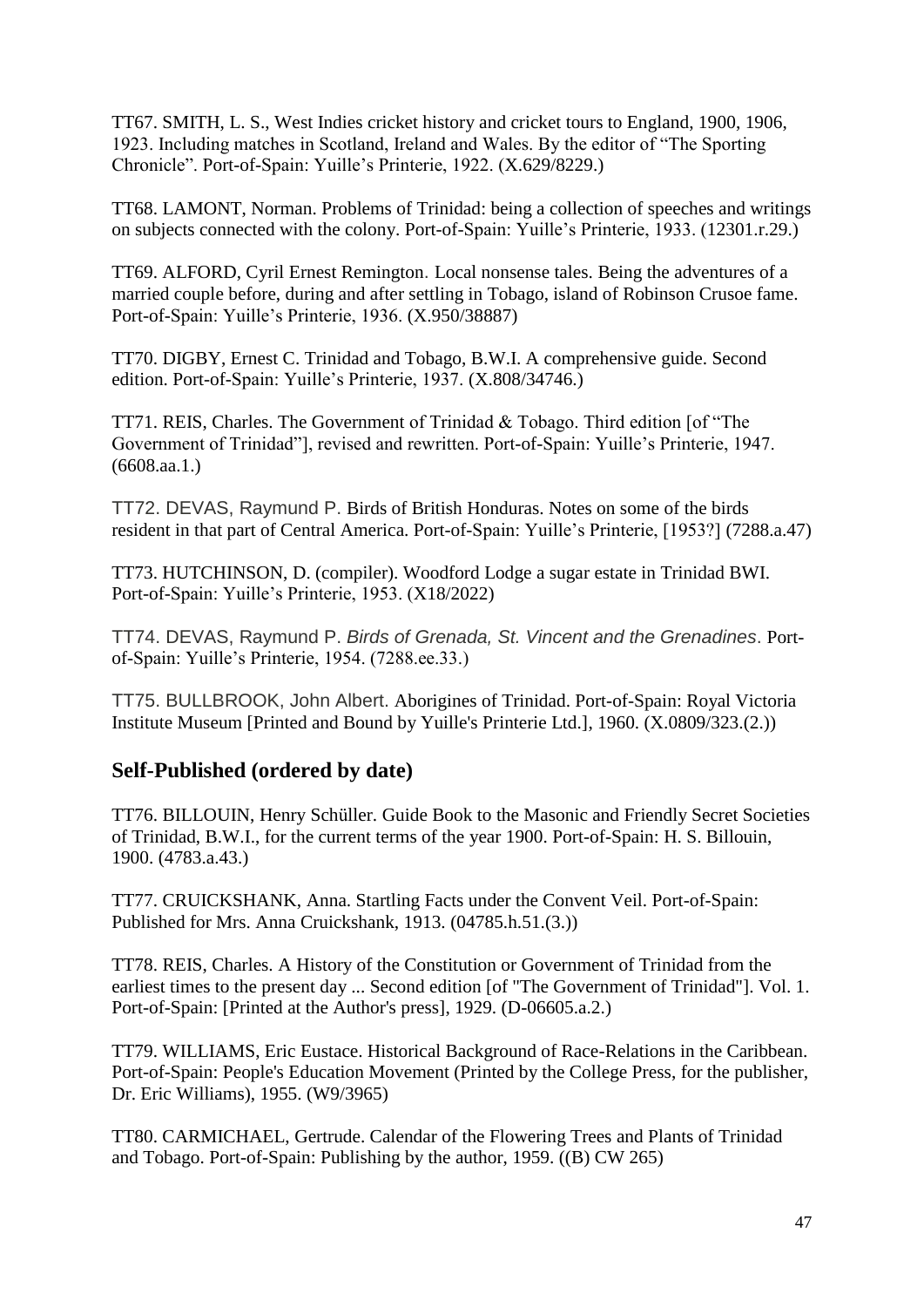TT81. KISSOON, Freddie. *Zingay : a play in one-act*. Trinidad: F. Kissoon, 1961. (YA.1995.a.4297)

## <span id="page-47-0"></span>**Miscellaneous (publisher not stated) by date**

TT82. OBSERVATORIO REAL. Observaciones hechas en el Observatorio Real de San Fernando, en el año de 1833 (1834, 1835). Publícalas ... Don J. Sanchez Cerquero. San Fernando, 1835-36. (8564.i.8.)

TT83. JOSEPH, Edward Lanza. History of Trinidad. Port-of-Spain, 1838. (10470.a.36.) [DG]

TT84. BATURONE, Manuel. Principios de artillería teórica y práctica. San Fernando, 1856. (8827.ff.3.)

TT85. LÉOTAUD, Antoine. Oiseaux de l'Île de la Trinidad. Port d'Espagne, 1866. (7284.ee.30.) [DG]

TT86. CAMOYANO, Carlos. El Fanático por las Leyes. Juguete cómico en un acto y en prosa. San Fernando, 1867. (11726.b.82.(5.)) [DG]

TT87. CANTERO Y ALTUNA, Ricardo. Una Leccion de Inglés. Comedia en un Acto. Trinidad, 1887. (11726.dd.1.(6.))

TT88. BARCELÓ, Simón. Veteranos del Crimen. Puerto España, 1892. (8180.f.45.(3.))

TT89. GUPPY, Robert John Lechmere. The Microzoa of the Tertiary and other Rocks of Trinidad and the West Indies. Port-of-Spain, 1893. (07109.m.3.(16.))

TT90. HART, Frederick Ralph. Trinidad, British West Indies. The Chaguaramas scheme of Don C. D. Siegert. Trinidad, 1894. (08235.i.23.(5.))

TT91. FRASER, Lionel Morduant (compiler). Victoria Institute of Trinidad. Centenary Exhibition. Catalogue of Historical Section. Trinidad, 1897. (D-7957.de.9.)

TT92. SCOTT, John. Early English Colonies in Trinidad ... The Description of Trinidada. Port-of-Spain, 1897[?]. (09004.bb.6.(4.))

TT93. WILSON, George H. Tributes of Loyalty. Port-of-Spain, 1899. (11603.bb.41.(5.))

TT94. HART, J. H. (compiler and editor) / Royal Botanic Gardens. Herbarium List. Trinidad and Tobago, 1908. (7031.v.16.)

TT95. Handbook of Trinidad and Tobago. Port-of-Spain, 1924. (X.809/27482.)

TT96. HURST, Richard Henry and Walter Scott. Cane Syrup. Port-of-Spain, 1929.  $(Ac.3546.b.(2))$ 

TT97. SHEPHARD, Cecil Yaxley. The Sugar Industry of the British West Indies and British Guiana with special reference to Trinidad. Port-of-Spain, 1929. (Ac.3546.b.(1.))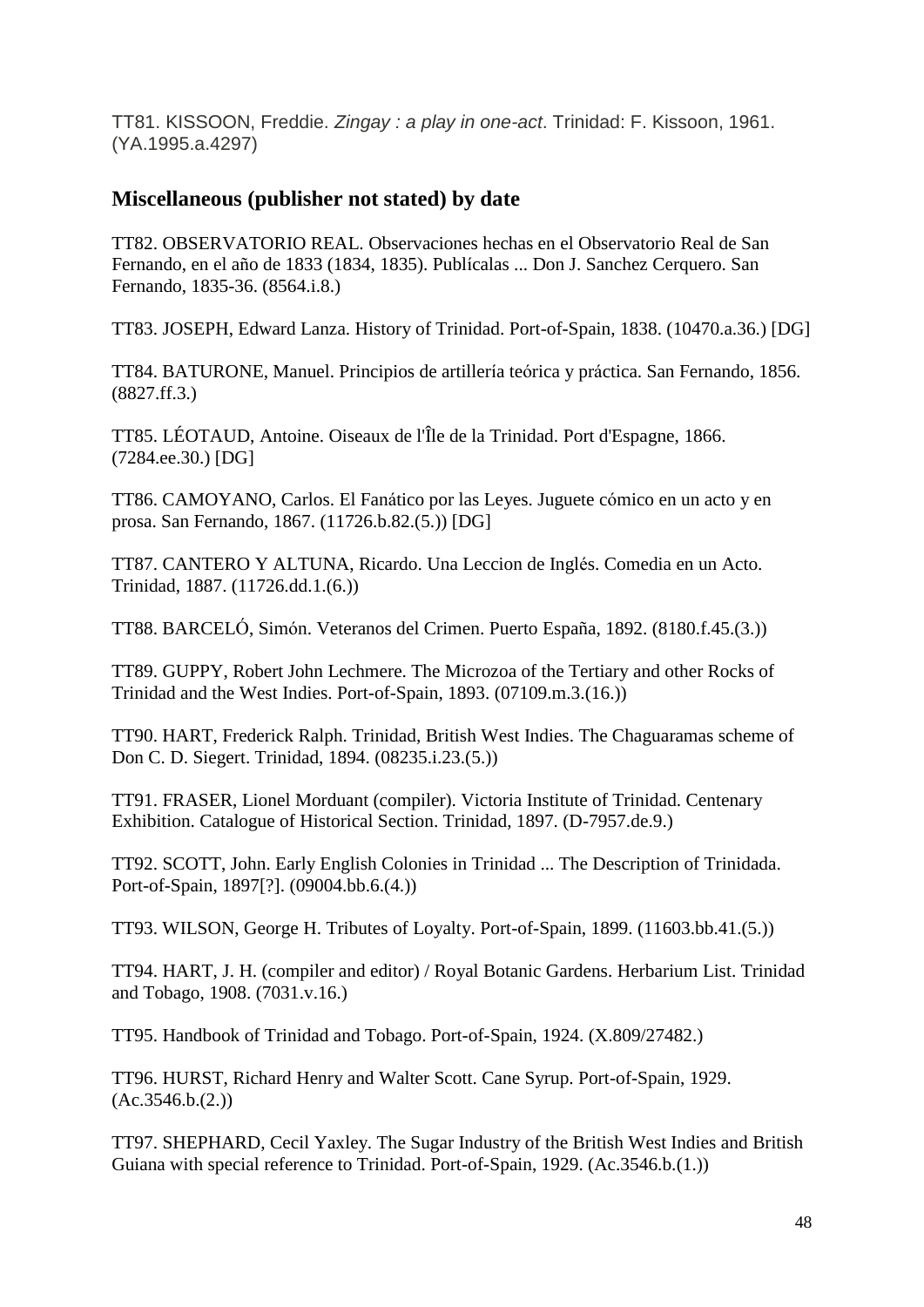TT98. HISTORICAL SOCIETY OF TRINIDAD AND TOBAGO. The Trinidad Historical Society, Publication no.1. 1935. (Ac.8577.)

TT99. REIS, Charles. Associação Portugueza Primeiro de Dezembro. A story of her origin and development and of her place in the Portuguese community of Trinidad. Second edition. Port-of-Spain, 1945. (010481.cc.25.)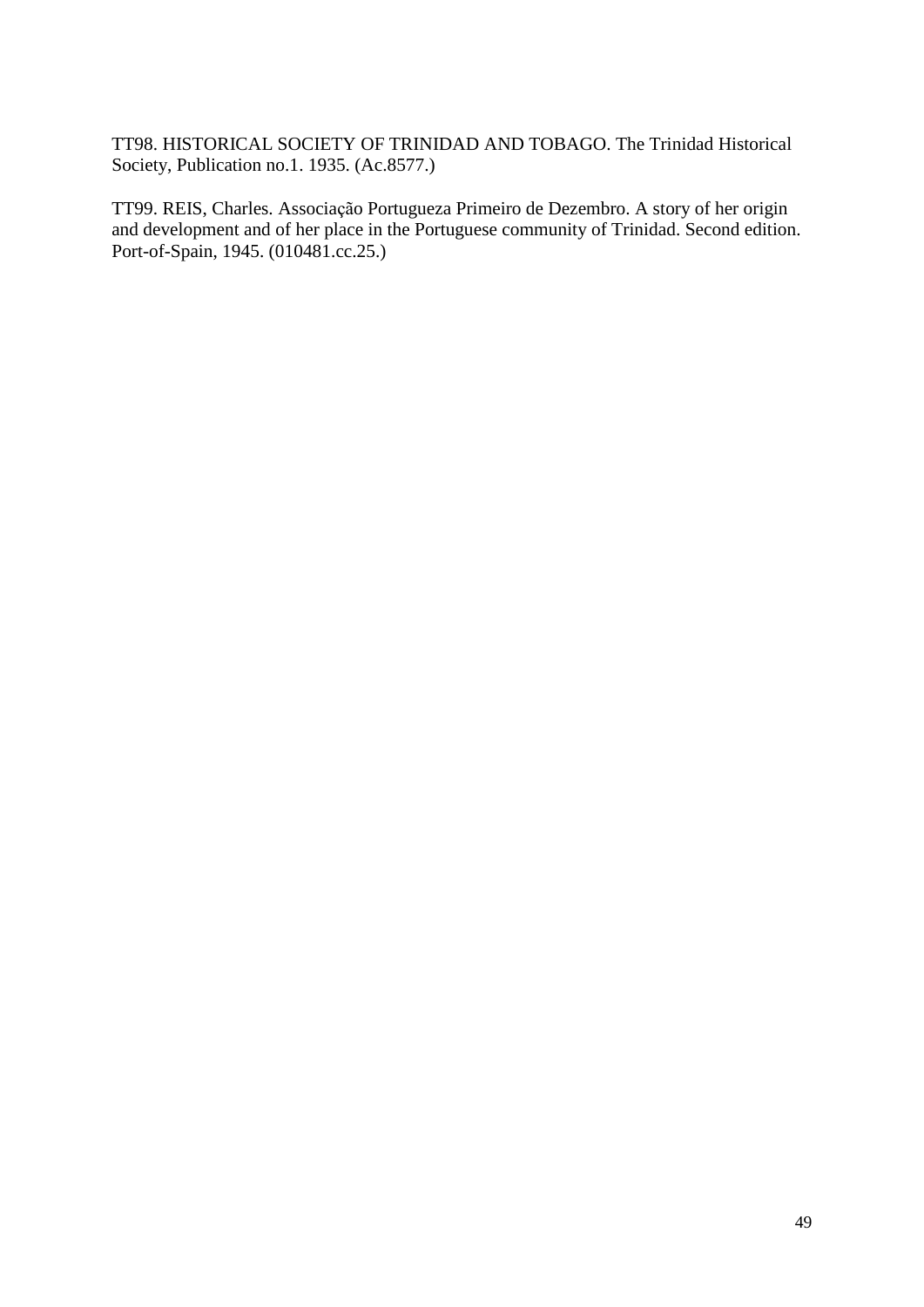# <span id="page-49-0"></span>**Subject Index**

Please note that some titles fall under multiple categories\*

# <span id="page-49-1"></span>**Cultural**

**Art / Pictorial** – BG1, BG3, BG33, BG50, BG64, J62 **Bibliography / Catalogue** – BG23, BG39, BG52, BG63, BG66, J7, J23, J27, J54, J57, J114, J116, J120, J123, J127\*, J250\*, TT31, TT91, TT94\* **Folk Tales / Proverbs / Vernacular** – BG8, BG9, J103, J105, J125, J173, J177, J222, TT30 **Food** – BG69, J20, J28, J41, J89, J98, J112, J282, TT60 **Linguistics** – B19, BG8, BG13, J141\*, J144, J196 **Music** – BG74, J31, J96, J97 **Monarchy** – B33, B34, J10, J248, J278\*, TT3\*, TT25\* **Sports** – J1, J87, J99, J296**,** TT67\*

# <span id="page-49-2"></span>**Economics**

**Agriculture / Natural Resources** – B42, J9, J15, J22, J117, J244, TT1, TT2, TT20, TT89, TT22, TT34, TT37, TT41, TT48, TT52 **Development** – B13, BG70, TT90 **General** – BG10, BG11, BG14**,** J50, J51, J53, J85, J204\*, J253\*, J272, J293**,** TT51, TT63 **Plantations & Sugar** – B32**,** BG7, BG20, BG21, BG42, BG51, BG72**,** J2, J153**,** TT73, TT96, TT97

# <span id="page-49-3"></span>**Education**

**General** – B40, BG36, BG65, G6, J30, J60, J61, J64, J65, J75, J131, J136, J204\*, J243, J295, TT56\* **Textbooks** – J69, J76

# <span id="page-49-4"></span>**Geography and Space**

**General** – BG6, J52, J69, J157, J204\* TT6, TT47 **Cartography** – B21, J115 **Built Environment** – BG19, BG67, J18, J25, J55, J151\*, J208\*, J227, J252\*, TT35, TT36 **Natural Environment** – B13, B36, BG26, BG27, BG28, BG62, G5, G9, J10, J15, J29, J37, J118, J121, J137\*, J138\*, J139, J140, J169\*, J192, J229, J271, TT15\*, TT32, TT55\*, TT62, TT72, TT74, TT80, TT85, TT94\*

# <span id="page-49-5"></span>**Historical / Historiographical**

**General** – B5, B6, B7, B9, B17, B18, B20, B21, B22, B24, B25, B35, B38**,** BG5, BG6, BG12, BG16, BG17, BG18, BG19, BG22, BG23, BG29, BG34, BG35, BG37, BG41, BG45, BG47, BG50, BG51, BG54, BG56, BG59, BG65, BG72, G1, G2, G4, G8, G14, J133, J3, J13, J14, J16, J17, J18, J24, J25, J32, J33, J34, J52, J62, J66, J69, J75, J76, J82, J83, J87, J91, J93, J99, J101, J109\*, J119, J122, J127\*, J128, J132, J134, J135, J137\*, J138\*, J141\*, J149\*,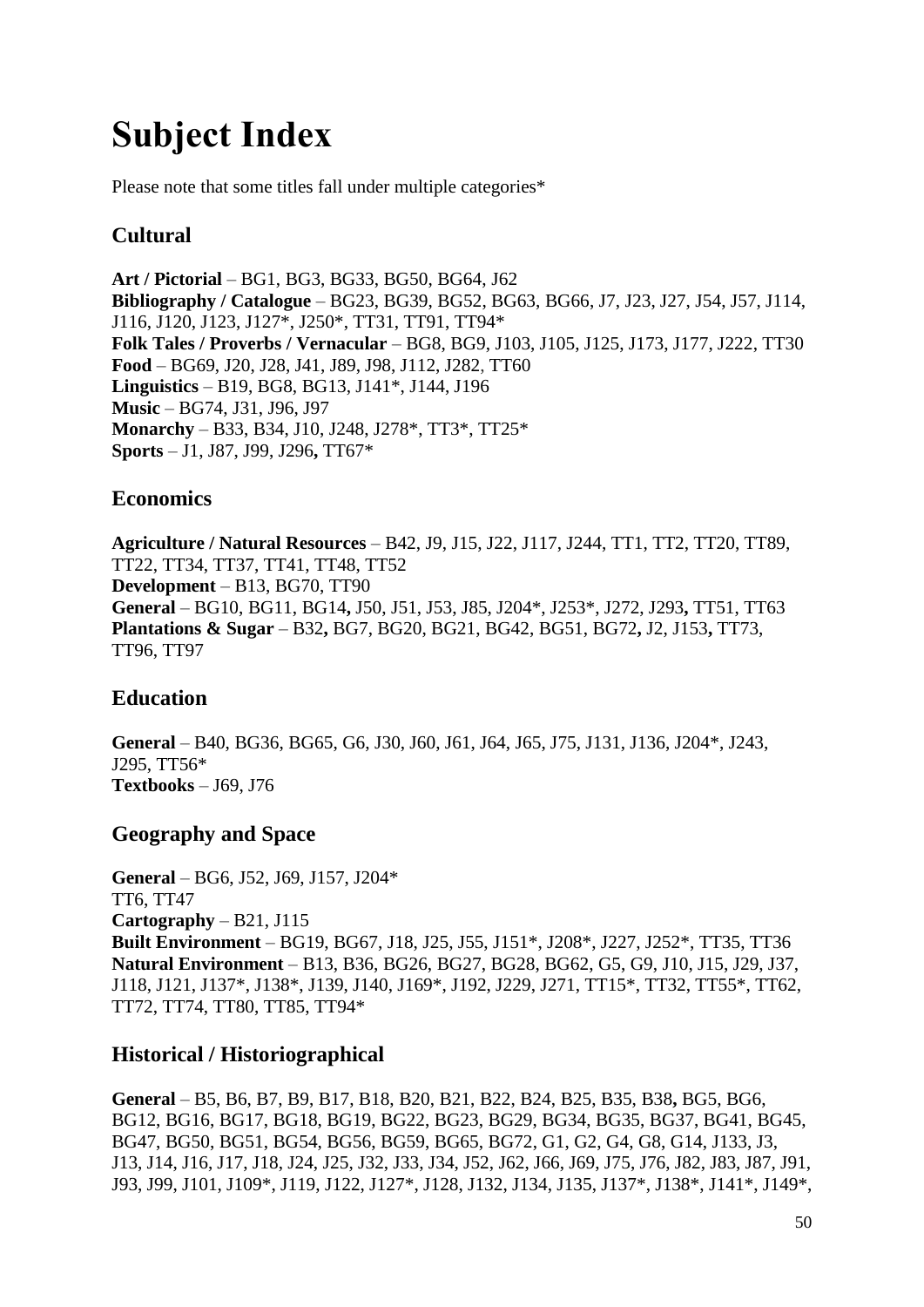J151\*, J154\*, J161\*, J170, J172\*, J178, J179\*, J204\*, J208\*, J213, J214, J215, J216, J218, J224\*, J228\*, J241, J242\*, J246\*, J250\*, J252\*, J259\*, J260, J262\*, J270\*, J291\*, TT3, TT3\*, TT8, TT10\*, TT15\*, TT26\*, TT29, TT33, TT38\*, TT44, TT45, TT46\*, TT67\*, TT68\*, TT75, TT78\*, TT79\*, TT82\*, TT83, TT92, TT98, TT99 **WW1 /** WW2 – B28, J63, J78, J72, J102, J147\*, J190, J207\*

## <span id="page-50-0"></span>**Literature**

**Biography / Memoir** – B9, BG40, BG31, BG44\*, BG56, J91, J130, J160\*, J225, J268, J294\*, TT7\*, TT14, TT22\*, TT26\*, TT46\*, TT69 **Children** – BG49, J221\*, J223\* **Comedy** – BG48, J38, J103 **Fiction** – B26, BG68, J73, J77, J81, J105, J11, J149\*, J158, J166, J171, J210, J217, J223\*, J224\*, J245, J246\*, J256, J286, J228\*, TT11, TT19, TT28\*, TT40, TT50 **Plays** – B2, B15, BG43, BG78, J82, TT13, TT39, TT81, TT86, TT87 **Poetry** – B1, B8, B11, B14, B31, B39, BG49, BG73, G11, G15, J6, J39, J35, J40, J42, J43, J44, J86, J92, J94, J97, J107, J108, J109, J110, J145, J163\*, J174, J181, J191, J197, J199, J200, J201, J203\*, J212, J221\*, J231, J235, J236, J238, J239, J258, J263, J264, J265, J278\*, J283, J284, J285, J287, J220, J288, J290\*, TT10\*, TT12, TT18, TT27, TT28\*, TT58, TT66, TT93 **Short Stories** – J43, J44, J45, J14, J146, J163\*, J207\*, J211, J226, J260, J290\* **Scientific / Philosophical** – TT43, J70, J206, J205, J183

#### <span id="page-50-1"></span>**Political**

**General** – BG38, BG46, BG75, BG77, J59, J68, 104, J253\*, J274, J280, J278, J202, TT17, TT42, TT56\*, TT68\*, TT71, TT84 **Migration** – BG4, BG12, BG53, J142, J193, TT5 **Legal** – B3, B4, B10, B16, B38, BG15, BG22, G7, G10, G17, J26, J36, J49, J84, J152\*, J160\*, J165, J233\*, J247, J251, J276, J176, J255, TT78\* **Nation Building** – B18, B20, B27, BG67, BG71, BG76, G12, J33, J294\*, TT38\*, TT65 **Race** – BG13\*, J281\*, TT79\* **Resistance** – B6, B7, G1, G14, J122\*, J179\*, J209, J262, TT16 **Trade Unions** – B24, J242\*

# <span id="page-50-2"></span>**Religion**

B12, BG59, G13, G16, J4, J5, J8, J14, J19, J30, J46, J47, J48, J80, J90, J93, J95, J100, J106, J124, J147\*, J154\*, J156, J161\*, J164, J172\*, J175, J179\*, J180, J182, J195, J203\*, J230, J232, J234, J240, J266, J270\*, J275, J281\*, J292\*, J198, TT22\*, TT49, TT64, TT77

#### <span id="page-50-3"></span>**Social**

<span id="page-50-4"></span>**Anthropological** – BG3, BG4, BG32\*, BG60, TT21 **General** – BG31, BG61, G6, J88, J162, J257, J267, J289 **Medical – J17, J56, J67, J249, J273, J277**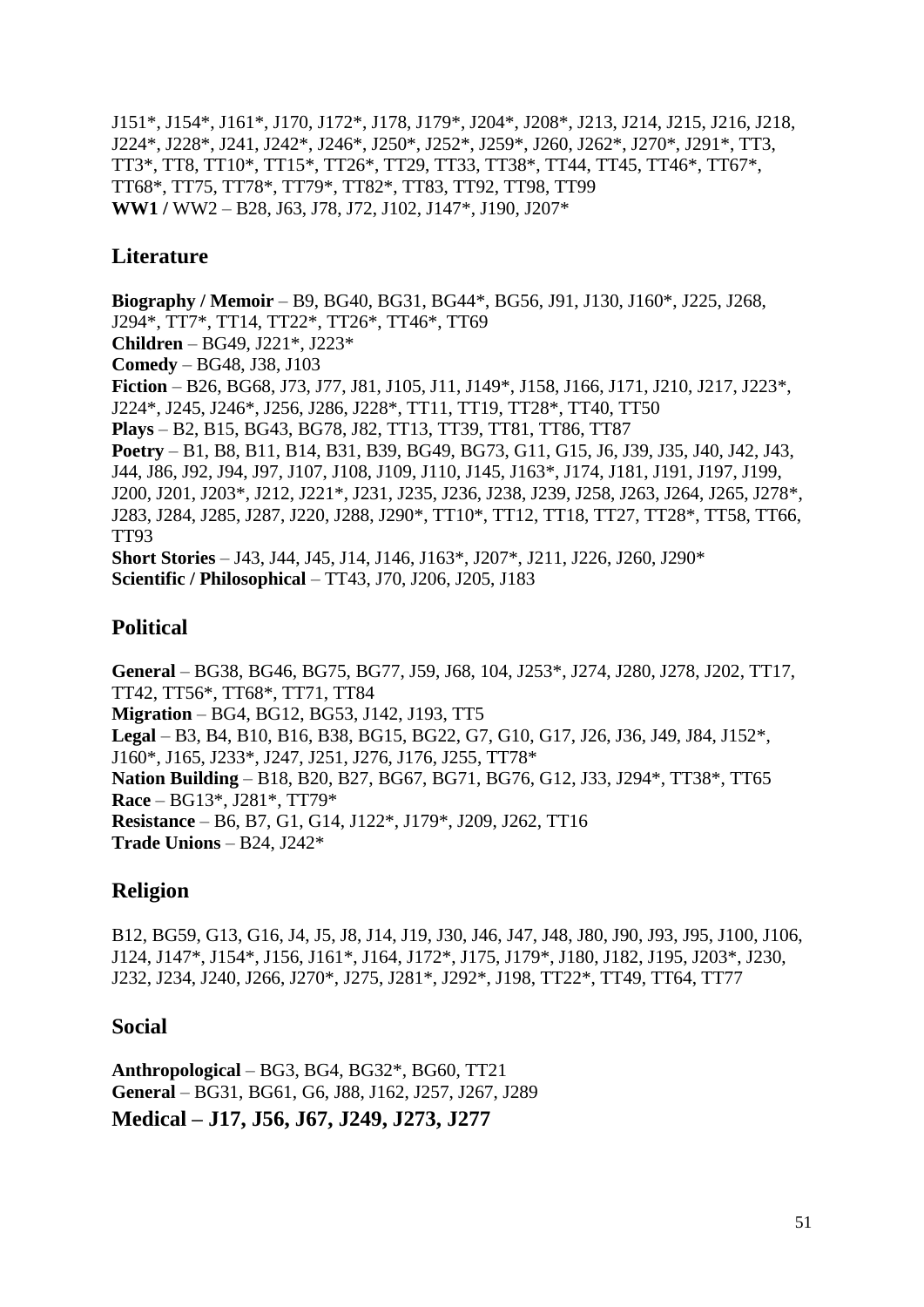#### <span id="page-51-0"></span>**Slavery**

**General** – B30, BG16, J269, TT82\* **Indentureship** – BG29, BG53, BG55

#### <span id="page-51-1"></span>**Travel and Tourism**

**Directory** – B37, J32, J34, J159, J189 **Guidebook** – B25, B29, B41, BG19, BG22, BG35, BG57, BG58, G3\*, G9, J11, J12, J21, J29, J55, J71, J72, J13, J126, J129, J148, J150, J152\*, J155, J168, J169\*, J184, J185, J186, J187, J188, J194, J233\*, J237, J254, J261, J291\*, TT9, TT53, TT55\*, TT59, TT61, TT70, TT76, TT95 **Souvenir** – B23, B28, J58, J167, J259\*, J292\*, TT25\*, TT54 **Travel** – BG2, BG18, BG24, BG25, BG28, BG30, BG32\*, BG44\*, TT7\*, TT24, TT57